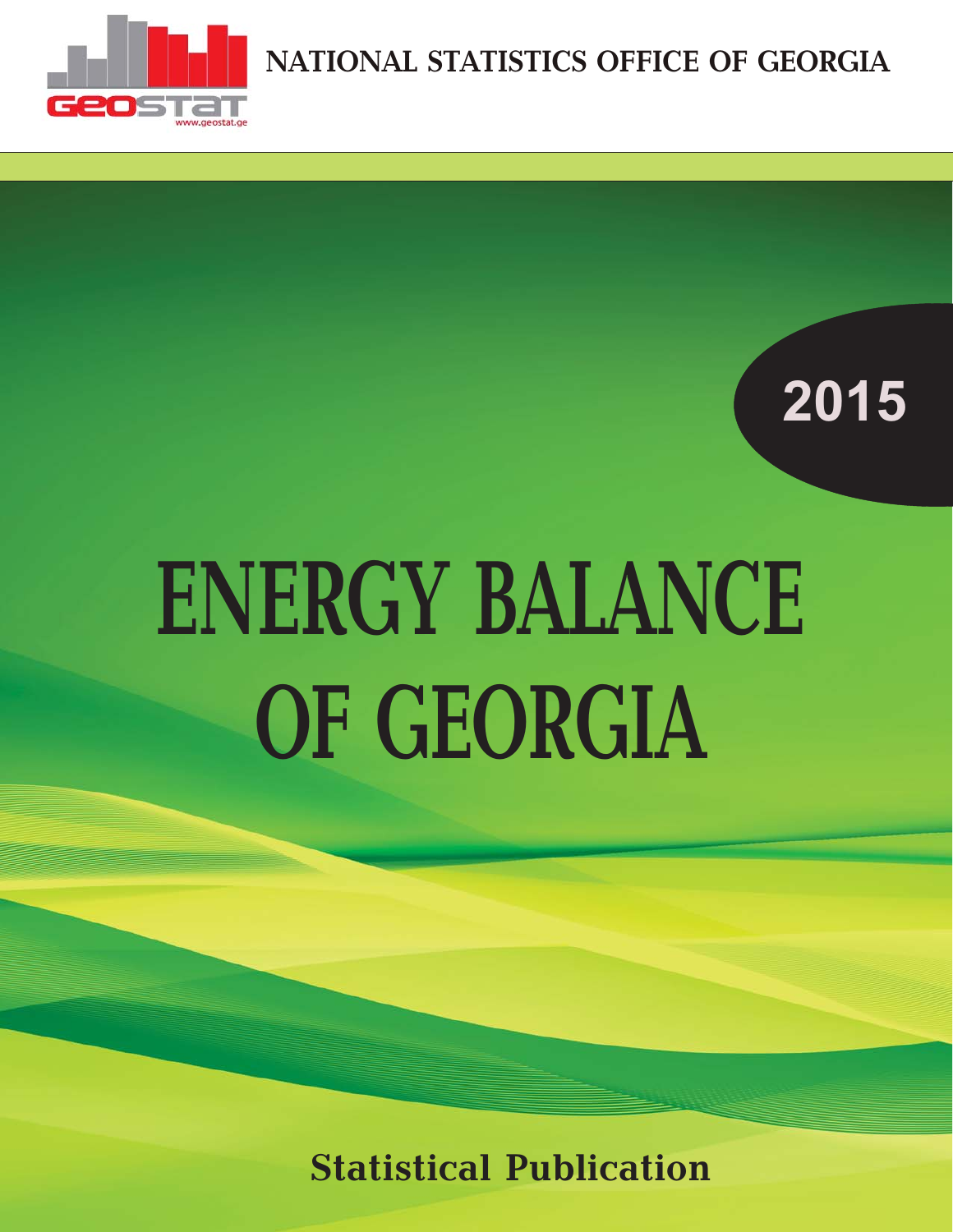

**NATIONAL STATISTICS OFFICE OF GEORGIA**

## **ENERGY BALANCE OF GEORGIA**

Statistical Publication

Tbilisi 2015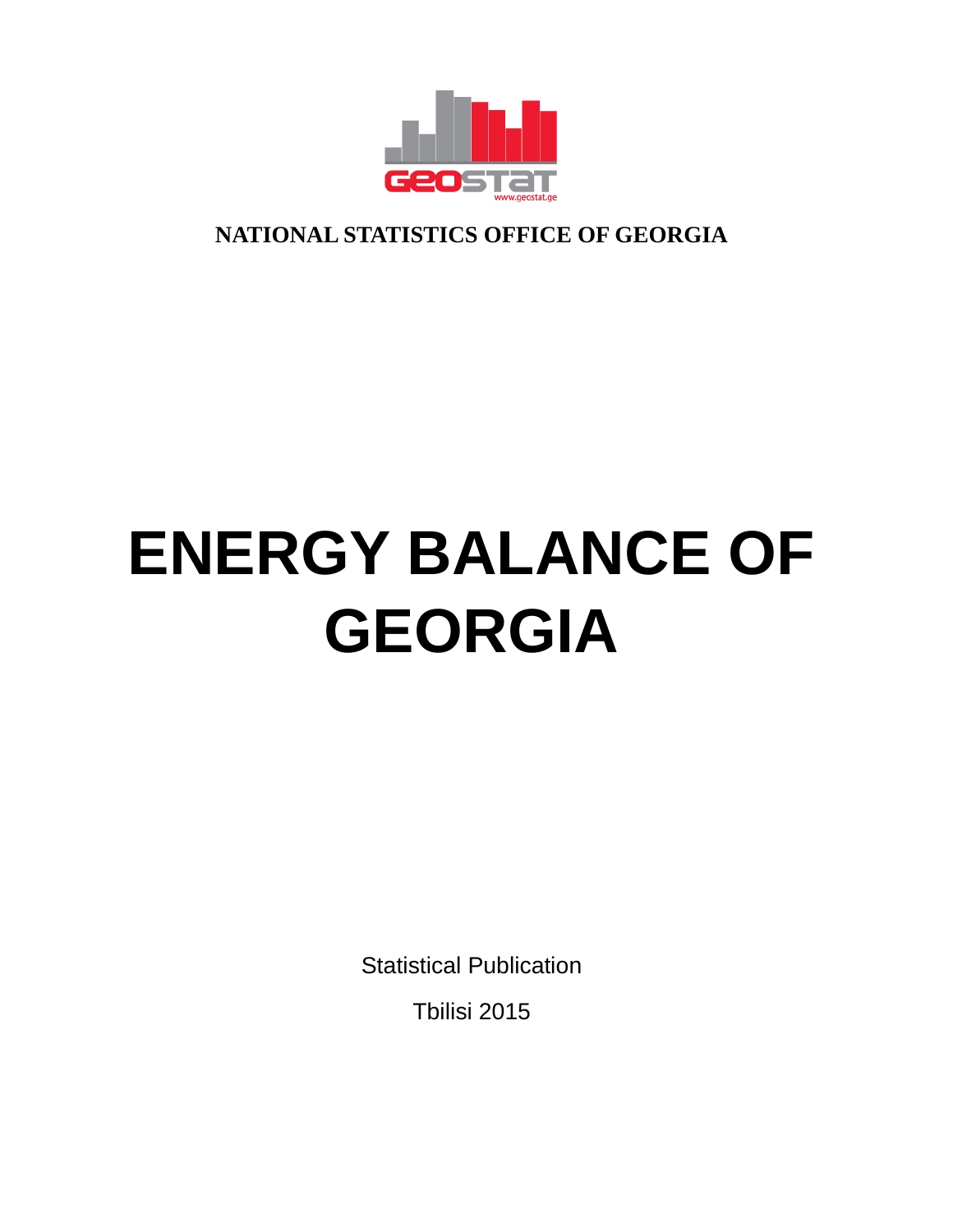#### **Contents**

| I. Key indicators about Georgia |
|---------------------------------|

#### **II. Energy Balance of Georgia**

| <b>Notes</b> |  |
|--------------|--|

#### National Statistics Office of Georgia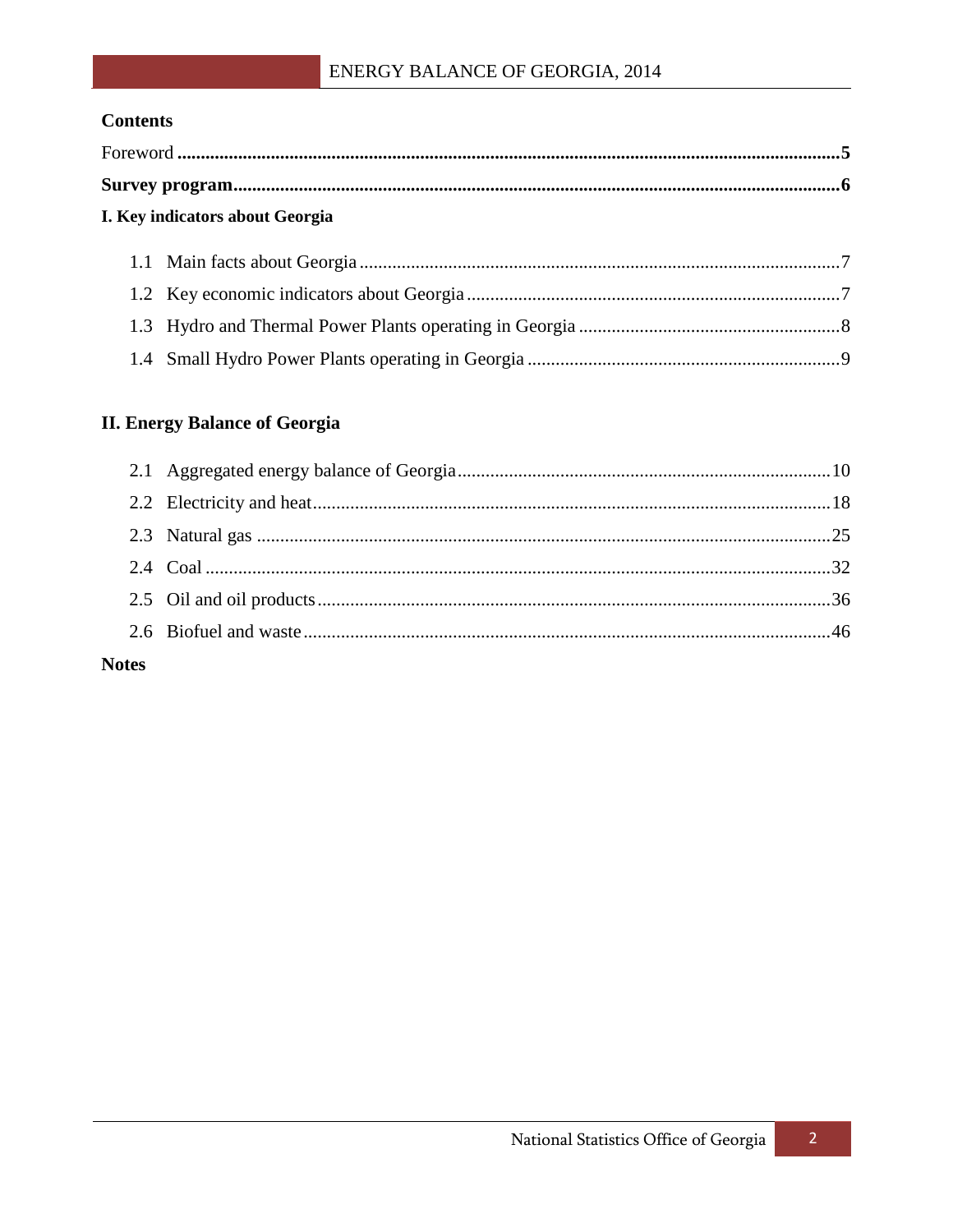**Symbols and abbreviations**

- 0,0 Negligible magnitude
- Not applicable
- . . . Data not available

The discrepancy between the totals and the sum in some cases can be explained by using rounded data.

Statistical Publication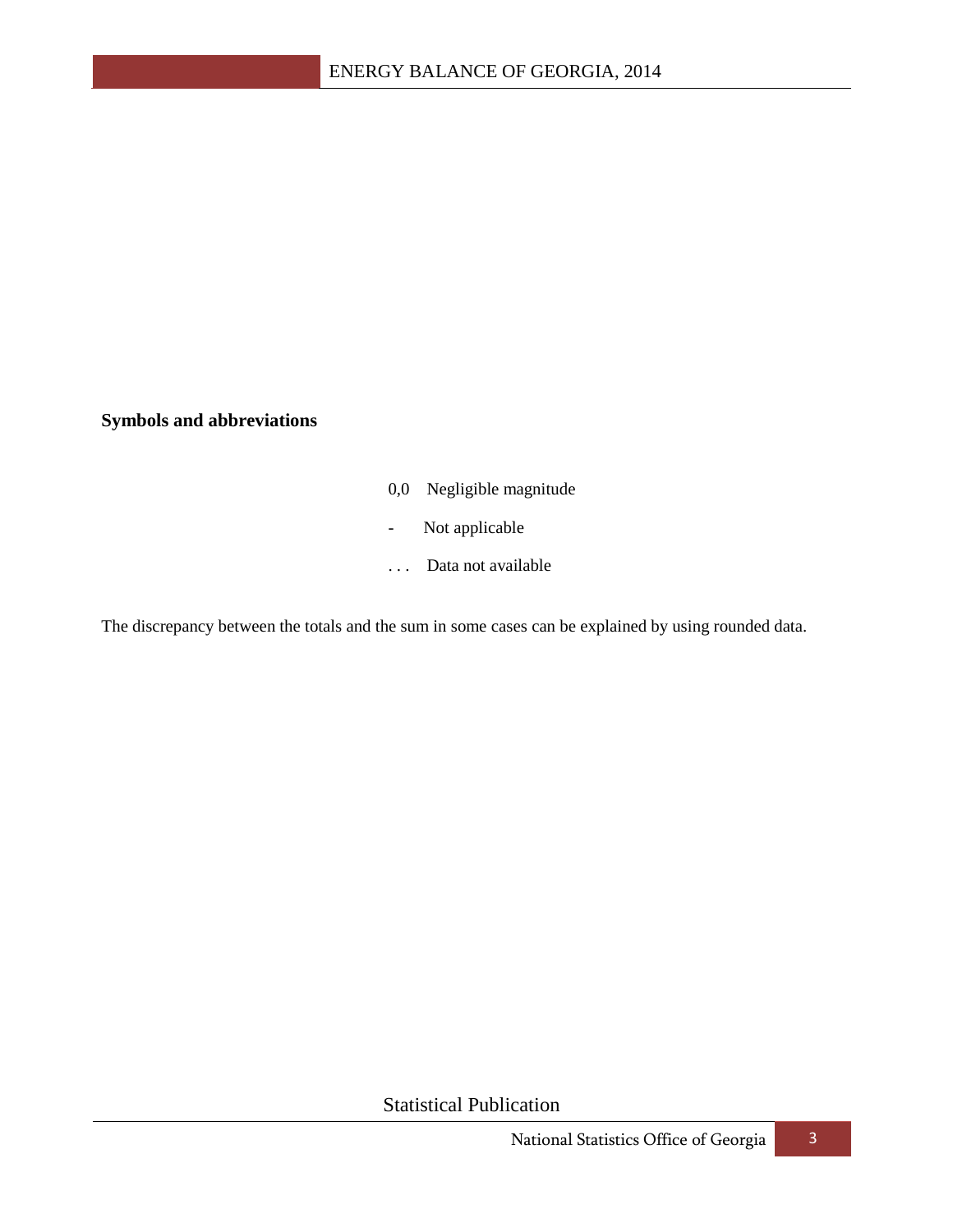#### Statistical Publication

#### ENERGY BALANCE OF GEORGIA, 2014

#### **Editors**

Maia Guntsadze Gogita Todradze

#### **Person responsible for the publication**

Gogita Todradze

#### **The following persons worked on the publication:**

Gogita Todradze Marine Gogoladze Tinatin Loladze Khatuna Mokia Maka Kintsurashvili Lela Nonikashvili

© National Statistics Office of Georgia, 2015

30, Tsotne Dadiani str, Tbilisi 0180 Tel.: (+995 32) 36 72 10 (200) Fax: (+995 32) 36 72 13 E-mail: gtodradze@geostat.ge www.geostat.ge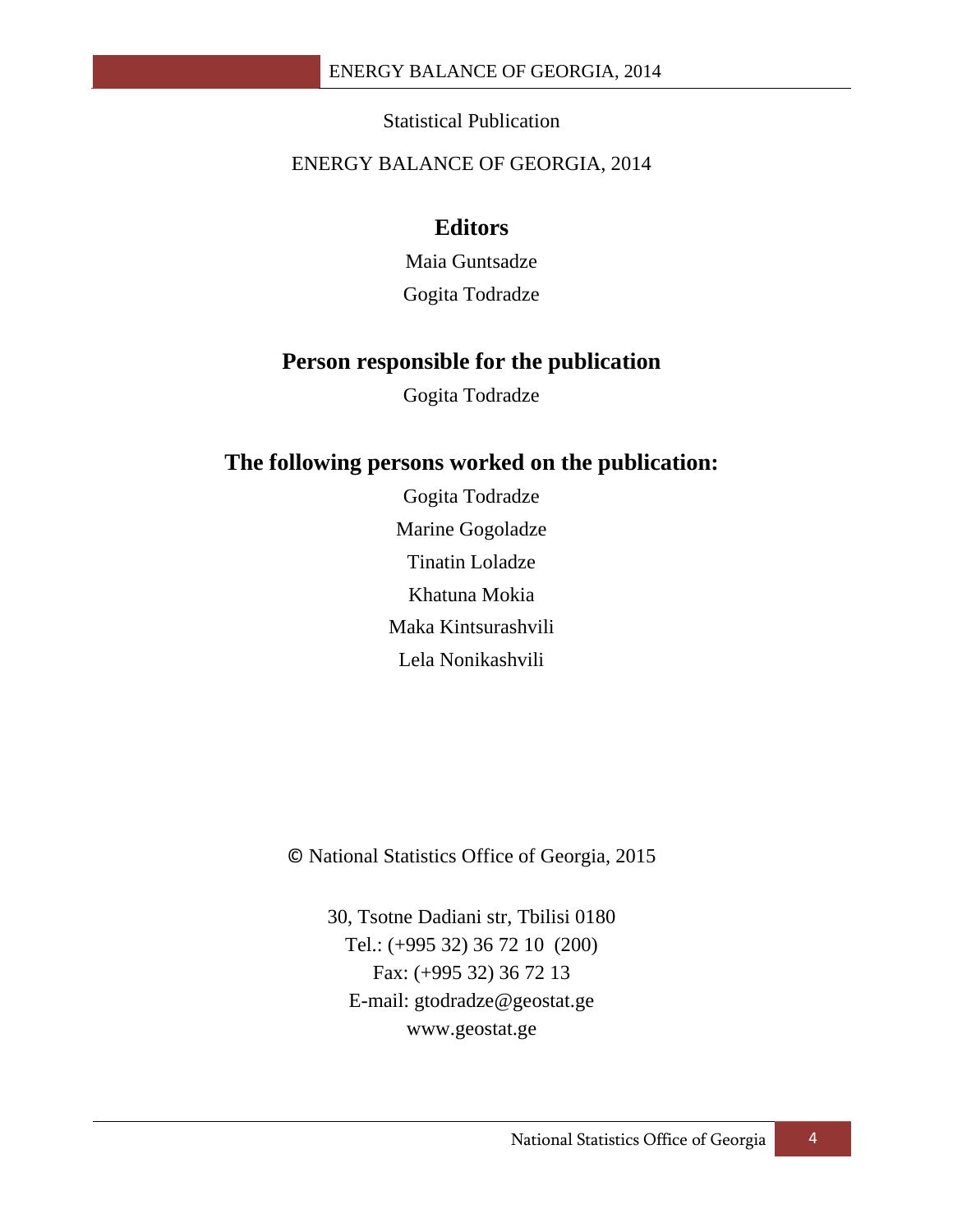#### Foreword

The need for production of energy balance is linked to such important issues of global policy, as climate change and energy security. The publication includes statistical data for 2014 year.

The energy balance was created due to growing interest of a wide range of users, as it represents the best tool for the local or global policy planning.

With regard to formation of complete balance it is worth to mention the international cooperation and methodological support of EU program INOGATE, which largely contributed to successful implementation of this work.

New energy balance was compiled based on the recommendations of International Energy Agency and fully complies with the international standards.

The publication is based on the declared data of various surveys conducted by the National Statistics Office during 2015. Different types of administrative data as well as expert assessments have been used in order to create the energy balance.

Business remarks and proposals on format and contents of this publication will be perceived by the authors group with gratitude.

The publication is designed for various groups of users.

National Statistics Office of Georgia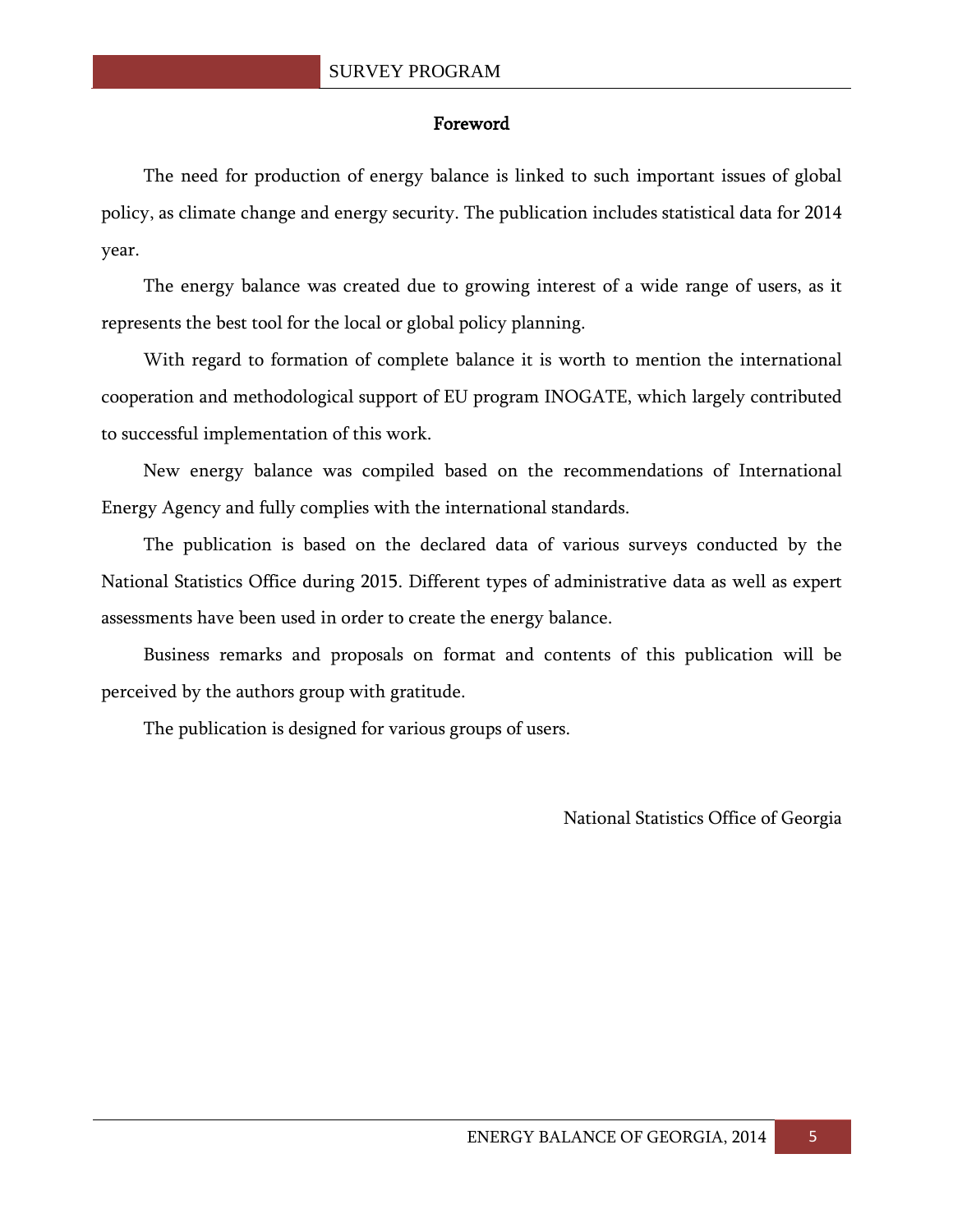#### Survey Program

In order to collect data from the energy sector, producers, suppliers, distributors and traders of energy forms (coal, natural gas, electricity, oil and oil products) were surveyed at full coverage as a result of specially organized statistical surveys.

In order to collect the information about consumption of energy forms, in comparison of survey for 2014 year (when the survey covered all kind of institutional sectors: non-financial corporations, financial corporations, non-profit institutions serving households, households and public administration), the survey for 2015 year covered only households and non-financial corporations. Only enterprises from agriculture, industry, constriction and transport sectors were investigated from non-financial corporations and for formation of data from other sectors (service sector) expert assessment method was used.

In the household sector the data were collected by face-to-face interviewing method, while in other sectors data collection was primarily carried out by means of online questionnaire, however the respondents were able to use other alternative means (paper questionnaire, electronic questionnaire in excel format, fax, etc.).

In addition to the above-mentioned surveys in terms of compile complete energy balance it became also necessary to retrieve, collect and process various types of administrative data. In certain cases expert assessments were carried out as well.

Processing of data obtained from the surveys, database cleaning and formation was conducted by the Geostat, while the experts of the EU program INOGATE actively participated in the analysis of data and formation of final version of the energy balance alongside the Geostat representatives.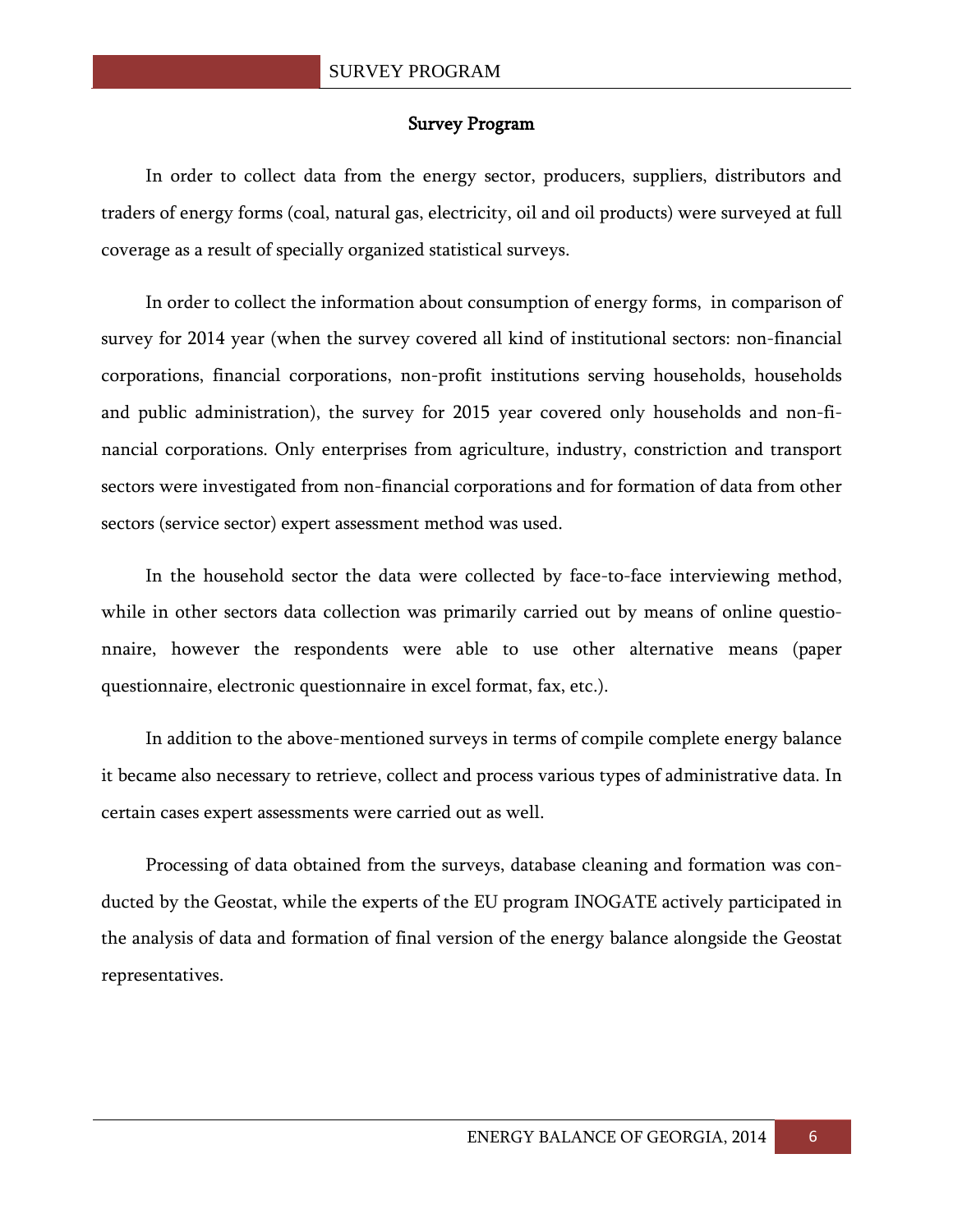#### **I. Key indicators about Georgia**

#### **1.1 Main facts about Georgia**

| Area                           | 69 700 $\rm km^2$      |
|--------------------------------|------------------------|
| <b>Length of state borders</b> | 2 148 km               |
| <b>Land borders</b>            | 1 839 km               |
| The highest mountain           | "Shkhara" – 5068 m     |
| <b>Population</b>              | 3 729 500 (01.01.2015) |
| <b>Density</b>                 | 53.5/km <sup>2</sup>   |
| Capital                        | <b>Thilisi</b>         |
| <b>Official languages</b>      | Georgian               |
| <b>Currency</b>                | Georgian lari          |

#### **1.2 Key economic indicators about Georgia**

| <b>Indicators</b>                                     | 2014    |
|-------------------------------------------------------|---------|
| GDP at current prices, mil. GEL                       | 29150.5 |
| GDP at constant 2010 prices, mil. GEL                 | 25585.6 |
| DGP real growth, %                                    | 4.6     |
| GDP per capita (at current prices), USD               | 3676.2  |
| Unemployment rate, percentage                         | 12.4    |
| CPI (Inflation), Annual Average to the Annual Average | 103.1   |
| Foreign Direct Investments                            | 1758.4  |
| External Trade (FOB) (Mil. USD)                       | 2861.0  |
| Import (CIF) (Mil. USD)                               | 8593.0  |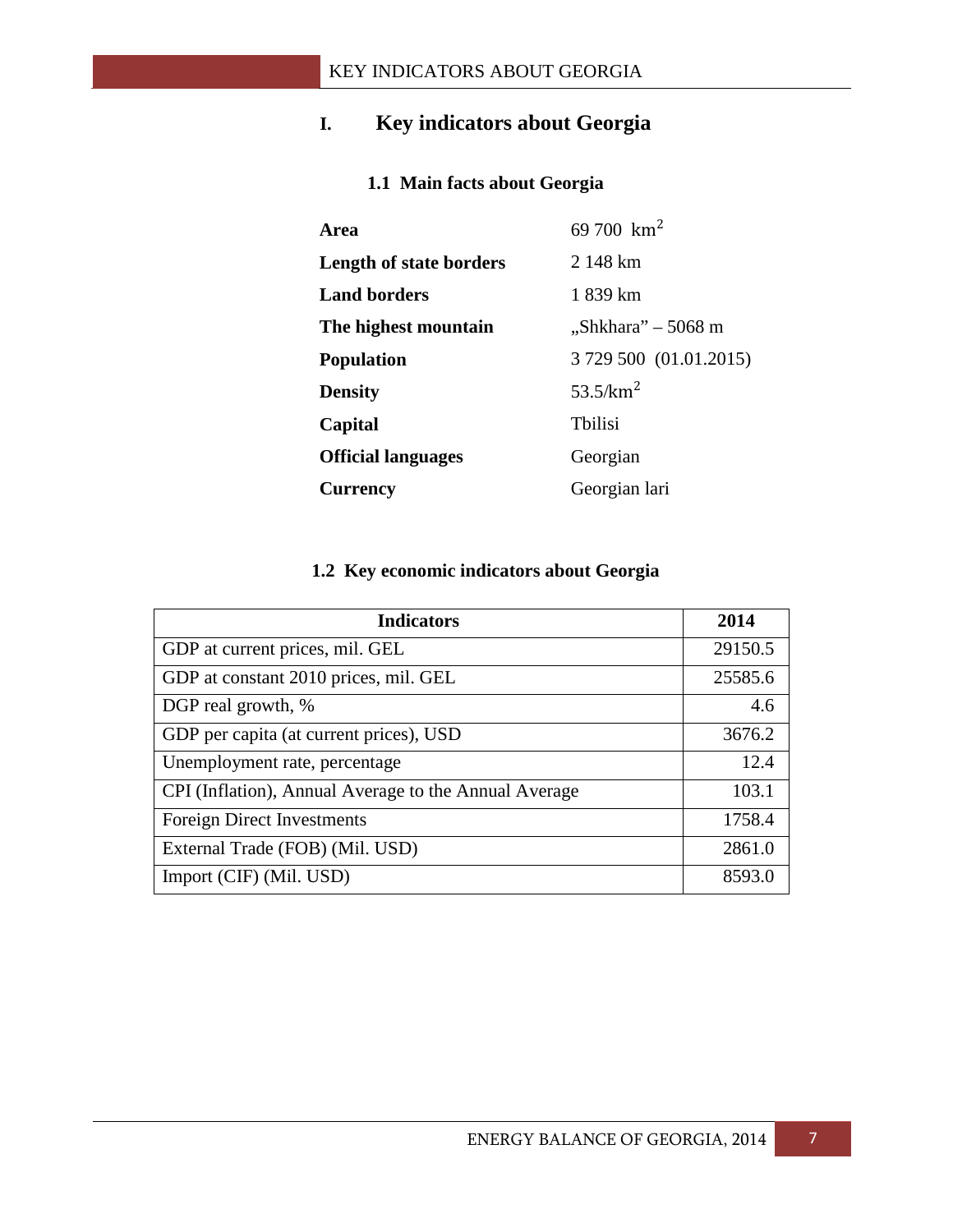|                | <b>Name</b>                                         | <b>Installed power (MW)</b> |  |  |  |  |  |  |  |
|----------------|-----------------------------------------------------|-----------------------------|--|--|--|--|--|--|--|
|                | <b>Hydro Electricity Plants</b>                     |                             |  |  |  |  |  |  |  |
| $\mathbf{1}$   | Engurhesi                                           | 1 300                       |  |  |  |  |  |  |  |
| $\overline{2}$ | Vardnilhesi                                         | 220                         |  |  |  |  |  |  |  |
| 3              | Xramhesi 1                                          | 112.8                       |  |  |  |  |  |  |  |
| $\overline{4}$ | Xramhesi 2                                          | 110                         |  |  |  |  |  |  |  |
| 5              | Zhinvalhesi                                         | 130                         |  |  |  |  |  |  |  |
| 6              | Cascade of Varcikhehesi                             | 184                         |  |  |  |  |  |  |  |
| 7              | Rionhesi                                            | 48                          |  |  |  |  |  |  |  |
| 8              | Gumathesi                                           | 66.8                        |  |  |  |  |  |  |  |
| 9              | Lajanurhesi                                         | 112.5                       |  |  |  |  |  |  |  |
| 10             | Dzevrulahesi                                        | 80                          |  |  |  |  |  |  |  |
| 11             | Shaorhesi                                           | 38.4                        |  |  |  |  |  |  |  |
| 12             | Zahesi                                              | 35.8                        |  |  |  |  |  |  |  |
| 13             | Ortachalhesi                                        | 18                          |  |  |  |  |  |  |  |
| 14             | Atshesi                                             | 16                          |  |  |  |  |  |  |  |
| 15             | Chitakhevi                                          | 21                          |  |  |  |  |  |  |  |
| 16             | Sackhenhesi                                         | 14                          |  |  |  |  |  |  |  |
| 17             | Khadorhesi                                          | 24                          |  |  |  |  |  |  |  |
| 18             | Larsi hesi                                          | 19                          |  |  |  |  |  |  |  |
| 19             | Faravanhesi                                         | 86.54                       |  |  |  |  |  |  |  |
| 20             | Other Hydro Power Plants (Small Hydro power plants) | 153.86                      |  |  |  |  |  |  |  |
|                | <b>Thermal Electricity Plants</b>                   |                             |  |  |  |  |  |  |  |
| 21             | Mtkvari energy                                      | 300                         |  |  |  |  |  |  |  |
| 22             | Tbilsresi                                           | 270                         |  |  |  |  |  |  |  |
| 23             | Gpower                                              | 110                         |  |  |  |  |  |  |  |

#### **1.3 Hydro and Thermal Power Plants operating in Georgia, 2014**

Source: Georgian National Energy and Water Supply Regulatory Commission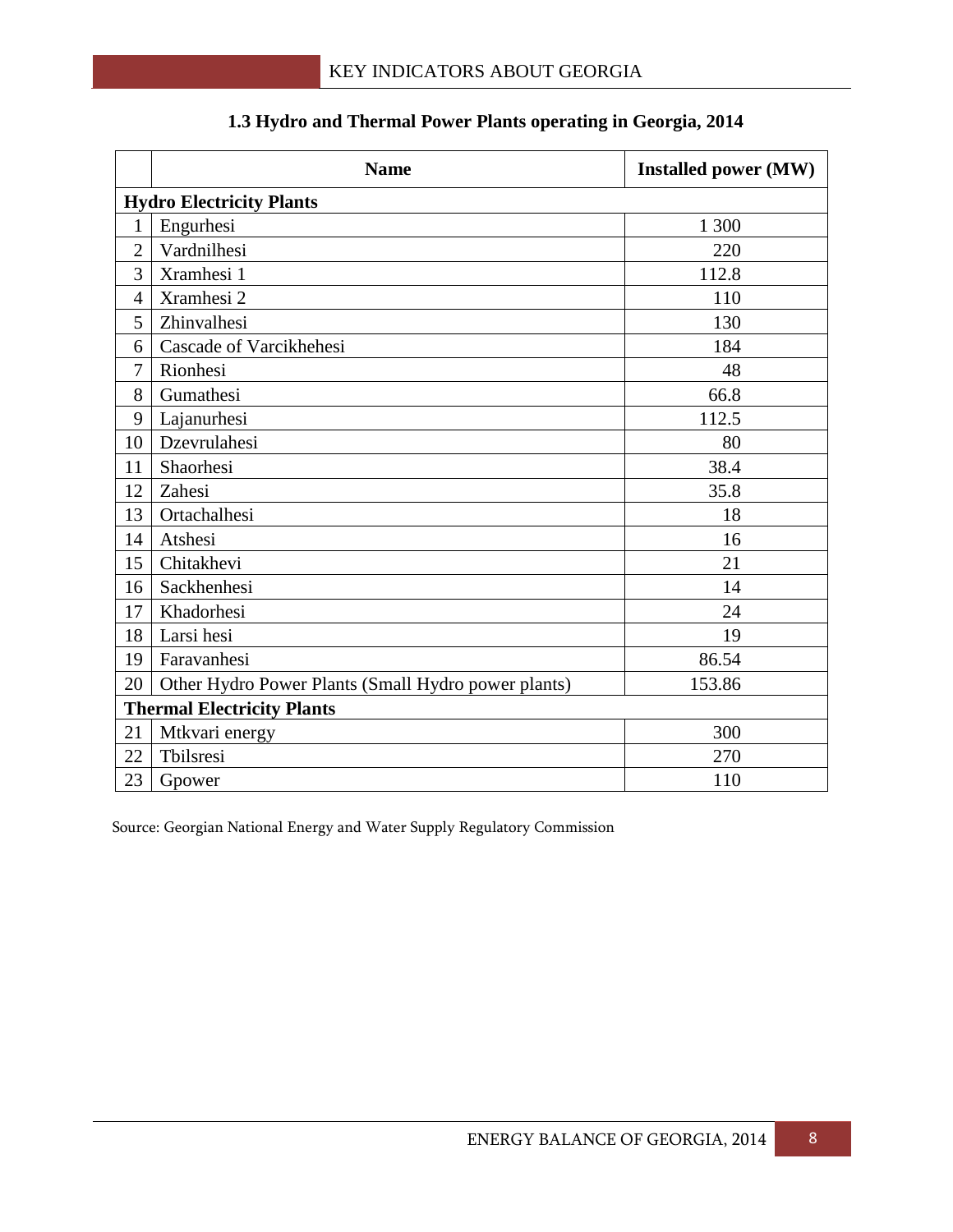| $\mathbf{1}$   | Alazanhesi         | 23 | Sanaliahesi   |
|----------------|--------------------|----|---------------|
| $\overline{2}$ | <b>Bzhuzhahesi</b> | 24 | Rustavihesi   |
| 3              | abhesi             | 25 | Sulorhesi     |
| $\overline{4}$ | Tetrikhevhesi      | 26 | Okamihesi     |
| 5              | Sionhesi           | 27 | Lopotahesi    |
| 6              | Ritseulahesi       | 28 | Zvareti hesi  |
| 7              | Chalahesi          | 29 | Tirifonhesi   |
| 8              | Chkhorhesi         | 30 | Pantianihesi  |
| 9              | Dashbashhesi       | 31 | Fshavela hesi |
| 10             | Mashaverahesi      | 32 | Khadorhesi-2  |
| 11             | Kabalhesi          | 33 | Khanhesi      |
| 12             | Kakhetihesi        | 34 | Racha hesi    |
| 13             | Intsobahesi        | 35 | Dagvahesi     |
| 14             | Kazbegihesi        | 36 | Alazanhesi-2  |
| 15             | Energetiki hesi    | 37 | Shildahesi    |
| 16             | Machakhelahesi     | 38 | Bakhvihesi-3  |
| 17             | Misaktsielhesi     | 39 | Aragvihesi    |
| 18             | Skurhesi           | 40 | Akhmetahesi   |
| 19             | Khertvishesi       | 41 | Kazretihesi   |
| 20             | Kinkishahesi       | 42 | Kazbegihesi-2 |
| 21             | Achihesi           | 43 | Martkofihesi  |
| 22             | Igoethesi          | 44 | Algetihesi    |
|                |                    |    |               |

|  |  | 1.4 Small Hydro Power Plants operating in Georgia, 2014 |  |  |
|--|--|---------------------------------------------------------|--|--|
|  |  |                                                         |  |  |

| Sanaliahesi   |
|---------------|
| Rustavihesi   |
| Sulorhesi     |
| Okamihesi     |
| Lopotahesi    |
| Zvareti hesi  |
| Tirifonhesi   |
| Pantianihesi  |
| Fshavela hesi |
| Khadorhesi-2  |
| Khanhesi      |
| Racha hesi    |
| Dagvahesi     |
| Alazanhesi-2  |
| Shildahesi    |
| Bakhvihesi-3  |
| Aragvihesi    |
| Akhmetahesi   |
| Kazretihesi   |
| Kazbegihesi-2 |
| Martkofihesi  |
| Algetihesi    |
|               |

Source: Georgian State Electrosystem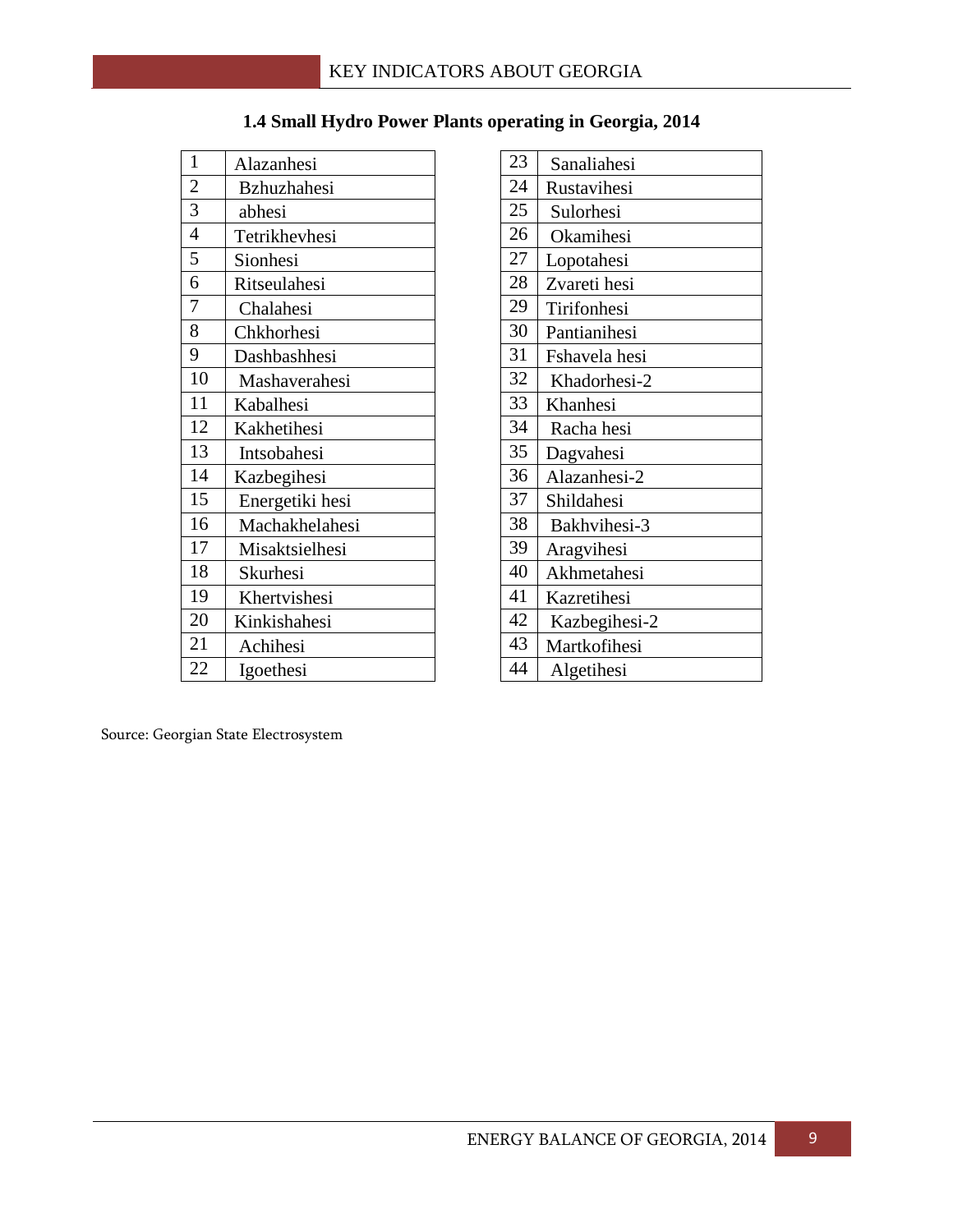#### **AGGREGATED ENERGY BALANCE OF GEORGIA, 2014**

(TJ)

|                                                     | Coal                     | Crude<br>Oil             | Oil<br>products          | Natural<br>Gas           | Nuclear                  | Hydro                    | Geotherm Biofuel & Electricity<br>al, solar<br>etc. | Waste                    |                          | Heat                     | Total       |
|-----------------------------------------------------|--------------------------|--------------------------|--------------------------|--------------------------|--------------------------|--------------------------|-----------------------------------------------------|--------------------------|--------------------------|--------------------------|-------------|
| Production                                          | 5 088,3 1 811,8          |                          |                          | 359,4                    |                          | 30 007,2                 | 704,3                                               | 19 470,2                 |                          | $\overline{\phantom{a}}$ | 57 441,3    |
| Imports                                             | 7 0 4 4,6                | 430,7                    | 48 239,8                 | 76 421,7                 | $\blacksquare$           |                          |                                                     |                          | 3 0 6 9, 9               |                          | 135 206,8   |
| Exports                                             | 43,7                     | 2 178,2                  | 671,8                    |                          | $\overline{a}$           | $\overline{a}$           | $\overline{a}$                                      |                          | 2 175,9                  | $\mathbf{r}$             | 5 0 6 9, 5  |
| <b>International Marine Bunkers</b>                 |                          |                          |                          |                          |                          |                          |                                                     |                          |                          |                          |             |
| <b>Stock Changes</b>                                | 90,5                     | $-64,4$                  | $-123,7$                 | $\overline{\phantom{a}}$ | $\overline{\phantom{a}}$ | $\overline{\phantom{a}}$ | $\overline{\phantom{a}}$                            |                          |                          | $\overline{\phantom{a}}$ | $-97,6$     |
| <b>DOMESTIC SUPPLY</b>                              | 12 179,8                 | $\blacksquare$           | 47 444,3                 | 76 781,1                 |                          | 30 007,2                 | 704,3                                               | 19 470,2                 | 894,0                    |                          | 187 481,0   |
| Available                                           | 12 179,8                 | $\overline{\phantom{a}}$ | 47 444,3                 | 76 781,1                 |                          | 30 007,2                 | 704,3                                               | 19 470,2                 | 38 230,4                 | $\overline{\phantom{a}}$ |             |
| <b>Transfers</b>                                    |                          | $\overline{\phantom{a}}$ |                          |                          | $\overline{a}$           |                          |                                                     |                          |                          | $\overline{\phantom{a}}$ |             |
| <b>Statistical Differences</b>                      | 0,0                      | 0,0                      | 0,0                      | 0,0                      | $\overline{\phantom{a}}$ | 0,0                      | 0,0                                                 | 0,0                      | 0,0                      | $\overline{\phantom{a}}$ | 0,0         |
| <b>Transformation Sector - Input</b>                |                          | $\blacksquare$           |                          | 20 110,3                 |                          | 30 007,2                 |                                                     | $\blacksquare$           |                          | $\blacksquare$           | 50 117,5    |
| <b>MA Thermal Electricity Plants</b>                | $\overline{\phantom{a}}$ | $\overline{\phantom{a}}$ |                          | 20 110,3                 | $\overline{\phantom{a}}$ |                          |                                                     | $\overline{\phantom{a}}$ |                          |                          | 20 110,3    |
| MA Hydro Electricity Plants                         | $\overline{\phantom{0}}$ | $\overline{\phantom{a}}$ | $\overline{\phantom{a}}$ | $\overline{\phantom{a}}$ | $\blacksquare$           | 30 007,2                 | $\overline{\phantom{a}}$                            | $\overline{\phantom{a}}$ | $\overline{\phantom{a}}$ |                          | 30 007,2    |
| <b>MA Heat Plants</b>                               | $\overline{\phantom{0}}$ | $\blacksquare$           | $\overline{a}$           | $\overline{\phantom{0}}$ | $\overline{a}$           |                          | $\overline{\phantom{0}}$                            | $\overline{\phantom{a}}$ |                          | $\overline{\phantom{0}}$ |             |
| <b>Petroleum Refineries</b>                         | $\overline{\phantom{0}}$ | $\overline{\phantom{a}}$ | $\overline{\phantom{0}}$ | $\blacksquare$           | $\overline{\phantom{a}}$ | $\blacksquare$           | $\overline{\phantom{a}}$                            | $\overline{\phantom{a}}$ |                          | $\overline{\phantom{0}}$ |             |
| <b>Transformation Sector -</b><br><b>Production</b> | $\overline{\phantom{0}}$ | $\blacksquare$           |                          | $\blacksquare$           |                          |                          |                                                     |                          | 37 336,4                 |                          | 37 336,4    |
| <b>MA Thermal Electricity Plants</b>                | $\overline{\phantom{0}}$ | $\overline{\phantom{a}}$ | $\overline{\phantom{0}}$ | $\overline{\phantom{0}}$ | $\overline{a}$           | $\overline{\phantom{a}}$ |                                                     | $\overline{\phantom{0}}$ | 7 3 2 9 , 2              | $\blacksquare$           | 7 3 2 9 , 2 |
| MA Hydro Electricity Plants                         | $\overline{\phantom{a}}$ | $\overline{\phantom{a}}$ | $\overline{\phantom{0}}$ | $\overline{\phantom{a}}$ | $\overline{\phantom{a}}$ | $\overline{\phantom{a}}$ | $\overline{\phantom{a}}$                            |                          | 30 007,2                 | $\overline{\phantom{a}}$ | 30 007,2    |
| <b>MA Heat Plants</b>                               | $\overline{a}$           | $\blacksquare$           | $\overline{a}$           | $\overline{a}$           | $\overline{a}$           | $\overline{a}$           | $\overline{a}$                                      | $\overline{\phantom{a}}$ |                          |                          |             |
| <b>Petroleum Refineries</b>                         | $\overline{\phantom{0}}$ | $\overline{\phantom{a}}$ | $\overline{\phantom{0}}$ | $\overline{\phantom{a}}$ | $\overline{\phantom{a}}$ | $\overline{\phantom{a}}$ | $\overline{\phantom{a}}$                            | $\overline{\phantom{a}}$ |                          | $\overline{\phantom{a}}$ |             |
| <b>Energy Sector</b>                                | 20,8                     | $\blacksquare$           | $\blacksquare$           | $\blacksquare$           | $\blacksquare$           | $\overline{\phantom{a}}$ |                                                     | $\blacksquare$           | 843,0                    |                          | 863,7       |
| <b>Coal Mines</b>                                   | 20,8                     | $\overline{\phantom{a}}$ | $\overline{\phantom{0}}$ | $\overline{\phantom{0}}$ | $\overline{\phantom{a}}$ | $\overline{\phantom{a}}$ | $\overline{\phantom{a}}$                            | $\overline{\phantom{a}}$ | 59,4                     |                          | 80,2        |
| Oil and Gas Extraction                              | $\overline{\phantom{0}}$ | $\overline{\phantom{a}}$ | $\overline{\phantom{0}}$ | $\overline{\phantom{a}}$ | $\overline{\phantom{a}}$ | $\overline{\phantom{a}}$ | $\overline{\phantom{a}}$                            | $\overline{\phantom{a}}$ |                          | $\overline{\phantom{a}}$ |             |
| <b>Petroleum Refineries</b>                         |                          | $\overline{a}$           |                          |                          |                          |                          |                                                     |                          |                          |                          |             |

AGGREGATED ENERGY BALANCE OF GEORGIA, 2014 10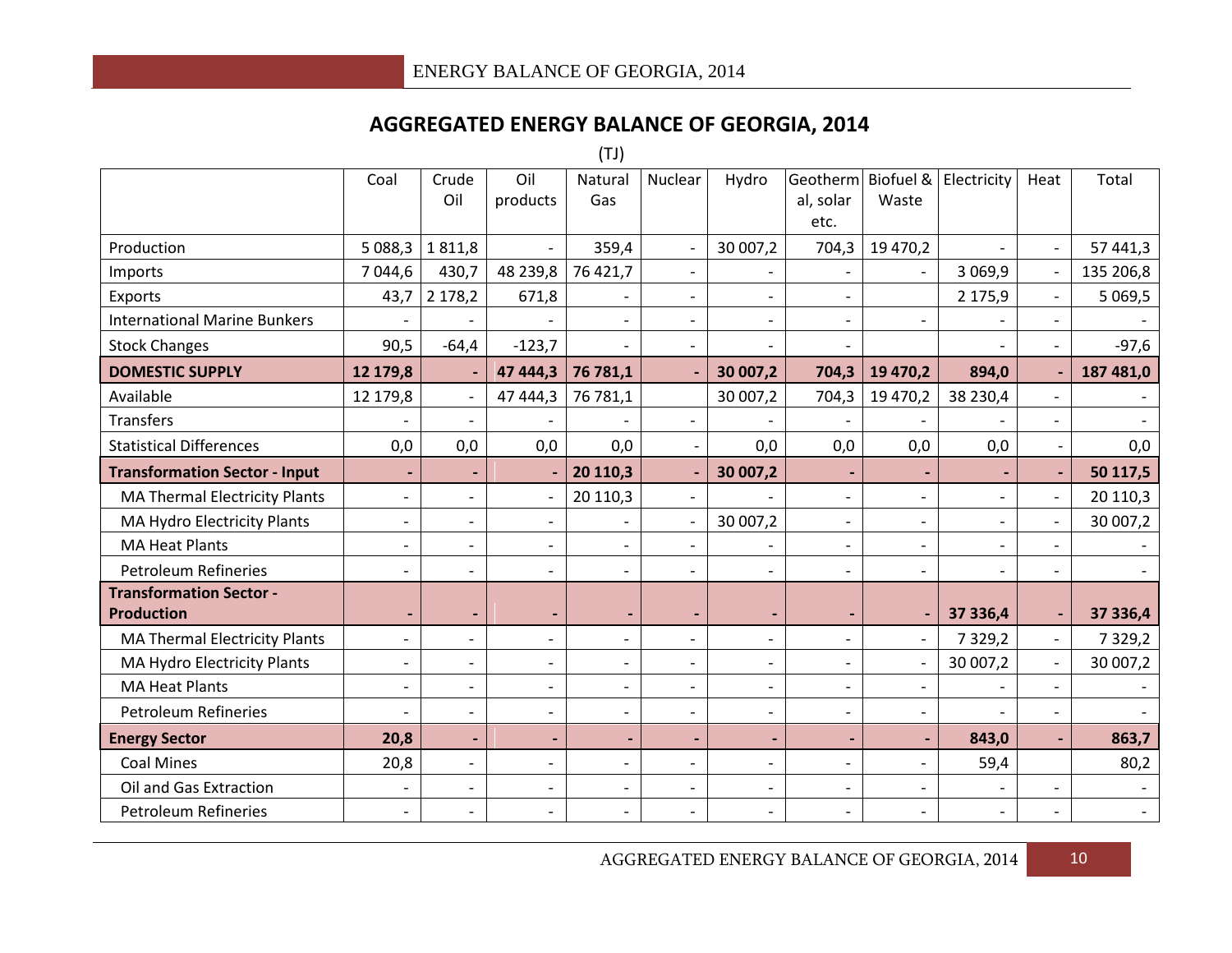<span id="page-11-0"></span>

|                                          | Coal                     | Crude<br>Oil             | Oil<br>products          | Natural<br>Gas | Nuclear                  | Hydro                        | Geotherm Biofuel & Electricity<br>al, solar<br>etc. | Waste                    |             | Heat                      | Total       |
|------------------------------------------|--------------------------|--------------------------|--------------------------|----------------|--------------------------|------------------------------|-----------------------------------------------------|--------------------------|-------------|---------------------------|-------------|
| Own Use in Thermal Electricity<br>Plants |                          | $\overline{\phantom{0}}$ |                          |                |                          |                              |                                                     |                          | 371,9       | $\overline{a}$            | 371,9       |
| Own Use in Hydro Electricity<br>Plants   |                          | $\overline{\phantom{a}}$ |                          |                |                          |                              |                                                     | $\overline{\phantom{a}}$ | 411,6       |                           | 411,6       |
| <b>Used for Pumped Storage</b>           | $\overline{a}$           | $\overline{\phantom{0}}$ | $\overline{\phantom{0}}$ | $\blacksquare$ | $\overline{\phantom{a}}$ | $\overline{\phantom{a}}$     | $\overline{\phantom{a}}$                            | $\overline{\phantom{0}}$ |             | $\overline{\phantom{a}}$  |             |
| Non-specified (Energy)                   |                          | $\overline{\phantom{a}}$ | $\overline{\phantom{a}}$ |                | $\overline{\phantom{a}}$ | $\overline{\phantom{a}}$     |                                                     | $\overline{\phantom{0}}$ |             | $\overline{\phantom{a}}$  |             |
| <b>Distribution Losses</b>               |                          | $\overline{\phantom{a}}$ |                          | 3 168,7        | $\hbox{\small -}$        | $\qquad \qquad \blacksquare$ | 81,0                                                | $\overline{\phantom{a}}$ | 2 159,7     | $\overline{\phantom{a}}$  | 5 409,4     |
| <b>FINAL CONSUMPTION</b>                 | 12 159,0                 | $\blacksquare$           | 47 444,3                 | 53 502,2       | $\blacksquare$           | $\overline{\phantom{0}}$     | 623,3                                               | 19 470,2                 | 35 227,7    |                           | 168 426,8   |
| <b>Industry</b>                          | 12 113,1                 | $\blacksquare$           | 37,8                     | 3 3 4 6,7      |                          |                              |                                                     | 13,5                     | 10 140,9    |                           | 25 652,0    |
| Iron and steel <sup>1</sup>              | 3 943,6                  | $\blacksquare$           | 14,0                     | 320,3          |                          |                              |                                                     | $\overline{a}$           | 5 207,0     | $\overline{\phantom{a}}$  | 9484,8      |
| Chemical (including                      |                          |                          |                          |                |                          |                              |                                                     |                          |             |                           |             |
| petrochemical)                           |                          | $\overline{\phantom{a}}$ | 0,1                      | 89,0           |                          | $\overline{\phantom{a}}$     | $\overline{\phantom{a}}$                            | $\overline{\phantom{a}}$ | 713,7       | $\overline{\phantom{a}}$  | 802,8       |
| Non-ferrous metals                       |                          | $\blacksquare$           |                          | $\cdots$       |                          | $\overline{a}$               | $\blacksquare$                                      |                          | $\cdots$    | $\overline{a}$            | $\cdots$    |
| Non-metallic minerals                    | 8 0 7 1,6                | $\overline{\phantom{a}}$ | 12,8                     | 1 003,6        | $\overline{\phantom{0}}$ | $\overline{\phantom{a}}$     | $\overline{\phantom{a}}$                            | 0,1                      | 798,8       | $\blacksquare$            | 9887,0      |
| Transport equipment                      |                          | $\overline{\phantom{0}}$ |                          | 15,3           |                          | $\overline{\phantom{0}}$     | $\overline{\phantom{a}}$                            |                          | 23,8        | $\overline{\phantom{0}}$  | 39,1        |
| Machinery                                |                          | $\overline{\phantom{a}}$ |                          | 40             | $\overline{\phantom{a}}$ | $\overline{\phantom{a}}$     | $\overline{\phantom{a}}$                            | $\overline{\phantom{a}}$ | 39,8        | $\blacksquare$            | 43,7        |
| Mining and quarrying                     | $\overline{\phantom{a}}$ | $\overline{\phantom{a}}$ | 0,1                      | 25,9           | $\overline{\phantom{a}}$ | $\overline{\phantom{a}}$     | $\overline{\phantom{a}}$                            | $\overline{\phantom{a}}$ | 330,3       | $\overline{\phantom{a}}$  | 356,3       |
| Food, beverages and tobacco              | 92,1                     | $\overline{\phantom{0}}$ | 0,3                      | 1 3 7 9 , 5    |                          | $\overline{\phantom{0}}$     | $\overline{\phantom{a}}$                            | 12,5                     | 700,4       | $\overline{\phantom{a}}$  | 2 184,9     |
| Paper, pulp and printing                 |                          | $\overline{\phantom{a}}$ |                          | 80,0           |                          | $\overline{\phantom{0}}$     | $\overline{a}$                                      | 0,1                      | 47,8        | $\blacksquare$            | 127,8       |
| Wood and wood products                   | $\overline{\phantom{a}}$ | $\overline{\phantom{a}}$ | 0,1                      | 0,6            | $\overline{\phantom{a}}$ | $\overline{\phantom{a}}$     | $\overline{\phantom{a}}$                            |                          | 14,8        | $\overline{\phantom{a}}$  | 15,5        |
| Construction                             | $\overline{\phantom{a}}$ | $\overline{\phantom{a}}$ | 9,3                      | 344,5          |                          | $\overline{\phantom{0}}$     | $\blacksquare$                                      | 0,7                      | 1 3 3 7 , 3 | $\mathbb{L}^{\mathbb{N}}$ | 1691,7      |
| <b>Textiles and leather</b>              |                          | $\overline{a}$           |                          | 28,1           | $\overline{a}$           | $\overline{\phantom{0}}$     | $\overline{\phantom{a}}$                            |                          | 26,8        | $\mathbf{r}$              | 54,9        |
| Not elsewhere specified                  |                          |                          |                          |                |                          |                              |                                                     |                          |             |                           |             |
| (Industry)                               | 5,9                      | $\overline{\phantom{a}}$ | 1,2                      | 55,9           |                          | $\overline{\phantom{a}}$     | $\overline{a}$                                      | 0,1                      | 900,4       | $\overline{\phantom{a}}$  | 963,5       |
| <b>Transport</b>                         |                          | $\overline{\phantom{a}}$ | 42 394,7                 | 12 250,0       |                          | $\blacksquare$               |                                                     |                          | 960,3       |                           | 55 605,0    |
| International aviation                   |                          | $\overline{\phantom{0}}$ | 3 4 6 9, 7               |                |                          |                              |                                                     | $\overline{\phantom{a}}$ |             | $\overline{\phantom{0}}$  | 3 4 6 9 , 7 |

<sup>1</sup> Including non-ferrous metals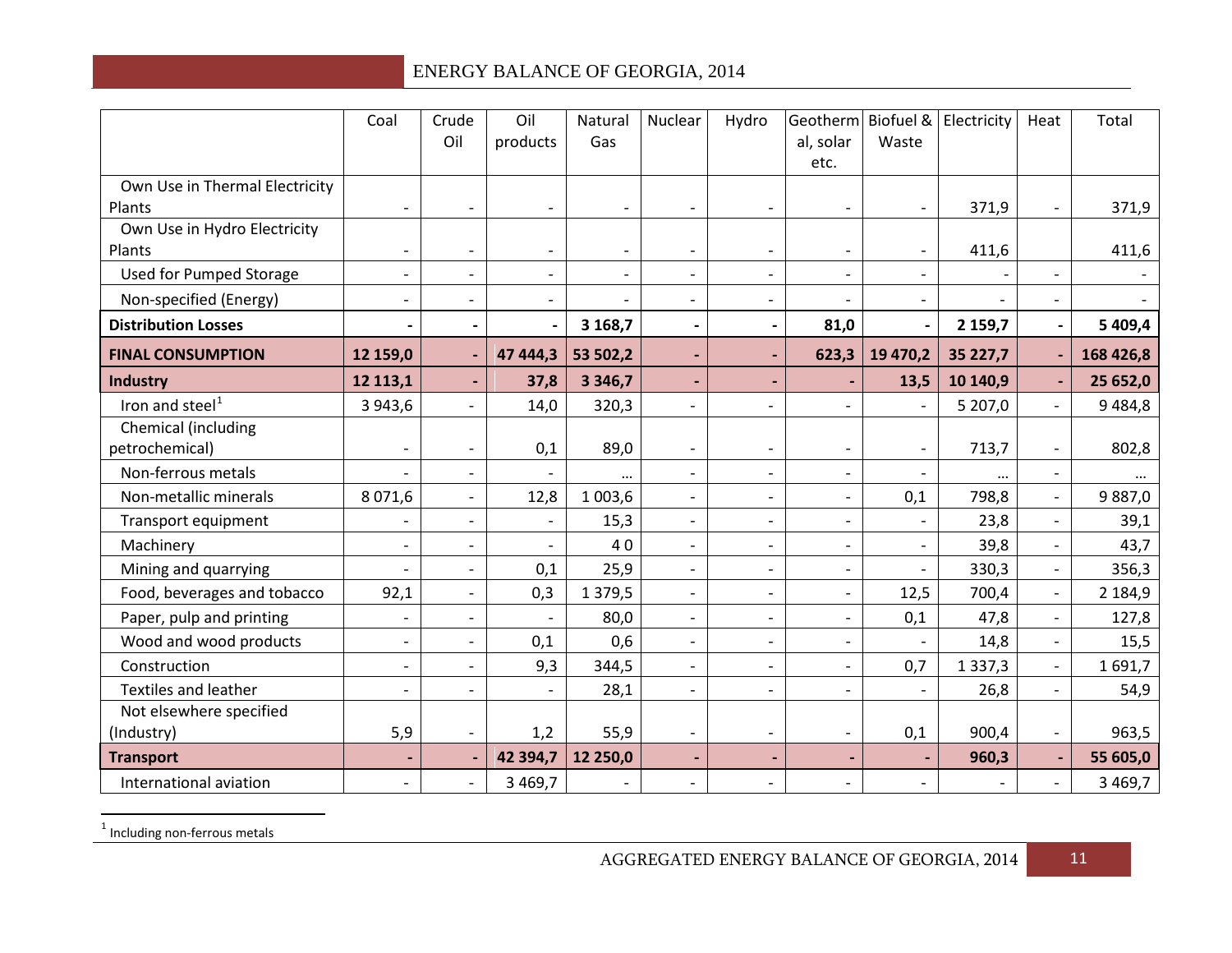|                                        | Coal                     | Crude<br>Oil                 | Oil<br>products | Natural<br>Gas           | Nuclear                      | Hydro                    | al, solar<br>etc.        | Geotherm Biofuel &<br>Waste | Electricity              | Heat                     | Total      |
|----------------------------------------|--------------------------|------------------------------|-----------------|--------------------------|------------------------------|--------------------------|--------------------------|-----------------------------|--------------------------|--------------------------|------------|
| Domestic aviation                      |                          | $\overline{\phantom{a}}$     | 34,4            |                          |                              | $\overline{\phantom{a}}$ |                          | $\overline{\phantom{a}}$    |                          | $\overline{\phantom{a}}$ | 34,4       |
| Road                                   |                          | $\overline{\phantom{a}}$     | 38 412,1        | 12 250,0                 | $\overline{\phantom{a}}$     | $\overline{\phantom{a}}$ | $\overline{\phantom{a}}$ | $\overline{\phantom{a}}$    |                          | $\overline{\phantom{a}}$ | 50 662,1   |
| Rail                                   |                          | $\overline{\phantom{a}}$     | 448,8           |                          | $\overline{a}$               | $\blacksquare$           | $\overline{\phantom{0}}$ | $\overline{\phantom{a}}$    | 960,3                    |                          | 1 4 0 9, 1 |
| Domestic navigation                    | $\overline{\phantom{0}}$ | $\overline{\phantom{a}}$     | 29,6            | $\overline{\phantom{a}}$ | $\blacksquare$               | $\overline{\phantom{a}}$ | $\overline{\phantom{a}}$ | $\overline{\phantom{a}}$    |                          | $\overline{\phantom{a}}$ | 29,6       |
| Pipeline transport                     |                          | $\overline{\phantom{a}}$     |                 |                          | $\overline{\phantom{0}}$     | $\blacksquare$           | $\overline{\phantom{0}}$ | $\overline{\phantom{a}}$    |                          | $\overline{\phantom{0}}$ |            |
| Not elsewhere specified<br>(Transport) |                          | $\overline{\phantom{a}}$     |                 | $\overline{\phantom{0}}$ | $\overline{\phantom{a}}$     | $\overline{\phantom{a}}$ |                          |                             |                          | $\overline{\phantom{a}}$ |            |
| <b>Other</b>                           | 45,9                     | $\blacksquare$               | 1 2 4 3 , 9     | 28 847,0                 | $\blacksquare$               | $\blacksquare$           | 623,3                    | 19 456,7                    | 24 126,6                 | $\blacksquare$           | 74 343,4   |
| Commercial and public services         | 30,3                     | $\overline{\phantom{a}}$     | 291,4           | 7795,8                   | $\qquad \qquad \blacksquare$ | $\overline{\phantom{a}}$ | 392,0                    | 324,8                       | 9 2 4 3 , 0              | $\blacksquare$           | 18 077,3   |
| Residential                            | 15,6                     | $\overline{\phantom{a}}$     | 711,6           | 20 916,0                 | $\overline{\phantom{a}}$     | $\overline{\phantom{a}}$ | 210,0                    | 19 131,1                    | 8 8 7 4, 8               | $\blacksquare$           | 49 859,1   |
| Agriculture/forestry/fishing           |                          | $\blacksquare$               | 240,9           | 135,2                    | $\sim$                       | $\blacksquare$           | 21,3                     | 0,8                         | 109,7                    | $\mathbf{r}$             | 507,9      |
| Not elsewhere specified (Other)        | $\overline{\phantom{a}}$ | $\overline{\phantom{a}}$     |                 |                          | $\overline{\phantom{a}}$     | $\overline{\phantom{a}}$ | $\overline{\phantom{0}}$ | $\overline{\phantom{a}}$    | 5 899,1                  | $\overline{\phantom{a}}$ | 5899,1     |
| Non-energy use                         | -                        | $\overline{\phantom{a}}$     | 3767,9          | 9 0 58,5                 | $\blacksquare$               | $\blacksquare$           | $\blacksquare$           | ٠                           |                          |                          | 12826,4    |
| <b>Transformation sector</b>           |                          | $\qquad \qquad \blacksquare$ |                 | $\overline{\phantom{a}}$ | $\qquad \qquad \blacksquare$ | $\overline{\phantom{a}}$ |                          | $\overline{\phantom{a}}$    |                          |                          |            |
| <b>Energy sector</b>                   |                          | $\overline{\phantom{a}}$     | 97,2            | $\blacksquare$           | $\blacksquare$               | $\overline{\phantom{a}}$ |                          | $\overline{\phantom{a}}$    |                          | $\overline{\phantom{a}}$ | 97,2       |
| <b>Transport sector</b>                |                          | $\overline{\phantom{a}}$     | 488,5           | $\blacksquare$           | $\overline{\phantom{a}}$     | $\overline{\phantom{a}}$ | $\overline{\phantom{0}}$ | $\overline{\phantom{a}}$    |                          | $\blacksquare$           | 488,5      |
| International aviation                 |                          | $\overline{\phantom{a}}$     |                 | $\overline{\phantom{0}}$ | $\overline{a}$               | $\overline{\phantom{a}}$ | $\overline{\phantom{0}}$ | $\overline{\phantom{a}}$    |                          | $\overline{a}$           |            |
| Domestic aviation                      | $\blacksquare$           | $\overline{\phantom{a}}$     |                 | $\overline{\phantom{0}}$ | $\blacksquare$               | $\blacksquare$           | $\overline{\phantom{0}}$ | $\overline{\phantom{a}}$    | $\blacksquare$           | $\overline{\phantom{a}}$ |            |
| Road                                   |                          | $\blacksquare$               | 480,7           | $\overline{\phantom{0}}$ | $\blacksquare$               | $\blacksquare$           | $\overline{\phantom{a}}$ | $\overline{\phantom{a}}$    | $\blacksquare$           | $\blacksquare$           | 480,7      |
| Rail                                   |                          | $\overline{\phantom{a}}$     | 4,0             | $\overline{\phantom{0}}$ | $\overline{\phantom{a}}$     | $\blacksquare$           | $\overline{\phantom{0}}$ |                             |                          | $\overline{a}$           | 4,0        |
| Domestic navigation                    | $\overline{\phantom{a}}$ | $\overline{\phantom{a}}$     | 3,8             | $\overline{\phantom{0}}$ | $\blacksquare$               | $\blacksquare$           | $\overline{\phantom{0}}$ | $\overline{\phantom{a}}$    | $\overline{\phantom{a}}$ | $\overline{\phantom{a}}$ | 3,8        |
| Pipeline transport                     |                          | $\overline{\phantom{a}}$     |                 |                          | $\overline{\phantom{0}}$     | $\blacksquare$           | $\overline{\phantom{0}}$ | $\overline{\phantom{a}}$    |                          | $\blacksquare$           |            |
| Not elsewhere specified                |                          |                              |                 |                          |                              |                          |                          |                             |                          |                          |            |
| (Transport)                            | $\overline{\phantom{0}}$ | $\overline{\phantom{a}}$     |                 |                          | $\overline{a}$               | $\overline{\phantom{a}}$ | $\overline{\phantom{0}}$ |                             |                          | $\blacksquare$           |            |
| Industry sector                        | $\blacksquare$           | $\overline{\phantom{a}}$     | 3 182,2         | 9 0 58,5                 | $\blacksquare$               | $\blacksquare$           |                          | $\overline{\phantom{a}}$    |                          | $\blacksquare$           | 12 240,7   |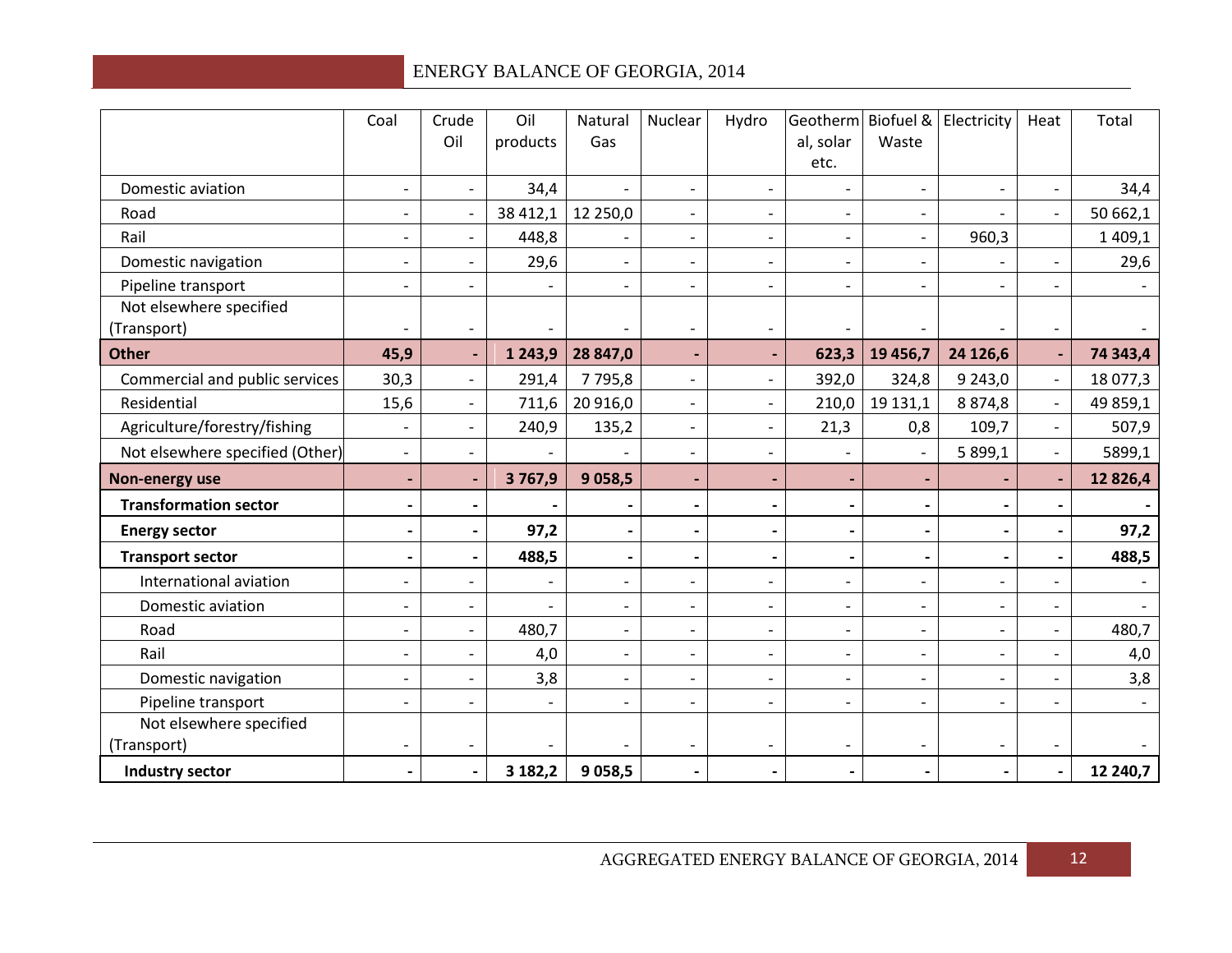<span id="page-13-0"></span>

|                                       | Coal                     | Crude<br>Oil             | Oil<br>products          | Natural<br>Gas           | Nuclear                  | Hydro                    | al, solar<br>etc.        | Waste                    | Geotherm Biofuel & Electricity | Heat                     | Total      |
|---------------------------------------|--------------------------|--------------------------|--------------------------|--------------------------|--------------------------|--------------------------|--------------------------|--------------------------|--------------------------------|--------------------------|------------|
| Iron and steel <sup>2</sup>           |                          |                          | 24,1                     |                          |                          |                          |                          |                          |                                |                          | 24,1       |
| Chemical (including<br>petrochemical) | $\overline{\phantom{a}}$ | $\overline{\phantom{a}}$ | 0,2                      | 9 0 58,5                 | $\overline{\phantom{a}}$ | $\overline{\phantom{a}}$ | $\overline{\phantom{a}}$ | $\overline{\phantom{a}}$ | $\overline{\phantom{a}}$       | $\overline{\phantom{a}}$ | 9 0 58,7   |
| Non-ferrous metals                    | $\overline{\phantom{a}}$ | $\overline{\phantom{a}}$ | $\cdots$                 | $\overline{\phantom{a}}$ | $\overline{\phantom{a}}$ | $\overline{\phantom{a}}$ | $\overline{\phantom{a}}$ | $\overline{\phantom{a}}$ | $\overline{\phantom{a}}$       | $\cdots$                 |            |
| Non-metallic minerals                 | $\overline{\phantom{a}}$ | $\overline{\phantom{a}}$ | 137,4                    | $\overline{\phantom{a}}$ | $\overline{\phantom{a}}$ | $\overline{\phantom{a}}$ | $\overline{\phantom{a}}$ | $\overline{\phantom{a}}$ | $\overline{a}$                 | $\blacksquare$           | 137,4      |
| Transport equipment                   | $\overline{\phantom{0}}$ | $\overline{\phantom{a}}$ |                          | $\overline{\phantom{a}}$ | $\overline{\phantom{a}}$ | $\blacksquare$           | $\overline{\phantom{a}}$ | $\overline{\phantom{a}}$ |                                | $\overline{\phantom{a}}$ |            |
| Machinery                             | $\overline{\phantom{a}}$ | $\overline{\phantom{a}}$ |                          | $\overline{\phantom{0}}$ | $\blacksquare$           | $\overline{\phantom{a}}$ | $\overline{\phantom{a}}$ | $\overline{\phantom{a}}$ | $\overline{\phantom{0}}$       | $\overline{\phantom{0}}$ |            |
| Mining and quarrying                  | $\overline{\phantom{a}}$ | $\overline{\phantom{a}}$ | 27,4                     | $\overline{\phantom{a}}$ | $\overline{\phantom{a}}$ | $\overline{\phantom{a}}$ | $\overline{\phantom{a}}$ | $\overline{\phantom{a}}$ |                                | $\overline{\phantom{a}}$ | 27,4       |
| Food, beverages and tobacco           | $\overline{\phantom{a}}$ | $\overline{\phantom{a}}$ |                          | $\overline{\phantom{a}}$ | $\blacksquare$           | $\overline{\phantom{a}}$ | $\overline{\phantom{a}}$ | $\overline{\phantom{a}}$ | $\overline{\phantom{a}}$       | $-$                      |            |
| Paper, pulp and printing              | $\overline{\phantom{0}}$ | $\overline{\phantom{a}}$ |                          | $\overline{\phantom{a}}$ | $\overline{\phantom{a}}$ | $\overline{\phantom{a}}$ | $\overline{\phantom{a}}$ | $\overline{\phantom{a}}$ |                                | $\qquad \qquad -$        |            |
| Wood and wood products                | $\overline{a}$           | $\overline{\phantom{a}}$ | 0,0                      | $\overline{\phantom{0}}$ | $\overline{\phantom{a}}$ | $\blacksquare$           |                          | $\overline{\phantom{a}}$ | $\overline{a}$                 | $\overline{\phantom{0}}$ | 0,0        |
| Construction                          | $\overline{\phantom{a}}$ | $\blacksquare$           | 2 9 6 5, 4               | $\overline{\phantom{a}}$ | $\overline{\phantom{a}}$ | $\overline{\phantom{a}}$ | $\overline{\phantom{a}}$ | $\overline{\phantom{a}}$ | $\overline{\phantom{a}}$       | $\overline{\phantom{0}}$ | 2 9 6 5, 4 |
| Textiles and leather                  | $\overline{a}$           | $\overline{\phantom{a}}$ |                          | $\overline{\phantom{a}}$ | $\overline{\phantom{a}}$ | $\overline{\phantom{a}}$ | $\overline{\phantom{a}}$ | $\overline{\phantom{a}}$ |                                | $\overline{\phantom{0}}$ |            |
| Not elsewhere specified<br>(Industry) | $\overline{\phantom{0}}$ | $\overline{\phantom{a}}$ | 27,7                     | $\overline{\phantom{a}}$ | $\overline{\phantom{a}}$ | $\overline{\phantom{a}}$ |                          | $\overline{\phantom{a}}$ |                                | $\overline{\phantom{a}}$ | 27,7       |
| <b>Other sectors</b>                  | $\overline{\phantom{0}}$ | $\blacksquare$           |                          | $\blacksquare$           | $\overline{a}$           | $\blacksquare$           | $\overline{\phantom{a}}$ | $\blacksquare$           | -                              | $\overline{\phantom{a}}$ |            |
| Commercial and public                 |                          |                          |                          |                          |                          |                          |                          |                          |                                |                          |            |
| services                              | $\overline{\phantom{0}}$ | $\overline{\phantom{0}}$ | $\overline{\phantom{0}}$ | $\overline{\phantom{0}}$ | $\overline{\phantom{a}}$ | $\overline{\phantom{a}}$ | $\qquad \qquad -$        | $\overline{\phantom{a}}$ |                                | $\overline{\phantom{0}}$ |            |
| Residential                           |                          | $\overline{\phantom{a}}$ | $\overline{a}$           | $\overline{\phantom{0}}$ | $\overline{\phantom{a}}$ | $\overline{\phantom{a}}$ |                          | $\overline{\phantom{a}}$ |                                | $\overline{\phantom{a}}$ |            |
| Agriculture/forestry/fishing          |                          | $\overline{\phantom{a}}$ |                          | $\overline{\phantom{0}}$ |                          | $\overline{\phantom{a}}$ |                          | $\overline{\phantom{a}}$ |                                | $\overline{\phantom{0}}$ |            |
| Not elsewhere specified<br>(Other)    | $\overline{\phantom{a}}$ | $\overline{\phantom{a}}$ | $\overline{\phantom{0}}$ | $\overline{\phantom{a}}$ |                          | $\overline{\phantom{a}}$ | $\overline{\phantom{a}}$ | $\overline{\phantom{a}}$ | $\overline{\phantom{a}}$       | $\qquad \qquad -$        |            |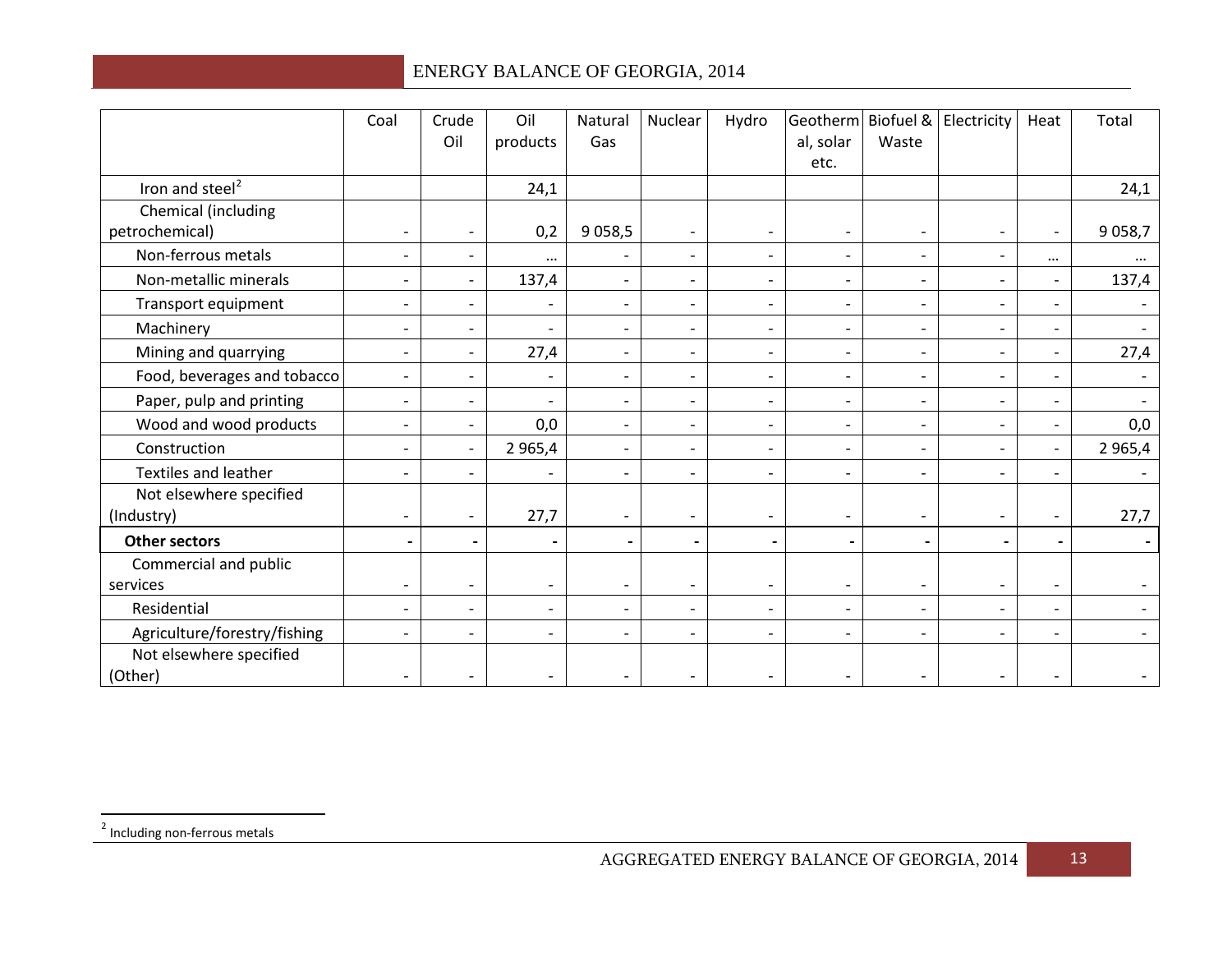#### **AGGREGATED ENERGY BALANCE OF GEORGIA, 2014**

(Thousand tonnes of oil equivalent)

|                                           | Coal                     | Crude<br>Oil             | Oil<br>products          | Natural<br>Gas               | Nuclear                  | Hydro                    | Geothermal,<br>solar etc. | Biofuel &<br>Waste       | Electricity              | Heat                     | Total     |
|-------------------------------------------|--------------------------|--------------------------|--------------------------|------------------------------|--------------------------|--------------------------|---------------------------|--------------------------|--------------------------|--------------------------|-----------|
| Production                                | 121,5                    | 43,3                     |                          | 8,6                          |                          | 716,7                    | 16,8                      | 465,0                    | $\overline{\phantom{a}}$ | $\overline{\phantom{a}}$ | 1 372,0   |
| Imports                                   | 168,3                    | 10,3                     | 1 1 5 2 , 2              | 1825,3                       |                          |                          |                           |                          | 73,3                     | $\overline{\phantom{a}}$ | 3 2 2 9,4 |
| Exports                                   | 1,0                      | 52,0                     | 16,0                     |                              |                          |                          |                           |                          | 52,0                     | $\overline{\phantom{0}}$ | 121,1     |
| <b>International Marine Bunkers</b>       |                          |                          |                          |                              |                          |                          | $\overline{\phantom{a}}$  |                          | $\overline{\phantom{a}}$ | $\overline{\phantom{a}}$ |           |
| <b>Stock Changes</b>                      | 2,2                      | $-1,5$                   | $-3,0$                   |                              | $\overline{\phantom{a}}$ |                          | $\overline{\phantom{a}}$  | 0,0                      | $\overline{\phantom{a}}$ | $\overline{\phantom{0}}$ | $-2,3$    |
| <b>DOMESTIC SUPPLY</b>                    | 290,9                    | ٠                        | 1 1 3 3 , 2              | 1833,9                       |                          | 716,7                    | 16,8                      | 465,0                    | 21,4                     | $\blacksquare$           | 4 4 7 7,9 |
| Available                                 | 290,9                    | $\blacksquare$           | 1 1 3 3 , 2              | 1833,9                       | $\overline{a}$           | 716,7                    | 16,8                      | 465,0                    | 913,1                    | $\overline{\phantom{0}}$ |           |
| <b>Transfers</b>                          | $\overline{\phantom{a}}$ | $\blacksquare$           |                          |                              |                          |                          |                           |                          |                          | $\overline{\phantom{0}}$ |           |
| <b>Statistical Differences</b>            | 0,0                      | 0,0                      | 0,0                      | 0,0                          | $\overline{\phantom{a}}$ | 0,0                      | 0,0                       | 0,0                      | 0,0                      | $\overline{\phantom{a}}$ | 0,0       |
| <b>Transformation Sector - Input</b>      |                          |                          | $\blacksquare$           | 480,3                        |                          | 716,7                    |                           |                          | $\blacksquare$           | $\blacksquare$           | 1 197,0   |
| <b>MA Thermal Electricity Plants</b>      | $\overline{\phantom{a}}$ | $\overline{\phantom{a}}$ | $\overline{\phantom{0}}$ | 480,3                        |                          |                          | $\overline{a}$            | $\overline{\phantom{a}}$ | $\overline{\phantom{a}}$ | $\overline{\phantom{0}}$ | 480,3     |
| MA Hydro Electricity Plants               | $\qquad \qquad -$        | $\overline{\phantom{a}}$ | $\overline{\phantom{a}}$ |                              |                          | 716,7                    | $\overline{\phantom{0}}$  | $\overline{\phantom{a}}$ | $\overline{\phantom{0}}$ | $\overline{\phantom{a}}$ | 716,7     |
| <b>MA Heat Plants</b>                     | $\overline{\phantom{0}}$ | $\qquad \qquad -$        | $\overline{\phantom{0}}$ |                              |                          |                          | -                         | $\overline{\phantom{a}}$ | $\overline{\phantom{a}}$ | $\overline{\phantom{0}}$ |           |
| <b>Petroleum Refineries</b>               | $\overline{\phantom{a}}$ | $\qquad \qquad -$        | $\overline{\phantom{a}}$ |                              |                          | $\overline{\phantom{0}}$ | $\overline{\phantom{a}}$  | $\overline{\phantom{a}}$ | $\overline{\phantom{a}}$ | $\overline{\phantom{a}}$ |           |
| <b>Transformation Sector - Production</b> | $\blacksquare$           | $\overline{\phantom{0}}$ | ٠                        | $\qquad \qquad \blacksquare$ | $\blacksquare$           | $\blacksquare$           | $\overline{\phantom{0}}$  |                          | 891,8                    | $\blacksquare$           | 891,8     |
| <b>MA Thermal Electricity Plants</b>      | $\overline{\phantom{a}}$ | $\overline{\phantom{0}}$ | $\overline{\phantom{0}}$ | $\overline{\phantom{0}}$     | $\overline{a}$           | $\overline{a}$           | $\overline{a}$            | $\overline{\phantom{a}}$ | 175,1                    | $\overline{\phantom{a}}$ | 175,1     |
| MA Hydro Electricity Plants               | $\overline{\phantom{a}}$ | $\overline{\phantom{a}}$ | $\overline{\phantom{0}}$ | $\overline{\phantom{0}}$     |                          | $\overline{\phantom{0}}$ | $\overline{\phantom{a}}$  | $\overline{\phantom{a}}$ | 716,7                    | $\overline{\phantom{0}}$ | 716,7     |
| <b>MA Heat Plants</b>                     | $\overline{\phantom{m}}$ | $\overline{\phantom{a}}$ | $\overline{\phantom{a}}$ | $\overline{\phantom{a}}$     |                          | $\overline{\phantom{0}}$ | $\overline{\phantom{a}}$  | $\overline{\phantom{a}}$ | $\overline{\phantom{a}}$ | $\overline{\phantom{0}}$ |           |
| <b>Petroleum Refineries</b>               | $\overline{\phantom{a}}$ | $\overline{\phantom{a}}$ | $\overline{\phantom{a}}$ | $\overline{\phantom{a}}$     |                          | $\overline{\phantom{0}}$ | -                         | $\overline{\phantom{a}}$ | $\blacksquare$           | $\overline{\phantom{a}}$ |           |
| <b>Energy Sector</b>                      | 0,5                      | $\blacksquare$           | $\blacksquare$           | $\blacksquare$               | $\blacksquare$           | $\blacksquare$           | $\overline{\phantom{0}}$  |                          | 20,1                     | $\blacksquare$           | 20,6      |
| <b>Coal Mines</b>                         | 0,5                      | $\overline{\phantom{0}}$ | $\overline{\phantom{a}}$ | $\overline{\phantom{a}}$     | $\blacksquare$           | $\overline{\phantom{a}}$ | $\overline{\phantom{0}}$  | $\overline{\phantom{a}}$ | 1,4                      | $\overline{\phantom{0}}$ | 1,9       |
| Oil and Gas Extraction                    | $\overline{\phantom{a}}$ | $\overline{\phantom{a}}$ | $\overline{\phantom{a}}$ |                              |                          | $\overline{\phantom{0}}$ |                           |                          | $\overline{\phantom{a}}$ | $\overline{\phantom{a}}$ |           |

AGGREGATED ENERGY BALANCE OF GEORGIA, 2014 14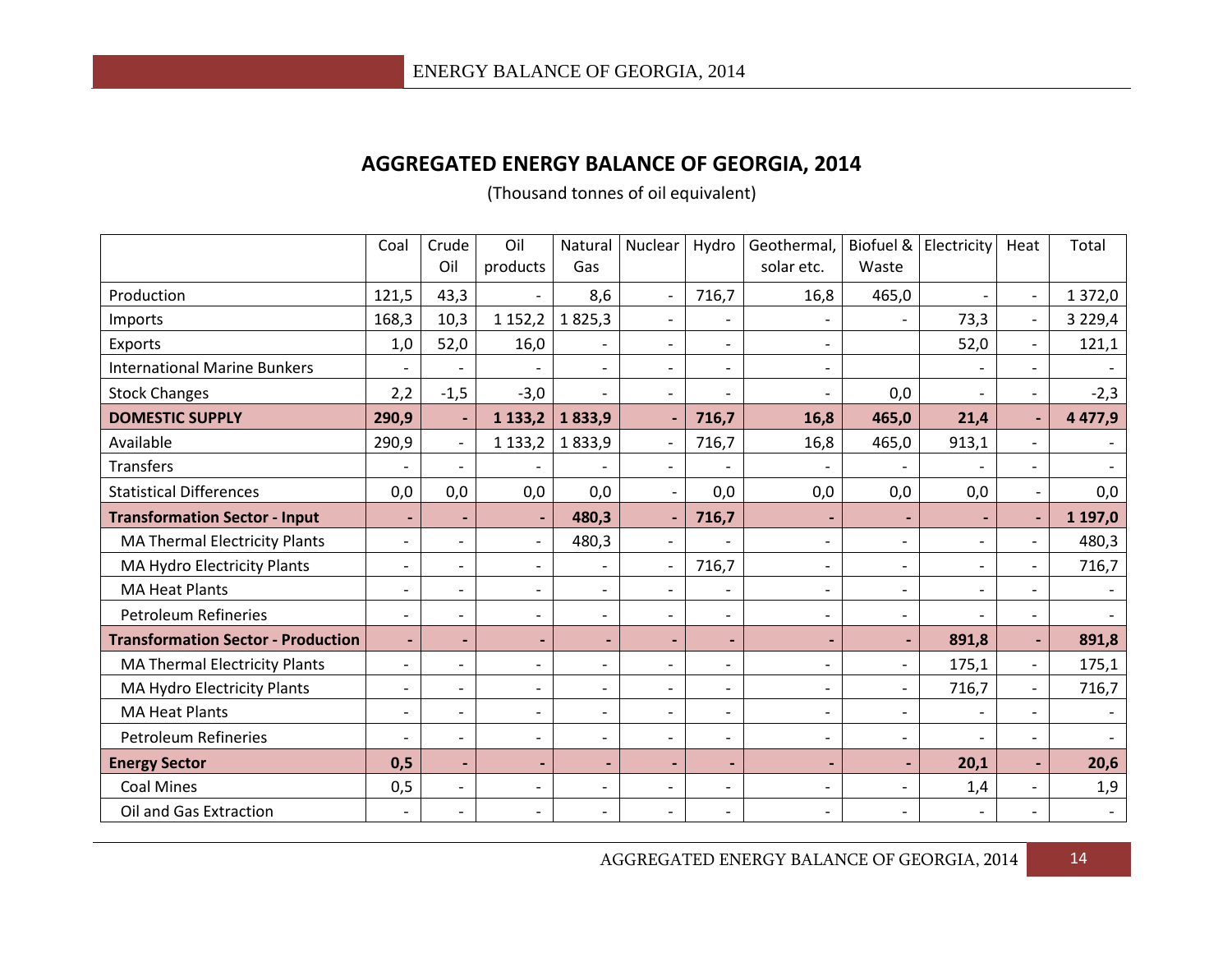<span id="page-15-0"></span>

|                                          | Coal                     | Crude<br>Oil             | Oil<br>products          | Gas                      | Natural   Nuclear        | Hydro                    | Geothermal,<br>solar etc. | Biofuel &<br>Waste       | Electricity              | Heat                     | Total     |
|------------------------------------------|--------------------------|--------------------------|--------------------------|--------------------------|--------------------------|--------------------------|---------------------------|--------------------------|--------------------------|--------------------------|-----------|
| <b>Petroleum Refineries</b>              | $\blacksquare$           | $\blacksquare$           |                          |                          |                          |                          | $\overline{\phantom{0}}$  | $\overline{\phantom{0}}$ | $\overline{a}$           |                          |           |
| Own Use in Thermal Electricity<br>Plants | $\overline{\phantom{a}}$ | $\overline{\phantom{a}}$ | $\overline{\phantom{a}}$ |                          |                          |                          |                           | $\qquad \qquad -$        | 8,9                      | $\overline{\phantom{a}}$ | 8,9       |
| Own Use in Hydro Electricity Plants      | $\overline{\phantom{a}}$ | $\overline{\phantom{a}}$ | $\overline{\phantom{a}}$ | $\overline{\phantom{a}}$ | $\overline{a}$           | $\overline{\phantom{a}}$ | $\overline{\phantom{a}}$  | $\overline{\phantom{a}}$ | 9,8                      | $\overline{\phantom{a}}$ | 9,8       |
| <b>Used for Pumped Storage</b>           | $\overline{\phantom{a}}$ | $\overline{\phantom{a}}$ | $\overline{\phantom{a}}$ | $\overline{\phantom{0}}$ | $\overline{\phantom{0}}$ | $\overline{\phantom{a}}$ | $\overline{\phantom{a}}$  | $\overline{\phantom{a}}$ | $\overline{\phantom{a}}$ | $\blacksquare$           |           |
| Non-specified (Energy)                   | $\overline{\phantom{a}}$ | $\overline{\phantom{a}}$ |                          |                          |                          | $\overline{\phantom{0}}$ |                           | $\qquad \qquad -$        | $\overline{a}$           | $\overline{\phantom{a}}$ |           |
| <b>Distribution Losses</b>               | $\overline{a}$           | $\overline{\phantom{a}}$ | $\blacksquare$           | 75,7                     | $\overline{a}$           | $\overline{\phantom{0}}$ | 1,9                       | $\overline{\phantom{a}}$ | 51,6                     | $\overline{\phantom{a}}$ | 129,2     |
| <b>FINAL CONSUMPTION</b>                 | 290,4                    | $\blacksquare$           | 1 1 3 3 , 2              | 1 277,9                  |                          |                          | 14,9                      | 465,0                    | 841,4                    | $\blacksquare$           | 4 0 2 2,8 |
| Industry                                 | 289,3                    | $\blacksquare$           | 0,9                      | 79,9                     |                          | $\overline{\phantom{0}}$ |                           | 0,3                      | 242,2                    | $\blacksquare$           | 612,7     |
| Iron and steel $3$                       | 94,2                     | $\overline{\phantom{a}}$ | 0,3                      | 7,6                      | $\overline{a}$           | $\overline{\phantom{a}}$ | $\overline{\phantom{0}}$  | $\overline{\phantom{a}}$ | 124,4                    | $\overline{\phantom{a}}$ | 226,5     |
| Chemical (including petrochemical)       | $\blacksquare$           | $\mathbf{r}$             | 0,0                      | 2,1                      | $\overline{a}$           | $\overline{\phantom{0}}$ | $\blacksquare$            | $\overline{\phantom{a}}$ | 17,0                     | $\blacksquare$           | 19,2      |
| Non-ferrous metals                       | $\overline{\phantom{a}}$ | $\overline{\phantom{a}}$ |                          | $\cdots$                 | $\overline{\phantom{0}}$ | $\overline{a}$           | $\overline{\phantom{0}}$  | $\overline{\phantom{a}}$ | $\cdots$                 | $\overline{\phantom{a}}$ | $\cdots$  |
| Non-metallic minerals                    | 192,8                    | $\overline{\phantom{a}}$ | 0,3                      | 24,0                     |                          | $\overline{\phantom{a}}$ |                           | 0,0                      | 19,1                     | $\overline{\phantom{a}}$ | 236,1     |
| Transport equipment                      | $\overline{\phantom{a}}$ | $\overline{\phantom{a}}$ |                          | 0,4                      | $\overline{a}$           | $\overline{\phantom{0}}$ | $\overline{\phantom{0}}$  | $\blacksquare$           | 0,6                      | $\overline{\phantom{a}}$ | 0,9       |
| Machinery                                | $\overline{\phantom{a}}$ | $\overline{\phantom{a}}$ | $\overline{\phantom{a}}$ | 0,1                      | $\overline{\phantom{0}}$ | $\overline{\phantom{a}}$ | $\blacksquare$            | $\overline{\phantom{a}}$ | 1,0                      | $\overline{\phantom{a}}$ | 1,0       |
| Mining and quarrying                     |                          | $\blacksquare$           | 0,0                      | 0,6                      | $\overline{a}$           | $\overline{\phantom{0}}$ | $\overline{\phantom{a}}$  | $\overline{\phantom{a}}$ | 7,9                      | $\overline{\phantom{a}}$ | 8,5       |
| Food, beverages and tobacco              | 2,2                      | $\overline{\phantom{a}}$ | 0,0                      | 32,9                     |                          | $\overline{\phantom{0}}$ | $\overline{a}$            | 0,3                      | 16,7                     | $\overline{\phantom{a}}$ | 52,2      |
| Paper, pulp and printing                 | $\overline{\phantom{a}}$ | $\overline{\phantom{a}}$ | $\overline{\phantom{a}}$ | 1,9                      | $\qquad \qquad -$        | $\overline{\phantom{a}}$ | $\overline{\phantom{0}}$  | 0,0                      | 1,1                      | $\overline{\phantom{a}}$ | 3,1       |
| Wood and wood products                   | $\overline{\phantom{a}}$ | $\overline{\phantom{a}}$ | 0,0                      | 0,0                      | $\overline{a}$           | $\overline{\phantom{a}}$ | $\overline{\phantom{a}}$  |                          | 0,4                      | $\overline{\phantom{a}}$ | 0,4       |
| Construction                             | $\overline{\phantom{a}}$ | $\overline{\phantom{a}}$ | 0,2                      | 8,2                      | $\overline{\phantom{0}}$ | $\overline{\phantom{a}}$ | $\overline{\phantom{0}}$  | 0,0                      | 31,9                     | $\overline{\phantom{a}}$ | 40,4      |
| <b>Textiles and leather</b>              | $\overline{\phantom{m}}$ | $\overline{\phantom{a}}$ |                          | 0,7                      |                          |                          |                           | $\qquad \qquad -$        | 0,6                      | $\overline{\phantom{a}}$ | 1,3       |
| Not elsewhere specified (Industry)       | 0,1                      | $\overline{\phantom{a}}$ | 0,0                      | 1,3                      | $\overline{a}$           | $\overline{\phantom{a}}$ | $\overline{\phantom{0}}$  | 0,0                      | 21,5                     | $\overline{\phantom{a}}$ | 23,0      |
| <b>Transport</b>                         | $\overline{\phantom{a}}$ | $\blacksquare$           | 1012,6                   | 292,6                    |                          | $\overline{\phantom{0}}$ |                           |                          | 22,9                     | $\blacksquare$           | 1 3 28, 1 |
| International aviation                   | $\overline{\phantom{a}}$ | $\overline{\phantom{a}}$ | 82,9                     |                          | $\overline{\phantom{a}}$ | $\overline{\phantom{a}}$ | $\overline{\phantom{0}}$  | $\overline{\phantom{a}}$ | $\overline{\phantom{a}}$ | $\overline{\phantom{a}}$ | 82,9      |
| Domestic aviation                        | $\overline{\phantom{a}}$ | $\overline{\phantom{a}}$ | 0,8                      |                          | $\overline{\phantom{0}}$ | $\overline{\phantom{a}}$ | $\overline{\phantom{a}}$  | $\overline{\phantom{a}}$ | $\overline{\phantom{a}}$ | $\overline{\phantom{a}}$ | 0,8       |
| Road                                     | $\overline{a}$           | $\blacksquare$           | 917,5                    | 292,6                    | $\overline{a}$           | $\overline{a}$           | $\overline{\phantom{a}}$  | $\blacksquare$           | $\blacksquare$           | $\blacksquare$           | 1 2 1 0,0 |

<sup>3</sup> Including non-ferrous metals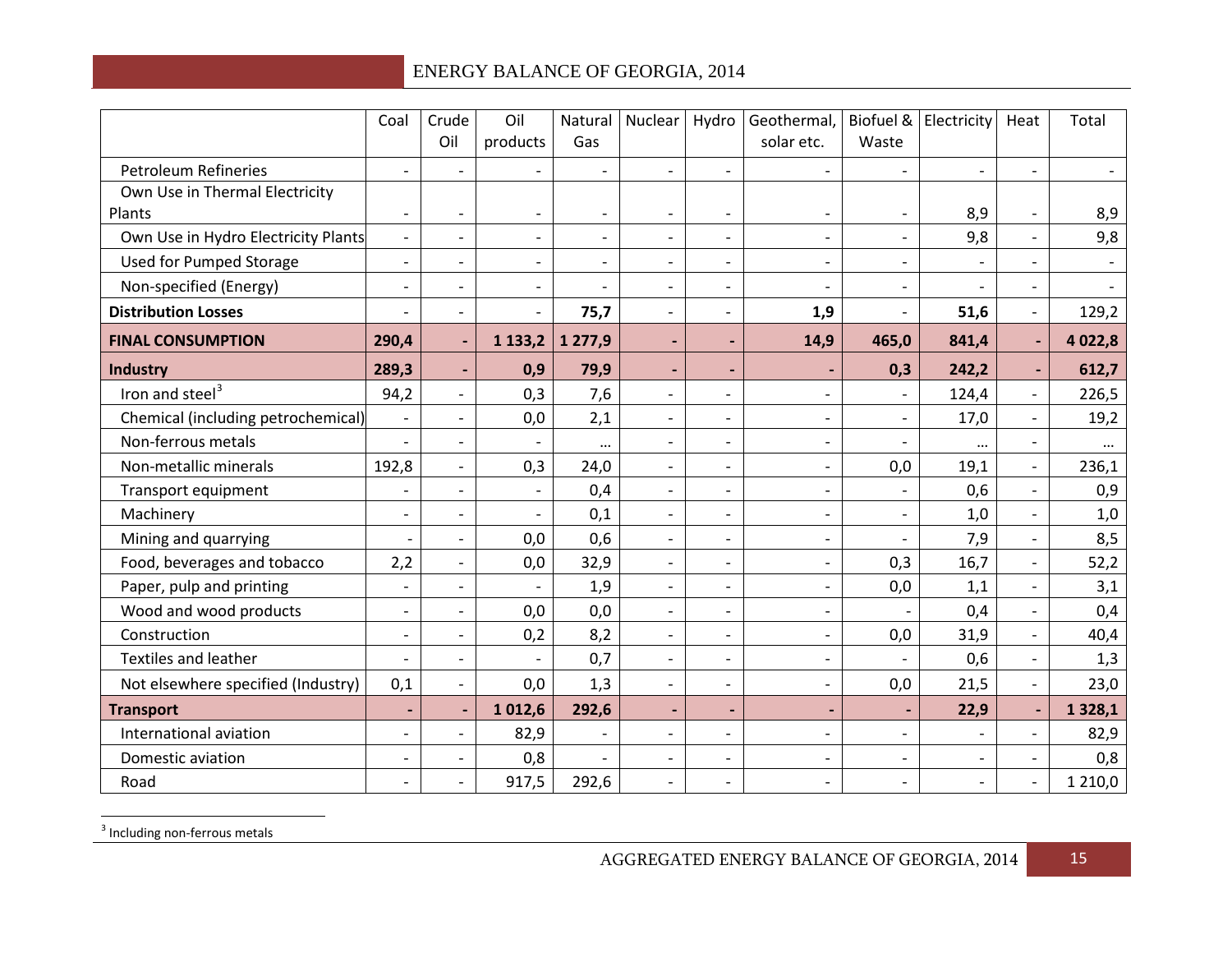<span id="page-16-0"></span>

|                                 | Coal                     | Crude<br>Oil                 | Oil<br>products          | Natural<br>Gas               | Nuclear                  | Hydro                        | Geothermal,<br>solar etc. | Waste                    | Biofuel & Electricity    | Heat                     | Total                    |
|---------------------------------|--------------------------|------------------------------|--------------------------|------------------------------|--------------------------|------------------------------|---------------------------|--------------------------|--------------------------|--------------------------|--------------------------|
|                                 |                          |                              |                          |                              |                          |                              |                           |                          |                          |                          |                          |
| Rail                            | $\overline{\phantom{a}}$ | $\overline{\phantom{a}}$     | 10,7                     | $\overline{\phantom{a}}$     | $\overline{\phantom{a}}$ | $\overline{\phantom{a}}$     | $\overline{\phantom{a}}$  | $\overline{\phantom{a}}$ | 22,9                     | $\overline{\phantom{a}}$ | 33,7                     |
| Domestic navigation             | $\overline{\phantom{a}}$ | $\overline{\phantom{a}}$     | 0,7                      | $\overline{\phantom{a}}$     | $\blacksquare$           | $\overline{\phantom{0}}$     | $\overline{\phantom{a}}$  | $\overline{\phantom{a}}$ | $\overline{\phantom{a}}$ | $\overline{\phantom{a}}$ | 0,7                      |
| Pipeline transport              | $\overline{\phantom{a}}$ | $\blacksquare$               |                          | $\overline{\phantom{0}}$     |                          |                              | $\overline{a}$            | $\overline{\phantom{0}}$ | $\overline{\phantom{0}}$ |                          |                          |
| Not elsewhere specified         |                          |                              |                          |                              |                          |                              |                           |                          |                          |                          |                          |
| (Transport)                     | $\overline{\phantom{a}}$ | $\overline{\phantom{a}}$     | $\overline{\phantom{a}}$ | $\overline{a}$               | $\overline{a}$           | $\overline{a}$               |                           |                          |                          |                          |                          |
| <b>Other</b>                    | 1,1                      | $\blacksquare$               | 29,7                     | 689,0                        | $\blacksquare$           | $\overline{\phantom{a}}$     | 14,9                      | 464,7                    | 576,3                    | 0,0                      | 1775,7                   |
| Commercial and public services  | 0,7                      | $\overline{\phantom{a}}$     | 7,0                      | 186,2                        | $\overline{a}$           | $\overline{\phantom{0}}$     | 9,4                       | 7,8                      | 220,8                    | $\blacksquare$           | 431,8                    |
| Residential                     | 0,4                      | $\frac{1}{2}$                | 17,0                     | 499,6                        | $\blacksquare$           | $\overline{a}$               | 5,0                       | 456,9                    | 212,0                    | $\blacksquare$           | 1 190,9                  |
| Agriculture/forestry/fishing    | $\overline{\phantom{a}}$ | $\overline{\phantom{a}}$     | 5,8                      | 3,2                          | $\overline{\phantom{a}}$ | $\overline{\phantom{a}}$     | 0,5                       | 0,0                      | 2,6                      | $\overline{\phantom{a}}$ | 12,1                     |
| Not elsewhere specified (Other) | $\blacksquare$           | $\overline{\phantom{a}}$     |                          |                              | $\overline{\phantom{0}}$ | $\overline{\phantom{a}}$     |                           |                          | 140,9                    | $\overline{\phantom{a}}$ | 140,9                    |
| Non-energy use                  | $\overline{\phantom{a}}$ | $\overline{\phantom{a}}$     | 90,0                     | 216,4                        |                          | ÷,                           |                           |                          | $\blacksquare$           | ÷,                       | 306,4                    |
| <b>Transformation sector</b>    | $\overline{\phantom{a}}$ | $\overline{\phantom{a}}$     |                          | $\overline{\phantom{a}}$     | $\overline{\phantom{a}}$ | $\blacksquare$               | $\blacksquare$            | $\blacksquare$           | $\overline{\phantom{a}}$ | $\overline{\phantom{a}}$ |                          |
| <b>Energy sector</b>            | $\overline{\phantom{a}}$ | $\overline{\phantom{a}}$     | 2,3                      | $\qquad \qquad \blacksquare$ |                          | $\qquad \qquad \blacksquare$ | $\overline{\phantom{0}}$  | $\overline{\phantom{0}}$ | $\overline{\phantom{a}}$ | $\blacksquare$           | 2,3                      |
| <b>Transport sector</b>         | $\overline{\phantom{a}}$ | $\blacksquare$               | 11,7                     | $\qquad \qquad \blacksquare$ | $\overline{\phantom{a}}$ | $\overline{\phantom{a}}$     | $\overline{\phantom{a}}$  | $\blacksquare$           | $\blacksquare$           | $\blacksquare$           | 11,7                     |
| International aviation          | $\overline{\phantom{a}}$ | $\overline{\phantom{a}}$     | $\overline{\phantom{a}}$ | $\overline{\phantom{a}}$     | $\overline{\phantom{a}}$ | $\overline{\phantom{a}}$     | $\overline{\phantom{a}}$  | $\overline{\phantom{a}}$ | $\overline{\phantom{a}}$ | $\overline{\phantom{a}}$ |                          |
| Domestic aviation               | $\blacksquare$           | $\overline{\phantom{a}}$     | $\overline{a}$           | $\blacksquare$               | $\overline{a}$           | $\overline{\phantom{0}}$     | $\blacksquare$            | $\blacksquare$           | $\overline{\phantom{a}}$ | $\blacksquare$           |                          |
| Road                            | $\overline{\phantom{a}}$ | $\overline{\phantom{a}}$     | 11,5                     | $\overline{\phantom{0}}$     | $\overline{\phantom{0}}$ | $\overline{\phantom{0}}$     | $\overline{a}$            | $\overline{\phantom{a}}$ | $\overline{\phantom{a}}$ | $\overline{\phantom{0}}$ | 11,5                     |
| Rail                            | $\overline{\phantom{a}}$ | $\overline{\phantom{a}}$     | 0,1                      | $\overline{\phantom{0}}$     | $\overline{a}$           | $\overline{a}$               | $\overline{\phantom{a}}$  | $\overline{\phantom{a}}$ | $\overline{\phantom{a}}$ | $\overline{\phantom{a}}$ | 0,1                      |
| Domestic navigation             | $\overline{\phantom{a}}$ | $\overline{\phantom{a}}$     | 0,1                      | $\overline{\phantom{0}}$     | $\overline{a}$           |                              | $\overline{\phantom{a}}$  | $\overline{\phantom{a}}$ | $\overline{\phantom{a}}$ | $\overline{\phantom{a}}$ | 0,1                      |
| Pipeline transport              | $\overline{\phantom{a}}$ | $\overline{\phantom{a}}$     | $\overline{\phantom{a}}$ | $\overline{\phantom{a}}$     | $\overline{\phantom{a}}$ | $\overline{\phantom{a}}$     | $\overline{\phantom{a}}$  | $\overline{\phantom{a}}$ | $\overline{\phantom{a}}$ | $\overline{\phantom{a}}$ | $\overline{\phantom{a}}$ |
| Not elsewhere specified         |                          |                              |                          |                              |                          |                              |                           |                          |                          |                          |                          |
| (Transport)                     | $\overline{\phantom{a}}$ | $\overline{\phantom{a}}$     |                          |                              | $\overline{a}$           | $\overline{\phantom{0}}$     | $\overline{a}$            | $\overline{\phantom{a}}$ | $\overline{\phantom{a}}$ | $\blacksquare$           |                          |
| <b>Industry sector</b>          | $\overline{\phantom{a}}$ | $\qquad \qquad \blacksquare$ | 76,0                     | 216,4                        | $\overline{\phantom{a}}$ | $\overline{\phantom{a}}$     | $\overline{\phantom{0}}$  |                          | $\overline{\phantom{a}}$ | $\blacksquare$           | 292,4                    |
| Iron and steel <sup>4</sup>     | $\overline{\phantom{a}}$ | $\overline{a}$               | 0,6                      | $\overline{\phantom{0}}$     | $\overline{\phantom{0}}$ | $\overline{\phantom{0}}$     | $\overline{\phantom{0}}$  | $\overline{a}$           | $\overline{\phantom{a}}$ | $\overline{\phantom{0}}$ | 0,6                      |
| Chemical (including             |                          |                              |                          |                              |                          |                              |                           |                          |                          |                          |                          |
| petrochemical)                  | $\overline{\phantom{a}}$ | $\overline{\phantom{a}}$     | 0,0                      | 216,4                        | $\overline{a}$           | $\overline{\phantom{a}}$     | $\overline{\phantom{a}}$  | $\overline{\phantom{a}}$ | $\overline{\phantom{a}}$ | $\overline{\phantom{a}}$ | 216,4                    |
| Non-ferrous metals              | $\overline{\phantom{a}}$ | $\overline{\phantom{a}}$     | $\cdots$                 | $\overline{\phantom{a}}$     | $\overline{\phantom{a}}$ | $\overline{\phantom{a}}$     | $\overline{\phantom{a}}$  | $\overline{\phantom{a}}$ | $\cdots$                 | $\overline{\phantom{a}}$ | $\cdots$                 |

<sup>4</sup> Including non-ferrous metals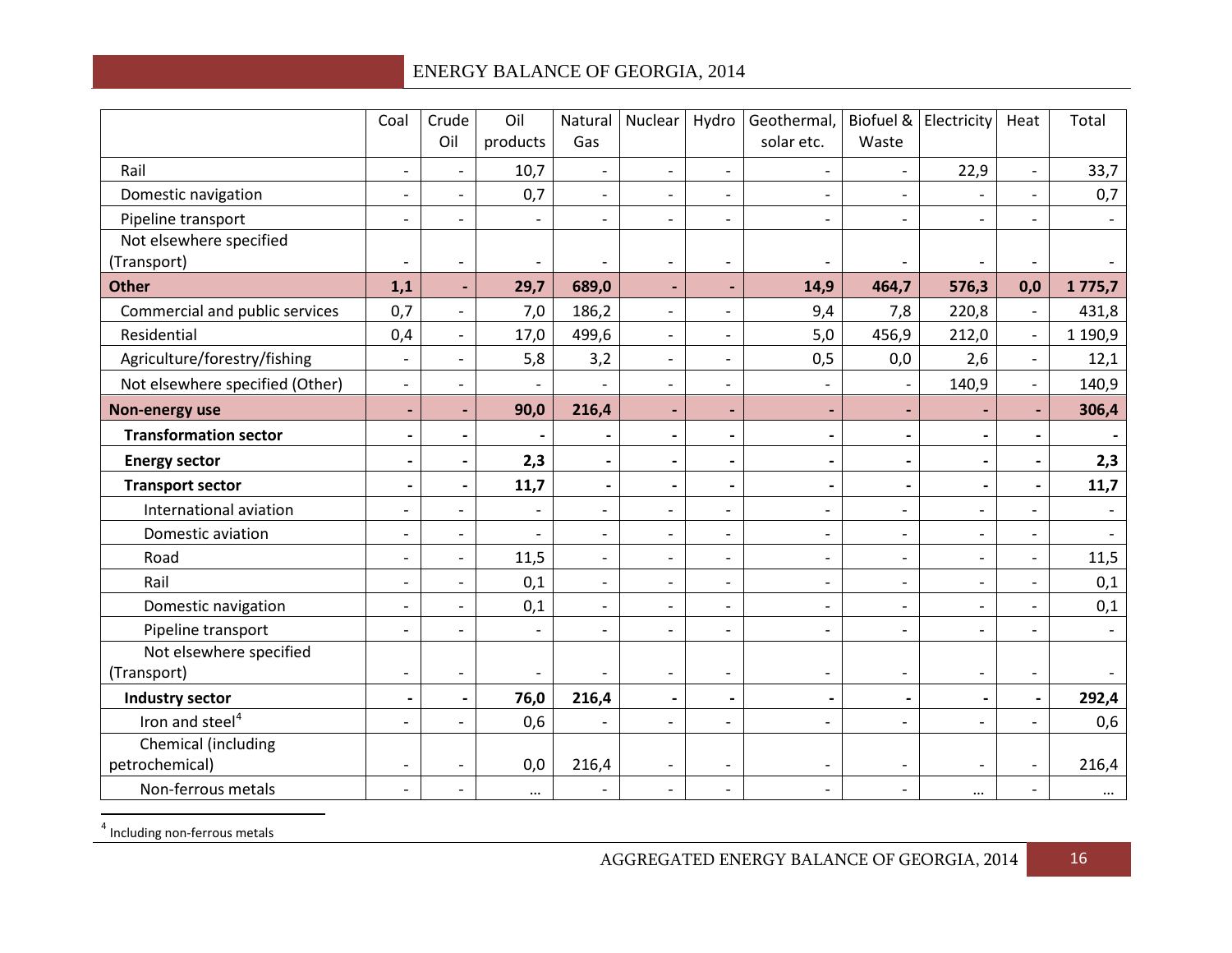|                                 | Coal                     | Crude<br>Oil             | Oil<br>products              | Natural<br>Gas               | Nuclear                  | Hydro                    | Geothermal,<br>solar etc. | Biofuel &<br>Waste           | Electricity              | Heat                         | Total                    |
|---------------------------------|--------------------------|--------------------------|------------------------------|------------------------------|--------------------------|--------------------------|---------------------------|------------------------------|--------------------------|------------------------------|--------------------------|
| Non-metallic minerals           | $\overline{\phantom{a}}$ | $\overline{\phantom{a}}$ | 3,3                          | $\overline{\phantom{a}}$     | $\overline{\phantom{0}}$ | $\overline{\phantom{a}}$ | $\overline{\phantom{0}}$  | $\overline{\phantom{a}}$     | $\overline{\phantom{a}}$ | $\overline{\phantom{0}}$     | 3,3                      |
| Transport equipment             | $\overline{\phantom{a}}$ | $\overline{\phantom{a}}$ | $\overline{\phantom{0}}$     | $\overline{\phantom{a}}$     | $\overline{\phantom{0}}$ | $\overline{\phantom{a}}$ |                           | $\overline{\phantom{a}}$     | $\overline{\phantom{a}}$ | -                            |                          |
| Machinery                       | $\overline{\phantom{a}}$ | $\overline{\phantom{a}}$ | $\qquad \qquad -$            | $\overline{\phantom{0}}$     |                          | $\overline{\phantom{0}}$ |                           | $\overline{\phantom{0}}$     | $\overline{\phantom{0}}$ | $\overline{\phantom{0}}$     |                          |
| Mining and quarrying            | $\overline{\phantom{a}}$ | $-$                      | 0,7                          | $\overline{\phantom{a}}$     |                          | $\overline{\phantom{0}}$ |                           | $\overline{\phantom{0}}$     | $\overline{\phantom{a}}$ | $\overline{\phantom{0}}$     | 0,7                      |
| Food, beverages and tobacco     | $\overline{\phantom{a}}$ | $\overline{\phantom{a}}$ | $\overline{\phantom{0}}$     | $\overline{\phantom{0}}$     |                          |                          |                           | $\overline{\phantom{0}}$     | $\overline{\phantom{a}}$ | $\overline{\phantom{0}}$     |                          |
| Paper, pulp and printing        | $\overline{\phantom{a}}$ | $\overline{\phantom{a}}$ | $\qquad \qquad -$            | $\overline{\phantom{a}}$     | $\overline{\phantom{0}}$ | $\overline{\phantom{0}}$ |                           | $\overline{\phantom{0}}$     | $\overline{\phantom{0}}$ | $\overline{\phantom{0}}$     |                          |
| Wood and wood products          | $\overline{\phantom{a}}$ | $\overline{\phantom{a}}$ | 0,0                          | $\overline{\phantom{a}}$     | $\overline{\phantom{a}}$ | $\overline{\phantom{a}}$ |                           | $\qquad \qquad \blacksquare$ | $\overline{\phantom{0}}$ | -                            | 0,0                      |
| Construction                    | $\overline{\phantom{a}}$ | $\overline{\phantom{a}}$ | 70,8                         | $\overline{\phantom{a}}$     | $\overline{\phantom{a}}$ | $\overline{\phantom{a}}$ | $\overline{\phantom{a}}$  | $\overline{\phantom{a}}$     | $\overline{\phantom{a}}$ | $\qquad \qquad \blacksquare$ | 70,8                     |
| <b>Textiles and leather</b>     | $\overline{\phantom{a}}$ | $\overline{\phantom{0}}$ | $\overline{\phantom{0}}$     | $\overline{\phantom{0}}$     | $\overline{\phantom{0}}$ | $\overline{\phantom{a}}$ | $\overline{\phantom{0}}$  | $\qquad \qquad -$            | $\overline{\phantom{a}}$ | $\overline{\phantom{0}}$     | $\overline{\phantom{0}}$ |
| Not elsewhere specified         |                          |                          |                              |                              |                          |                          |                           |                              |                          |                              |                          |
| (Industry)                      | $\overline{\phantom{a}}$ | $\overline{\phantom{a}}$ | 0,7                          | $\overline{\phantom{a}}$     | $\overline{\phantom{a}}$ | $\overline{\phantom{a}}$ |                           | $\qquad \qquad \blacksquare$ | $\overline{\phantom{a}}$ | -                            | 0,7                      |
| <b>Other sectors</b>            | $\blacksquare$           | $\overline{\phantom{a}}$ | $\blacksquare$               | $\qquad \qquad \blacksquare$ |                          | $\overline{\phantom{0}}$ |                           |                              | $\blacksquare$           | $\overline{\phantom{0}}$     |                          |
| Commercial and public services  | $\overline{\phantom{a}}$ | $\overline{\phantom{a}}$ | $\qquad \qquad -$            | $\overline{\phantom{a}}$     | $\overline{\phantom{0}}$ | $\overline{\phantom{a}}$ |                           | $\overline{\phantom{a}}$     | $\overline{\phantom{a}}$ | $\qquad \qquad \blacksquare$ |                          |
| Residential                     | $\overline{\phantom{a}}$ | $\overline{\phantom{a}}$ | $\qquad \qquad \blacksquare$ | $\overline{\phantom{a}}$     | $\overline{\phantom{0}}$ | $\overline{\phantom{a}}$ | $\overline{\phantom{0}}$  | $\overline{\phantom{a}}$     | $\overline{\phantom{a}}$ | $\qquad \qquad \blacksquare$ |                          |
| Agriculture/forestry/fishing    | $\overline{\phantom{a}}$ | $\overline{\phantom{a}}$ | -                            | $\overline{\phantom{a}}$     |                          | $\overline{\phantom{a}}$ |                           | $\qquad \qquad \blacksquare$ | $\overline{\phantom{a}}$ | -                            |                          |
| Not elsewhere specified (Other) | $\overline{\phantom{a}}$ | $\overline{\phantom{a}}$ | $\qquad \qquad -$            | $\overline{\phantom{a}}$     | $\overline{\phantom{0}}$ | $\overline{\phantom{0}}$ |                           | $\qquad \qquad \blacksquare$ | $\overline{\phantom{a}}$ | $\qquad \qquad \blacksquare$ |                          |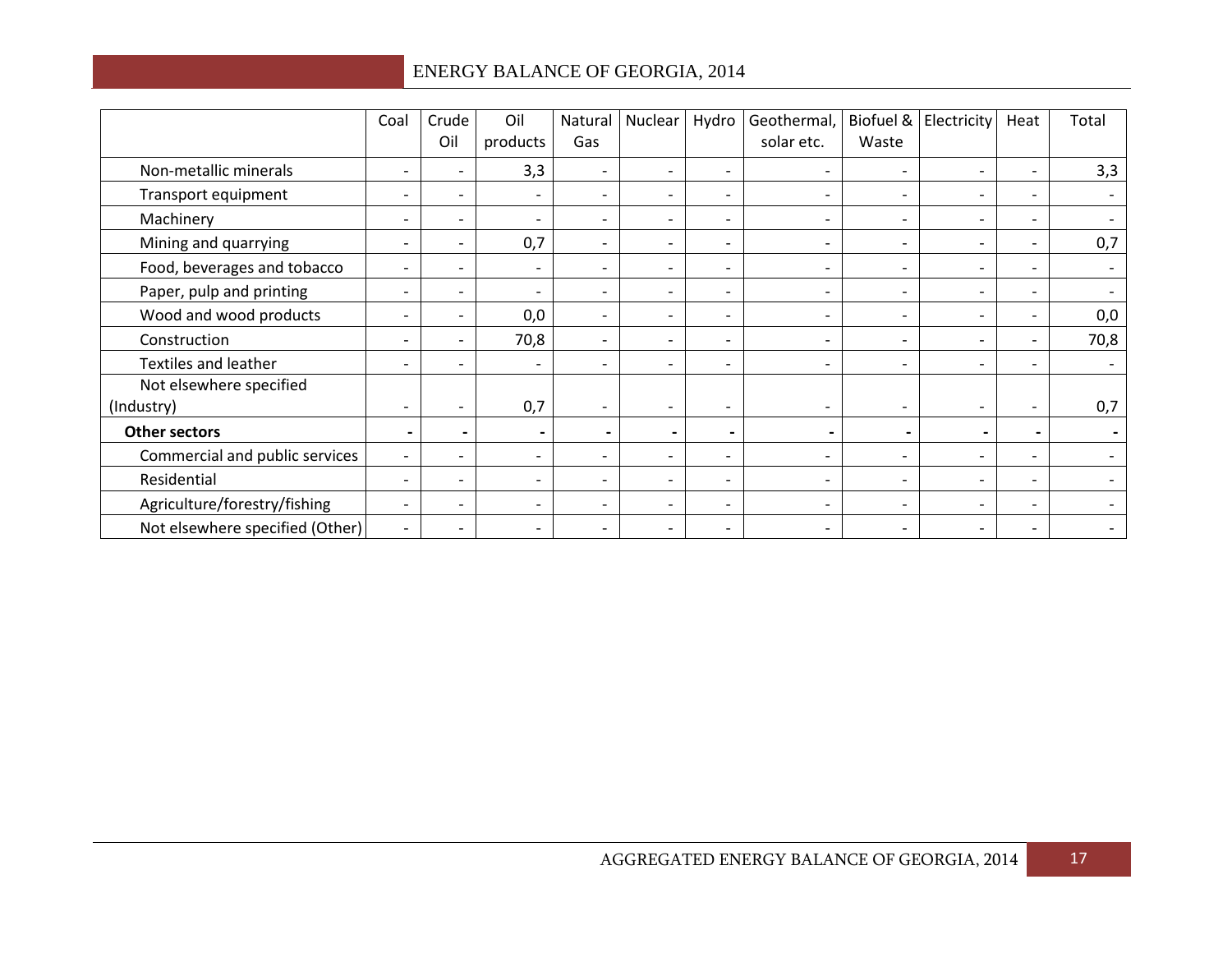## **ELECTRICITY AND HEAT**

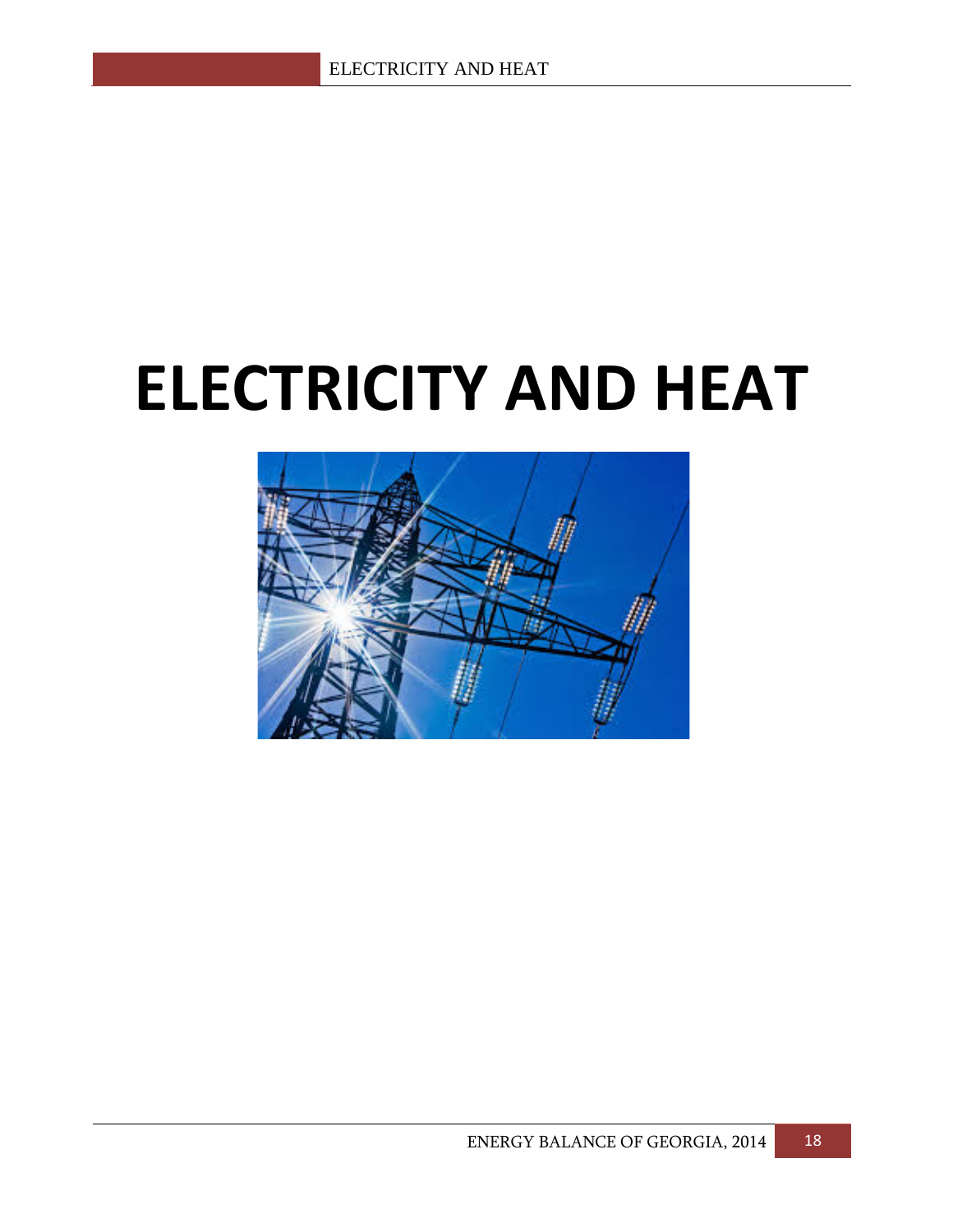|                                           | Hydro       | Geothermal               | Solar | Electricity |
|-------------------------------------------|-------------|--------------------------|-------|-------------|
|                                           | (GWh)       | (TJ)                     | (TJ)  | (GWh)       |
| Production                                | 8 3 3 5 , 3 | 627,3                    | 77,0  | 10 371,2    |
| Imports                                   |             |                          |       | 852,7       |
| Exports                                   |             |                          |       | 604,4       |
| <b>Stock Changes</b>                      |             |                          |       |             |
| <b>DOMESTIC SUPPLY</b>                    | 8 3 3 5 , 3 | 627,3                    | 77,0  | 10 619,6    |
| <b>Transfers</b>                          |             |                          |       |             |
| <b>Statistical Differences</b>            | 0,0         | 0,0                      | 0,0   | 0,0         |
| <b>Transformation Sector - Input</b>      | 8 3 3 5 , 3 |                          |       |             |
| MA Hydro Electricity Plants               | 8 3 3 5 , 3 |                          |       |             |
| <b>Transformation Sector - Production</b> |             |                          |       | 10 371,2    |
| <b>MA Thermal Electricity Plants</b>      |             | $\overline{\phantom{0}}$ |       | 2 0 3 5, 9  |
| MA Hydro Electricity Plants               |             |                          |       | 8 3 3 5 , 3 |
| <b>Energy Sector</b>                      |             |                          |       | 234,2       |
| <b>Coal Mines</b>                         |             |                          |       | 16,5        |
| Own Use in Thermal Electricity Plants     |             |                          |       | 103,3       |
| Own Use in Hydro Electricity Plants       |             |                          |       | 114,3       |
| <b>Distribution Losses</b>                |             | 81,0                     |       | 599,9       |
| <b>FINAL CONSUMPTION</b>                  |             | 546,3                    | 77,0  | 9785,5      |
| <b>Industry</b>                           |             |                          |       | 2816,9      |
| Iron and steel <sup>1</sup>               |             |                          |       | 1446,4      |
| Chemical (including petrochemical)        |             |                          |       | 198,3       |
| Non-ferrous metals                        |             |                          |       | $\cdots$    |
| Non-metallic minerals                     |             |                          |       | 221,9       |
| Transport equipment                       |             | $\qquad \qquad -$        | -     | 6,6         |
| Machinery                                 |             |                          |       | 11,1        |
| Mining and quarrying                      |             |                          |       | 91,8        |
| Food, beverages and tobacco               |             |                          |       | 194,5       |
| Paper, pulp and printing                  |             |                          |       | 13,3        |
| Wood and wood products                    |             |                          |       | 4,1         |
| Construction                              |             |                          |       | 371,5       |
| Textiles and leather                      |             |                          |       | 7,5         |
| Not elsewhere specified (Industry)        |             |                          |       | 250,1       |
| <b>Transport</b>                          |             |                          |       | 266,7       |
| Rail                                      |             |                          |       | 266,7       |
| <b>Other</b>                              |             | 546,3                    | 77,0  | 6701,8      |

#### **SUPPLY AND CONSUMPTION OF ELECTRICITY AND HEAT, 2014**

<span id="page-19-0"></span> $<sup>1</sup>$  Including non-ferrous metals</sup>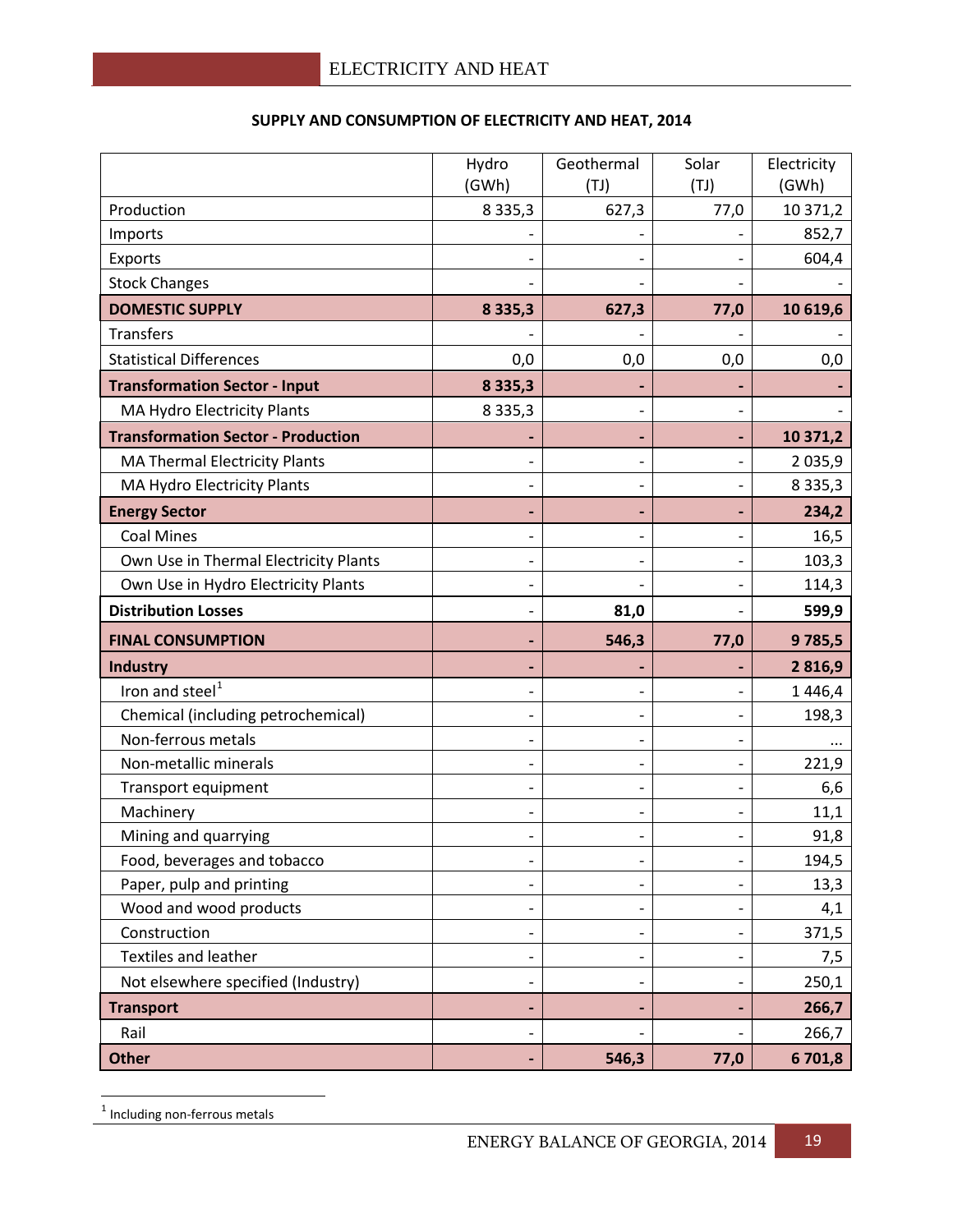#### ELECTRICITY AND HEAT

|                                 | Hydro<br>(GWh) | Geothermal<br>(TJ) | Solar<br>(TJ) | Electricity<br>(GWh) |
|---------------------------------|----------------|--------------------|---------------|----------------------|
| Commercial and public services  |                | 315,0              | 77,0          | 2 5 6 7, 5           |
| Residential                     |                | 210,0              | $\cdots$      | 2 4 6 5 , 2          |
| Agriculture/forestry/fishing    |                | 21,3               |               | 30,5                 |
| Not elsewhere specified (Other) |                |                    |               | 1638,6               |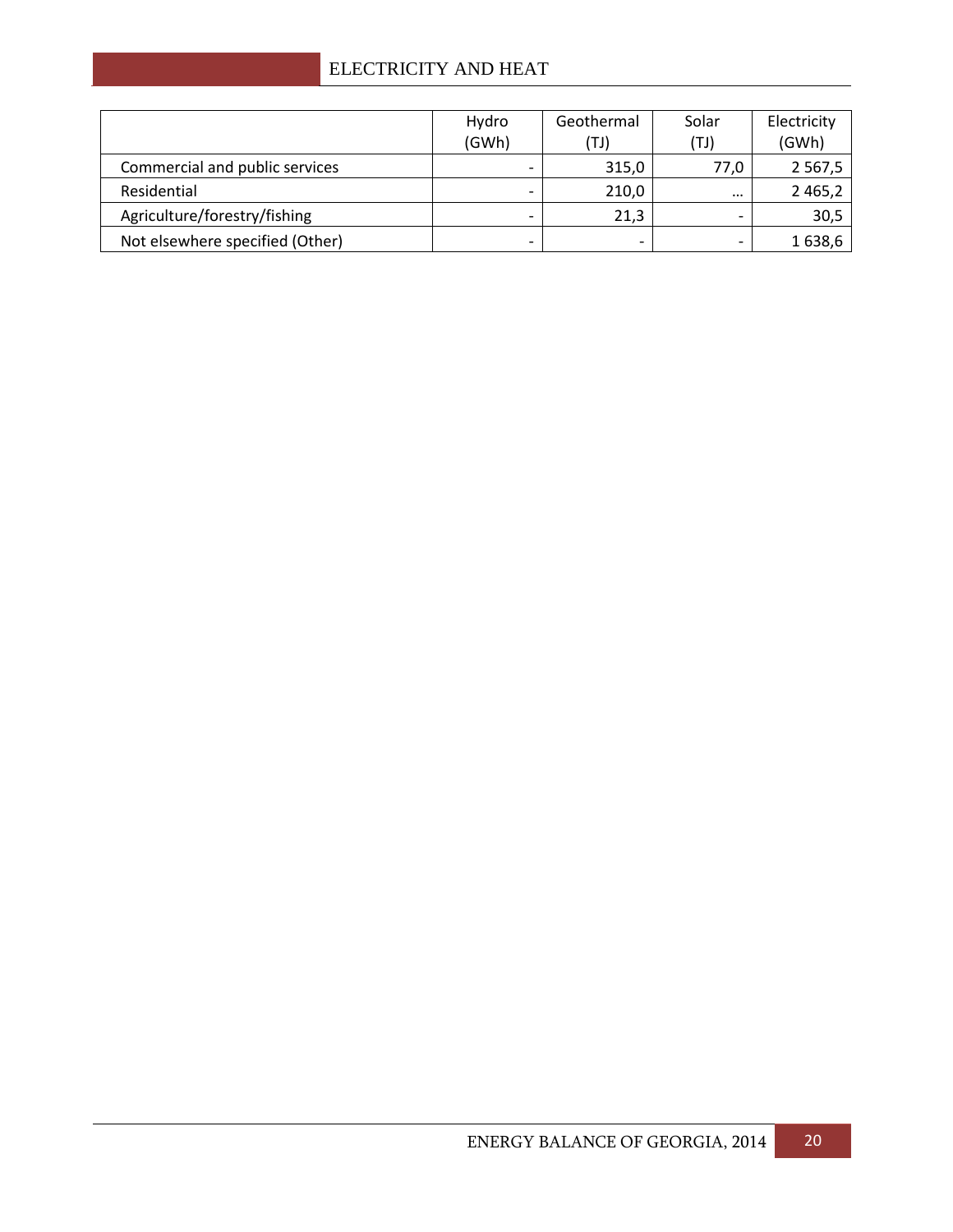#### **SUPPLY AND CONSUMPTION OF ELECTRICITY AND HEAT, 2014**

(TJ)

|                                           | Hydro                        | Geothermal               | Solar                    | Electricity | Total       |
|-------------------------------------------|------------------------------|--------------------------|--------------------------|-------------|-------------|
| Production                                | 30 007,2                     | 627,3                    | 77,0                     |             | 30 711,6    |
| Imports                                   |                              |                          |                          | 3 0 6 9, 9  | 3 0 6 9, 9  |
| Exports                                   |                              |                          |                          | 2 175,9     | 2 175,9     |
| <b>Stock Changes</b>                      |                              |                          |                          |             |             |
| <b>DOMESTIC SUPPLY</b>                    | 30 007,2                     | 627,3                    | 77,0                     | 894,0       | 31 605,5    |
| Available                                 | 30 007,2                     | 627,3                    | 77,0                     | 38 230,4    |             |
| <b>Transfers</b>                          |                              |                          |                          |             |             |
| <b>Statistical Differences</b>            | 0,0                          | 0,0                      | 0,0                      | 0,0         | 0,0         |
| <b>Transformation Sector - Input</b>      | 30 007,2                     |                          |                          |             | 30 007,2    |
| MA Hydro Electricity Plants               | 30 007,2                     |                          |                          |             | 30 007,2    |
| <b>Transformation Sector - Production</b> |                              |                          |                          | 37 336,4    | 37 336,4    |
| MA Thermal Electricity Plants             |                              |                          |                          | 7 3 2 9 , 2 | 7 3 2 9 , 2 |
| MA Hydro Electricity Plants               | $\overline{\phantom{a}}$     | $\overline{\phantom{a}}$ | -                        | 30 007,2    | 30 007,2    |
| <b>Energy Sector</b>                      | $\overline{\phantom{0}}$     | $\blacksquare$           |                          | 843,0       | 843,0       |
| <b>Coal Mines</b>                         |                              |                          |                          | 59,4        | 59,4        |
| Own Use in Thermal Electricity Plants     | $\qquad \qquad -$            |                          |                          | 371,9       | 371,9       |
| Own Use in Hydro Electricity Plants       | $\overline{\phantom{a}}$     |                          |                          | 411,6       | 411,6       |
| <b>Distribution Losses</b>                | $\overline{\phantom{a}}$     | 81,0                     |                          | 2 159,7     | 2 2 4 0 , 7 |
| <b>FINAL CONSUMPTION</b>                  | $\overline{\phantom{0}}$     | 546,3                    | 77,0                     | 35 227,7    | 35 851,0    |
| <b>Industry</b>                           |                              |                          |                          | 10 140,9    | 10 140,9    |
| Iron and steel <sup>2</sup>               | $\overline{\phantom{0}}$     |                          |                          | 5 207,0     | 5 207,0     |
| Chemical (including petrochemical)        | $\overline{\phantom{a}}$     |                          |                          | 713,7       | 713,7       |
| Non-ferrous metals                        | $\overline{\phantom{a}}$     | $\overline{\phantom{a}}$ |                          |             |             |
| Non-metallic minerals                     | $\overline{\phantom{a}}$     |                          |                          | 798,8       | 798,8       |
| Transport equipment                       |                              |                          |                          | 23,8        | 23,8        |
| Machinery                                 | $\overline{\phantom{0}}$     |                          |                          | 39,8        | 39,8        |
| Mining and quarrying                      |                              |                          |                          | 330,3       | 330,3       |
| Food, beverages and tobacco               | $\qquad \qquad -$            |                          |                          | 700,4       | 700,4       |
| Paper, pulp and printing                  | $\overline{\phantom{a}}$     | $\overline{\phantom{a}}$ |                          | 47,8        | 47,8        |
| Wood and wood products                    | $\qquad \qquad \blacksquare$ |                          |                          | 14,8        | 14,8        |
| Construction                              | $\overline{\phantom{0}}$     |                          |                          | 1 3 3 7 , 3 | 1 3 3 7 , 3 |
| <b>Textiles and leather</b>               | $\overline{\phantom{0}}$     | $\overline{\phantom{a}}$ |                          | 26,8        | 26,8        |
| Not elsewhere specified (Industry)        | $\overline{\phantom{a}}$     | $\overline{\phantom{a}}$ | $\overline{\phantom{a}}$ | 900,4       | 900,4       |
| <b>Transport</b>                          | ٠                            | ٠                        | ٠                        | 960,3       | 960,3       |

<span id="page-21-0"></span><sup>&</sup>lt;sup>2</sup> Including non-ferrous metals **.**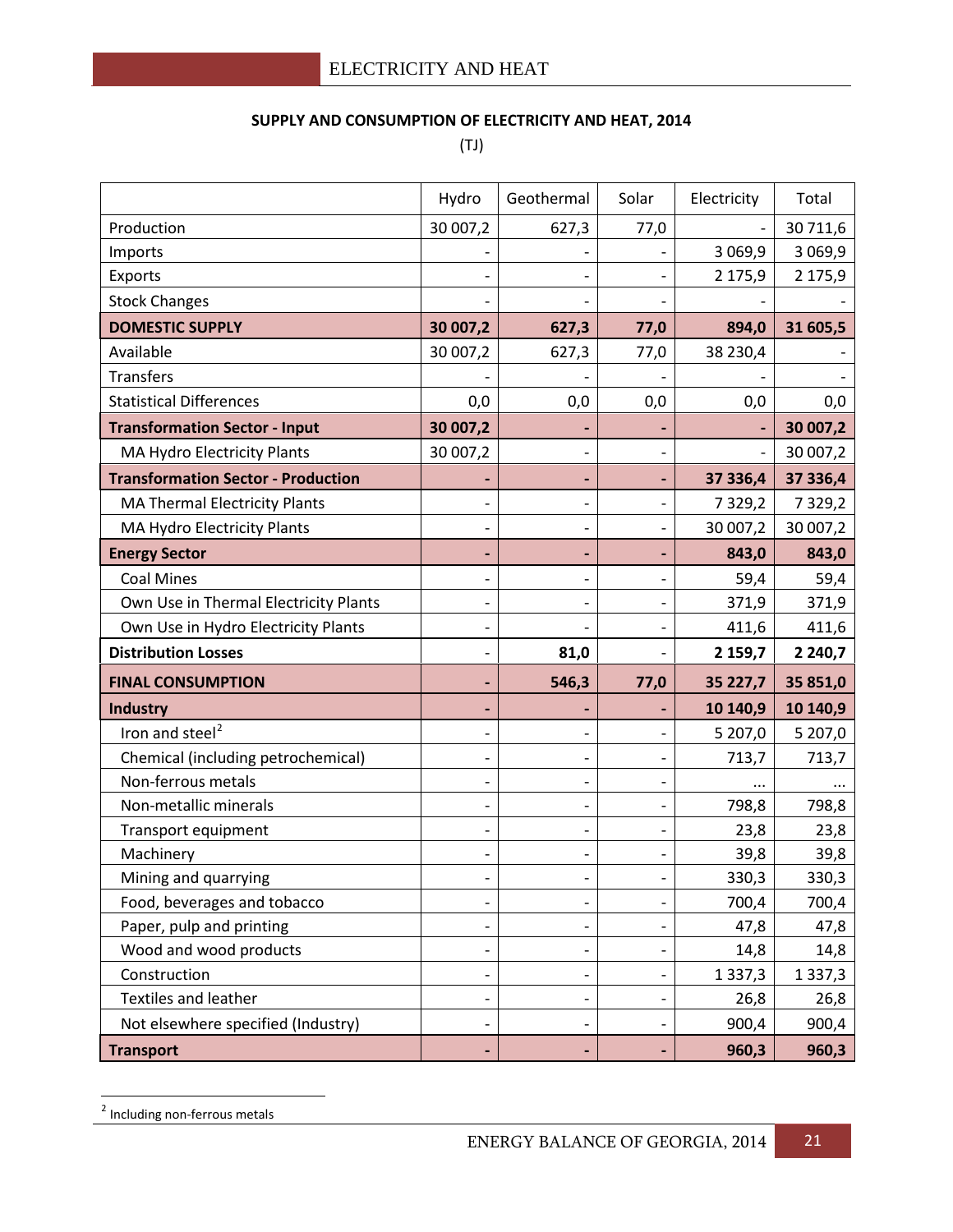|                                 | Hydro                        | Geothermal               | Solar    | Electricity | Total      |
|---------------------------------|------------------------------|--------------------------|----------|-------------|------------|
| Rail                            | $\qquad \qquad \blacksquare$ | $\overline{\phantom{a}}$ |          | 960,3       | 960,3      |
| <b>Other</b>                    | $\blacksquare$               | 546,3                    | 77,0     | 24 126,6    | 24 749,9   |
| Commercial and public services  | $\overline{\phantom{0}}$     | 315,0                    | 77,0     | 9 243,0     | 9 635,0    |
| Residential                     |                              | 210,0                    | $\cdots$ | 8 8 7 4, 8  | 9 0 8 4, 8 |
| Agriculture/forestry/fishing    | $\overline{\phantom{0}}$     | 21,3                     |          | 109,7       | 131,0      |
| Not elsewhere specified (Other) | $\overline{\phantom{a}}$     | $\overline{\phantom{a}}$ |          | 5 899,1     | 5 899,1    |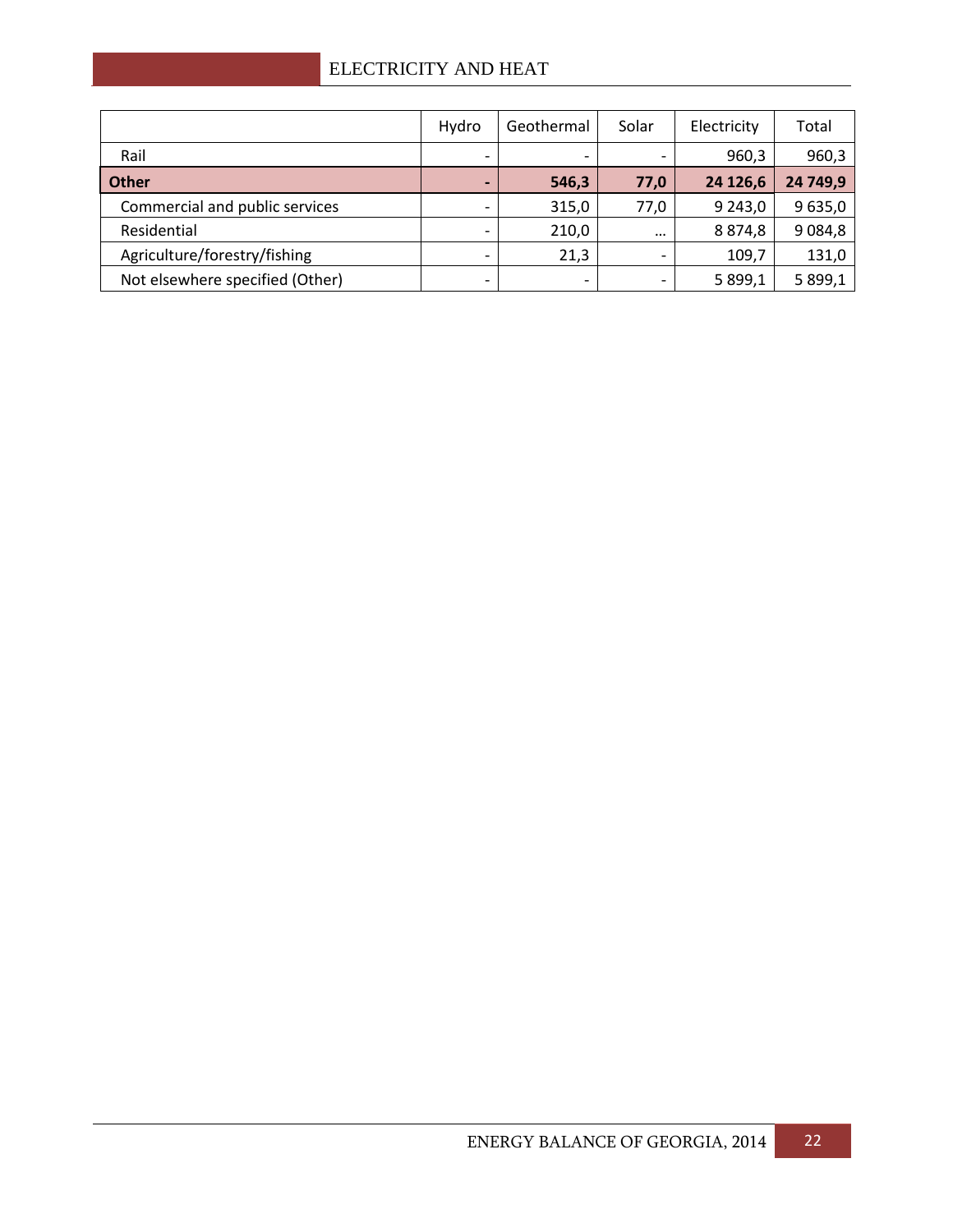**SUPPLY AND CONSUMPTION OF ELECTRICITY AND HEAT, 2014**

|                                           | Hydro                        | Geothermal                   | Solar                        | Electricity | Total |
|-------------------------------------------|------------------------------|------------------------------|------------------------------|-------------|-------|
| Production                                | 716,7                        | 15,0                         | 1,8                          |             | 733,5 |
| Imports                                   |                              |                              |                              | 73,3        | 73,3  |
| Exports                                   |                              |                              |                              | 52,0        | 52,0  |
| <b>Stock Changes</b>                      |                              |                              |                              |             |       |
| <b>DOMESTIC SUPPLY</b>                    | 716,7                        | 15,0                         | 1,8                          | 21,4        | 754,9 |
| Available                                 | 716,7                        | 15,0                         | 1,8                          | 913,1       |       |
| <b>Transfers</b>                          |                              |                              |                              |             |       |
| <b>Statistical Differences</b>            | 0,0                          | 0,0                          | 0,0                          | 0,0         | 0,0   |
| <b>Transformation Sector - Input</b>      | 716,7                        | ٠                            |                              |             | 716,7 |
| MA Hydro Electricity Plants               | 716,7                        | $\overline{\phantom{a}}$     |                              |             | 716,7 |
| <b>Transformation Sector - Production</b> |                              | ٠                            |                              | 891,8       | 891,8 |
| <b>MA Thermal Electricity Plants</b>      | $\overline{\phantom{a}}$     | $\overline{\phantom{a}}$     |                              | 175,1       | 175,1 |
| MA Hydro Electricity Plants               | $\overline{\phantom{a}}$     | $\overline{\phantom{a}}$     |                              | 716,7       | 716,7 |
| <b>Energy Sector</b>                      | $\overline{\phantom{0}}$     | $\blacksquare$               |                              | 20,1        | 20,1  |
| <b>Coal Mines</b>                         | $\overline{\phantom{a}}$     | $\overline{\phantom{a}}$     | $\overline{\phantom{a}}$     | 1,4         | 1,4   |
| Own Use in Thermal Electricity Plants     | $\overline{\phantom{a}}$     | $\overline{\phantom{a}}$     |                              | 8,9         | 8,9   |
| Own Use in Hydro Electricity Plants       | $\overline{a}$               |                              |                              | 9,8         | 9,8   |
| <b>Distribution Losses</b>                | $\overline{\phantom{0}}$     | 1,9                          |                              | 51,6        | 53,5  |
| <b>FINAL CONSUMPTION</b>                  | $\overline{\phantom{0}}$     | 13,0                         | 1,8                          | 841,4       | 856,3 |
| <b>Industry</b>                           | $\blacksquare$               |                              |                              | 242,2       | 242,2 |
| Iron and steel <sup>3</sup>               | $\overline{a}$               | $\qquad \qquad -$            |                              | 124,4       | 124,4 |
| Chemical (including petrochemical)        | $\qquad \qquad -$            | $\overline{\phantom{a}}$     |                              | 17,0        | 17,0  |
| Non-ferrous metals                        | $\qquad \qquad \blacksquare$ | $\overline{\phantom{0}}$     | $\qquad \qquad \blacksquare$ | $\cdots$    |       |
| Non-metallic minerals                     | -                            | $\overline{\phantom{a}}$     |                              | 19,1        | 19,1  |
| Transport equipment                       | $\qquad \qquad \blacksquare$ | $\qquad \qquad \blacksquare$ |                              | 0,6         | 0,6   |
| Machinery                                 |                              | $\qquad \qquad -$            |                              | 1,0         | 1,0   |
| Mining and quarrying                      | $\overline{\phantom{0}}$     | $\qquad \qquad -$            | $\overline{\phantom{a}}$     | 7,9         | 7,9   |
| Food, beverages and tobacco               | $\overline{\phantom{0}}$     | $\overline{\phantom{a}}$     |                              | 16,7        | 16,7  |
| Paper, pulp and printing                  | -                            | $\qquad \qquad \blacksquare$ |                              | 1,1         | 1,1   |
| Wood and wood products                    | $\overline{\phantom{0}}$     | $\overline{\phantom{0}}$     |                              | 0,4         | 0,4   |
| Construction                              | $\qquad \qquad \blacksquare$ | $\overline{\phantom{a}}$     |                              | 31,9        | 31,9  |
| Textiles and leather                      | $\qquad \qquad \blacksquare$ | $\qquad \qquad \blacksquare$ |                              | 0,6         | 0,6   |
| Not elsewhere specified (Industry)        | $\overline{\phantom{0}}$     | $\qquad \qquad \blacksquare$ |                              | 21,5        | 21,5  |
| <b>Transport</b>                          | ٠                            | ٠                            | $\blacksquare$               | 22,9        | 22,9  |
| Rail                                      | $\overline{\phantom{0}}$     | $\qquad \qquad \blacksquare$ |                              | 22,9        | 22,9  |

(thousand tonnes of oil equivalent)

<span id="page-23-0"></span> $3$  Including non-ferrous metals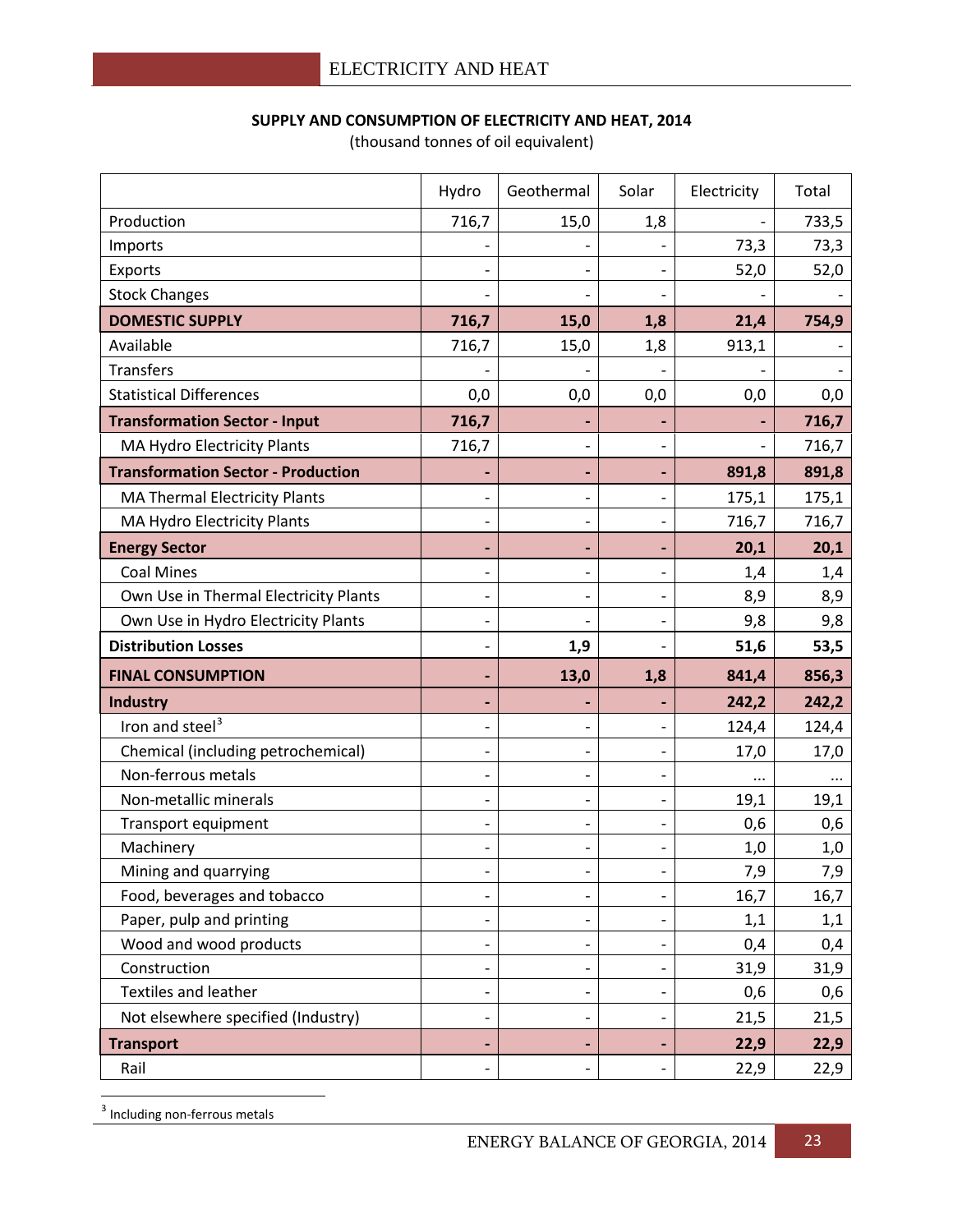|                                 | Hydro                    | Geothermal | Solar    | Electricity | Total |
|---------------------------------|--------------------------|------------|----------|-------------|-------|
| Other                           | $\blacksquare$           | 13,0       | 1,8      | 576,3       | 591,1 |
| Commercial and public services  | -                        | 7,5        | 1,8      | 220,8       | 230,1 |
| Residential                     | $\overline{\phantom{a}}$ | 5,0        | $\cdots$ | 212,0       | 217,0 |
| Agriculture/forestry/fishing    |                          | 0,5        |          | 2,6         | 3,1   |
| Not elsewhere specified (Other) | -                        |            |          | 140,9       | 140,9 |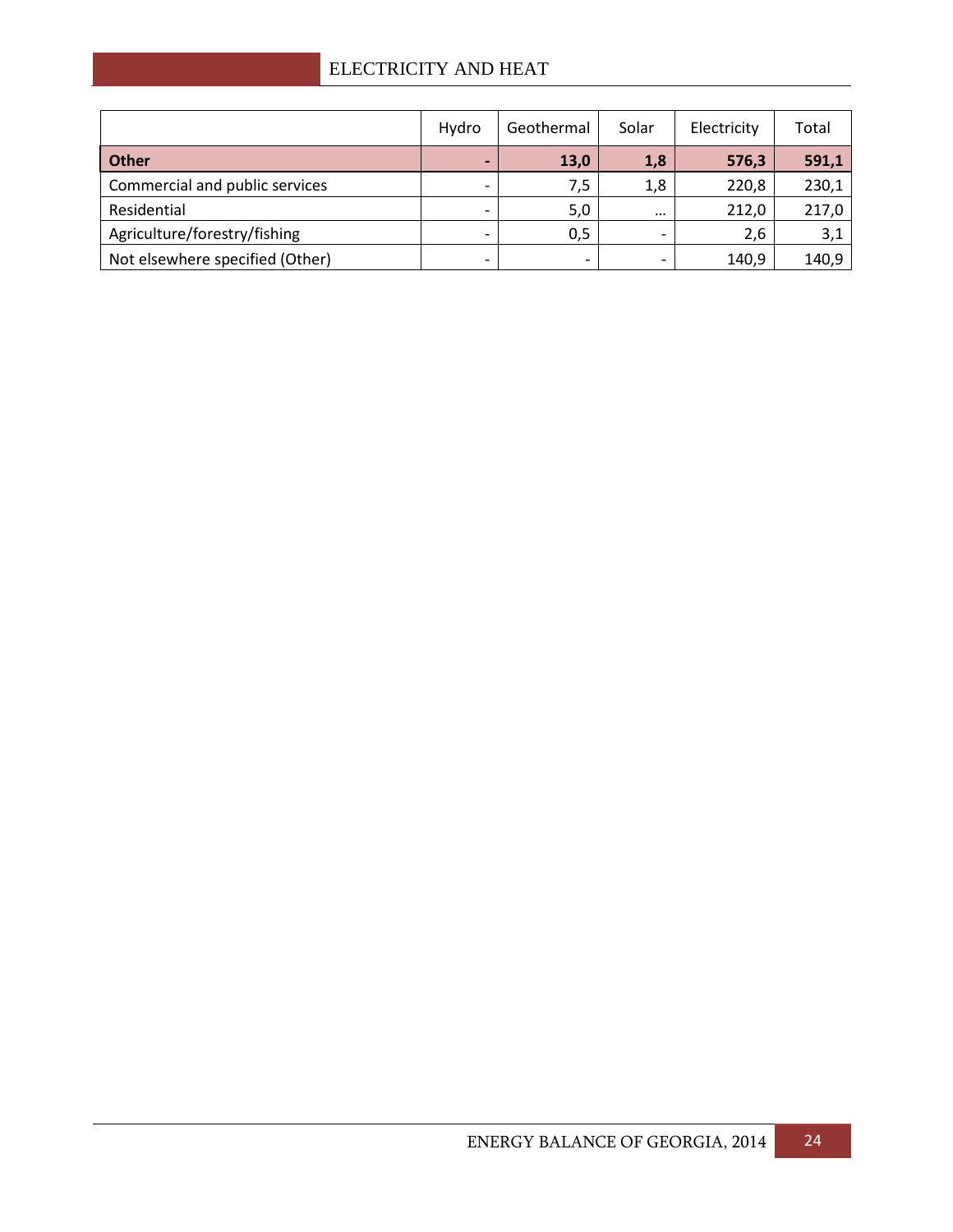## **NATURAL GAS**

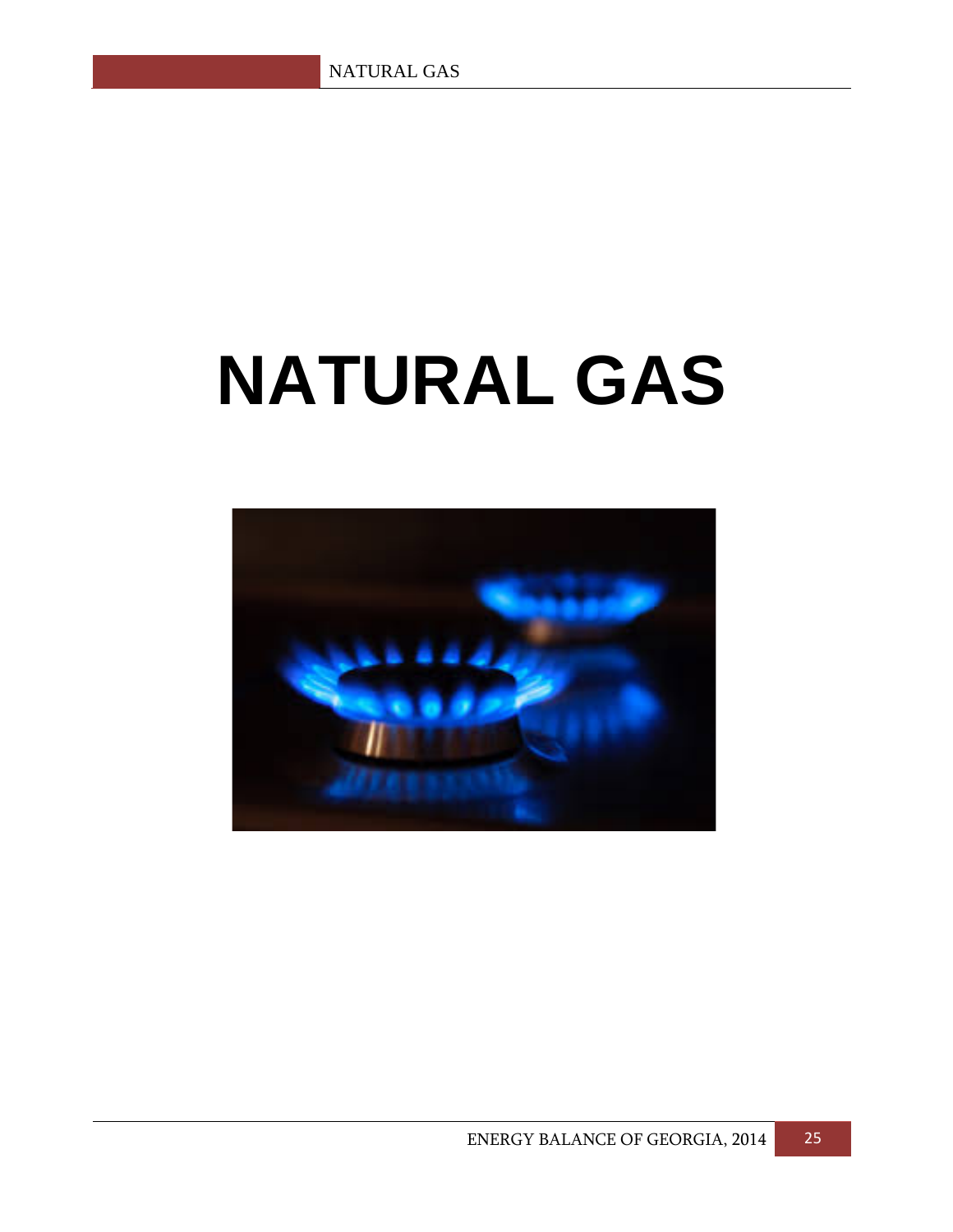#### **SUPPLY AND CONSUMPTION OF NATURAL GAS, 2014**

|                                      | <b>Natural Gas</b><br>(min m <sup>3</sup> ) |
|--------------------------------------|---------------------------------------------|
| Production                           | 10,3                                        |
| Imports                              | 2 183,5                                     |
| Exports                              |                                             |
| <b>Stock Changes</b>                 |                                             |
| <b>DOMESTIC SUPPLY</b>               | 2 193,7                                     |
| <b>Transfers</b>                     |                                             |
| <b>Statistical Differences</b>       | 0,0                                         |
| <b>Transformation Sector - Input</b> | 574,6                                       |
| <b>MA Thermal Electricity Plants</b> | 574,6                                       |
| MA Hydro Electricity Plants          |                                             |
| <b>MA Heat Plants</b>                |                                             |
| <b>Petroleum Refineries</b>          |                                             |
| <b>Distribution Losses</b>           | 90,5                                        |
| <b>FINAL CONSUMPTION</b>             | 1528,6                                      |
| <b>Industry</b>                      | 95,6                                        |
| Iron and steel <sup>1</sup>          | 9,2                                         |
| Chemical (including petrochemical)   | 2,5                                         |
| Non-ferrous metals                   | $\cdots$                                    |
| Non-metallic minerals                | 28,7                                        |
| Transport equipment                  | 0,4                                         |
| Machinery                            | 0,1                                         |
| Mining and quarrying                 | 0,7                                         |
| Food, beverages and tobacco          | 39,4                                        |
| Paper, pulp and printing             | 2,3                                         |
| Wood and wood products               | 0,0                                         |
| Construction                         | 9,8                                         |
| <b>Textiles and leather</b>          | 0,8                                         |
| Not elsewhere specified (Industry)   | 1,6                                         |
| <b>Transport</b>                     | 350,0                                       |
| Road                                 | 350,0                                       |
| <b>Other</b>                         | 824,2                                       |
| Commercial and public services       | 222,7                                       |
| Residential                          | 597,6                                       |
| Agriculture/forestry/fishing         | 3,9                                         |
| other                                |                                             |

<span id="page-26-0"></span> $<sup>1</sup>$  Including non-ferrous metals</sup>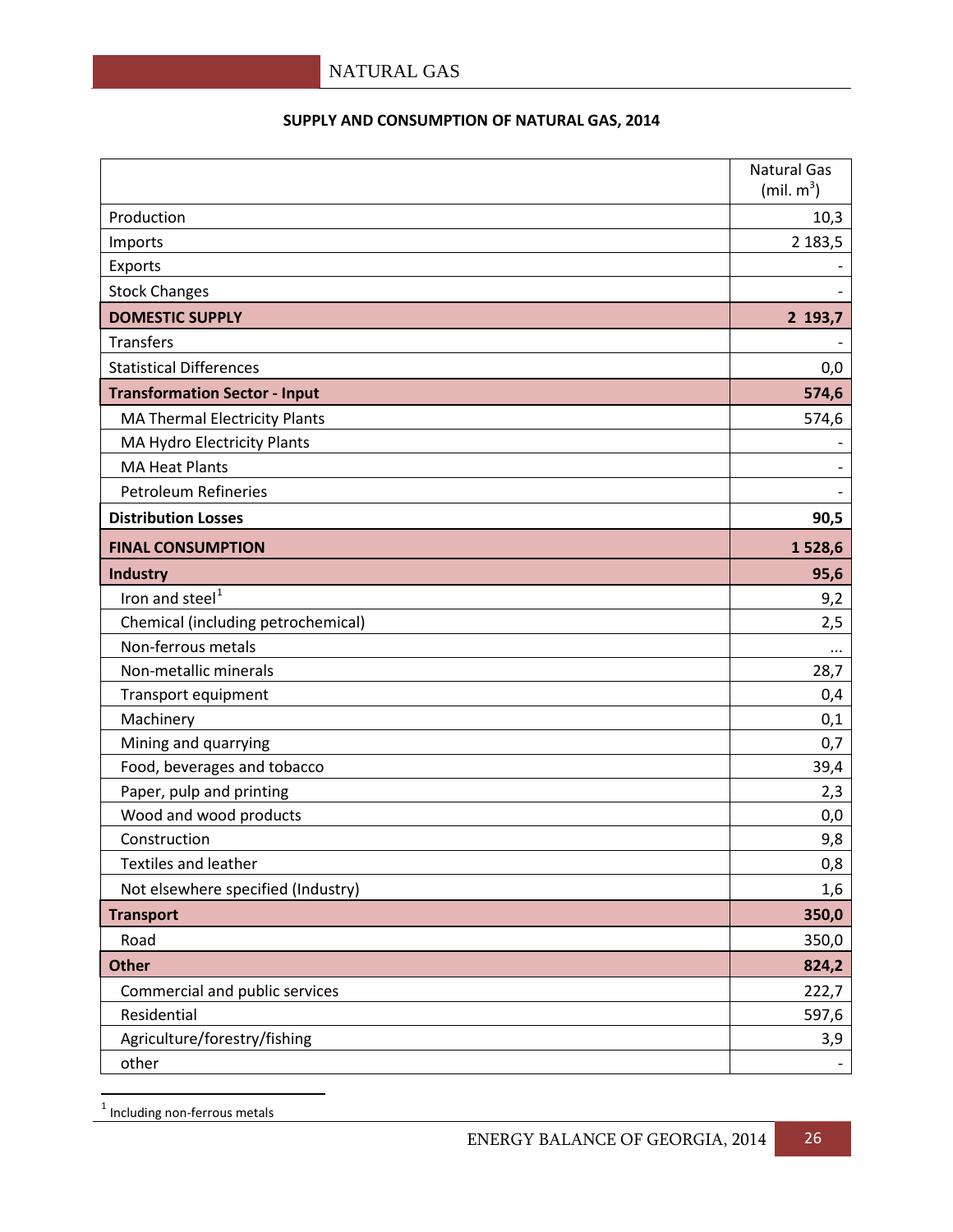#### NATURAL GAS

|                                    | <b>Natural Gas</b><br>(mil. $m^3$ ) |
|------------------------------------|-------------------------------------|
| Non-energy use                     | 258,8                               |
| Industry sector                    | 258,8                               |
| Chemical (including petrochemical) | 258,8                               |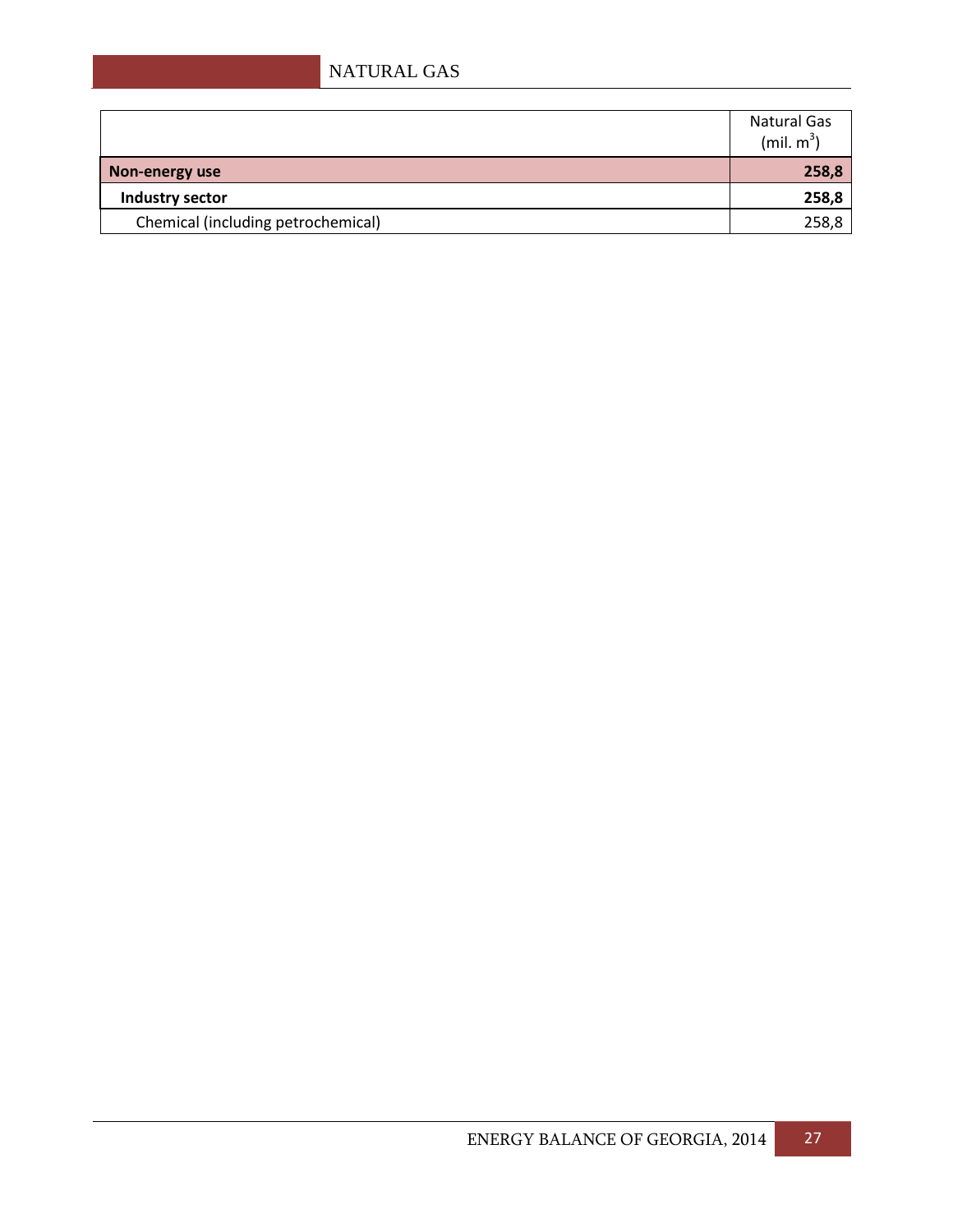#### **SUPPLY AND CONSUMPTION OF NATURAL GAS, 2014**

(TJ)

|                                      | <b>Natural Gas</b> |
|--------------------------------------|--------------------|
| Production                           | 359,4              |
| Imports                              | 76 421,7           |
| Exports                              |                    |
| <b>Stock Changes</b>                 |                    |
| <b>DOMESTIC SUPPLY</b>               | 76 781,1           |
| Available                            | 76 781,1           |
| <b>Transfers</b>                     |                    |
| <b>Statistical Differences</b>       | 0,0                |
| <b>Transformation Sector - Input</b> | 20 110,3           |
| <b>MA Thermal Electricity Plants</b> | 20 110,3           |
| MA Hydro Electricity Plants          |                    |
| <b>MA Heat Plants</b>                |                    |
| <b>Petroleum Refineries</b>          |                    |
| <b>Distribution Losses</b>           | 3 168,7            |
| <b>FINAL CONSUMPTION</b>             | 53 502,2           |
| Industry                             | 3 3 4 6,7          |
| Iron and steel <sup>2</sup>          | 320,3              |
| Chemical (including petrochemical)   | 89,0               |
| Non-ferrous metals                   |                    |
| Non-metallic minerals                | 1 0 0 3,6          |
| Transport equipment                  | 15,3               |
| Machinery                            | 4,0                |
| Mining and quarrying                 | 25,9               |
| Food, beverages and tobacco          | 1 379,5            |
| Paper, pulp and printing             | 80,0               |
| Wood and wood products               | 0,6                |
| Construction                         | 344,5              |
| <b>Textiles and leather</b>          | 28,1               |
| Not elsewhere specified (Industry)   | 55,9               |
| <b>Transport</b>                     | 12 250,0           |
| Road                                 | 12 250,0           |
| <b>Other</b>                         | 28 847,0           |
| Commercial and public services       | 7 7 9 5, 8         |
| Residential                          | 20 916,0           |

<span id="page-28-0"></span><sup>2</sup> Including non-ferrous metals **.**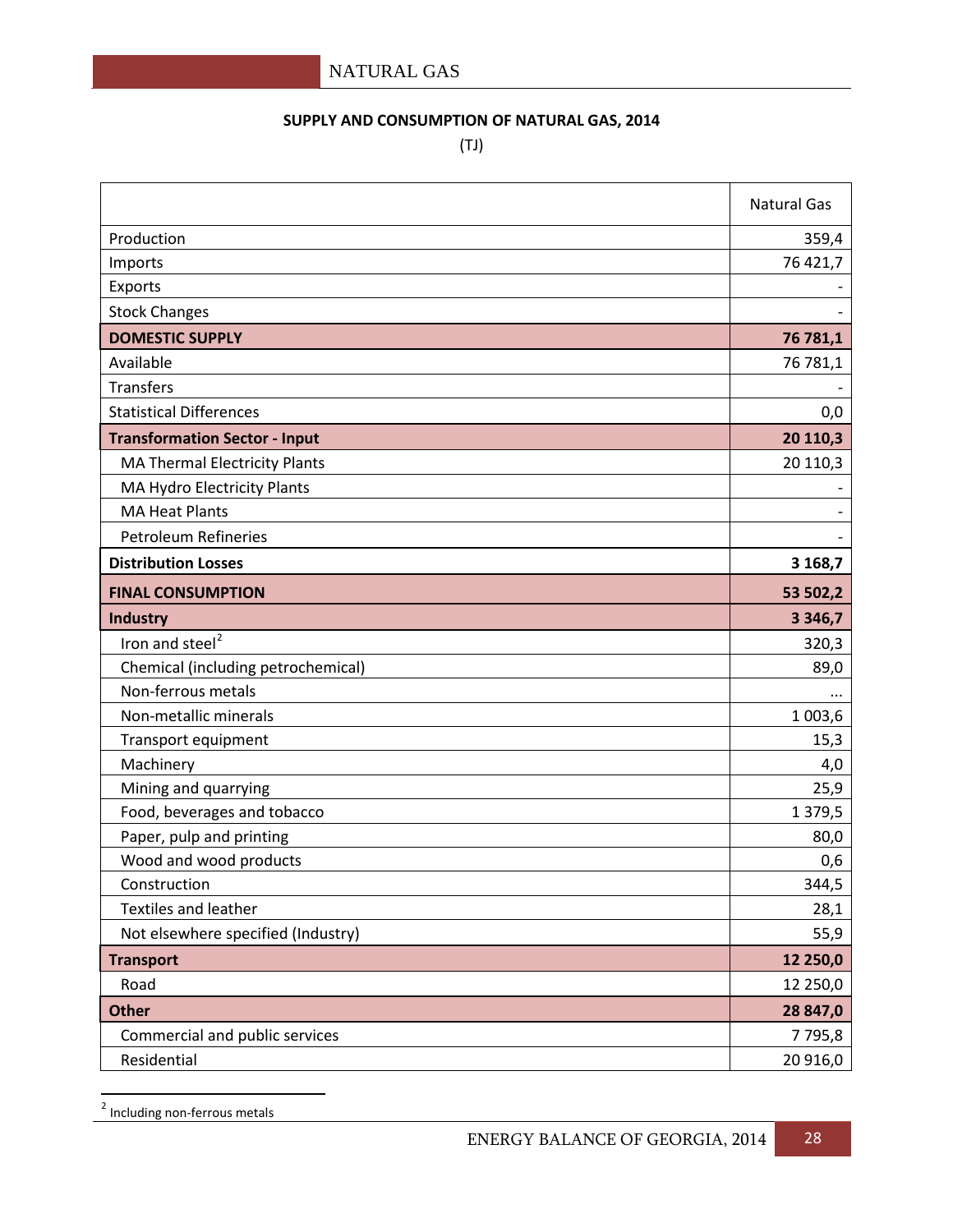#### NATURAL GAS

|                                    | <b>Natural Gas</b> |
|------------------------------------|--------------------|
| Agriculture/forestry/fishing       | 135,2              |
| Not elsewhere specified (Other)    |                    |
| Non-energy use                     | 9 0 58,5           |
| Industry sector                    | 9 0 58,5           |
| Chemical (including petrochemical) | 9 0 58,5           |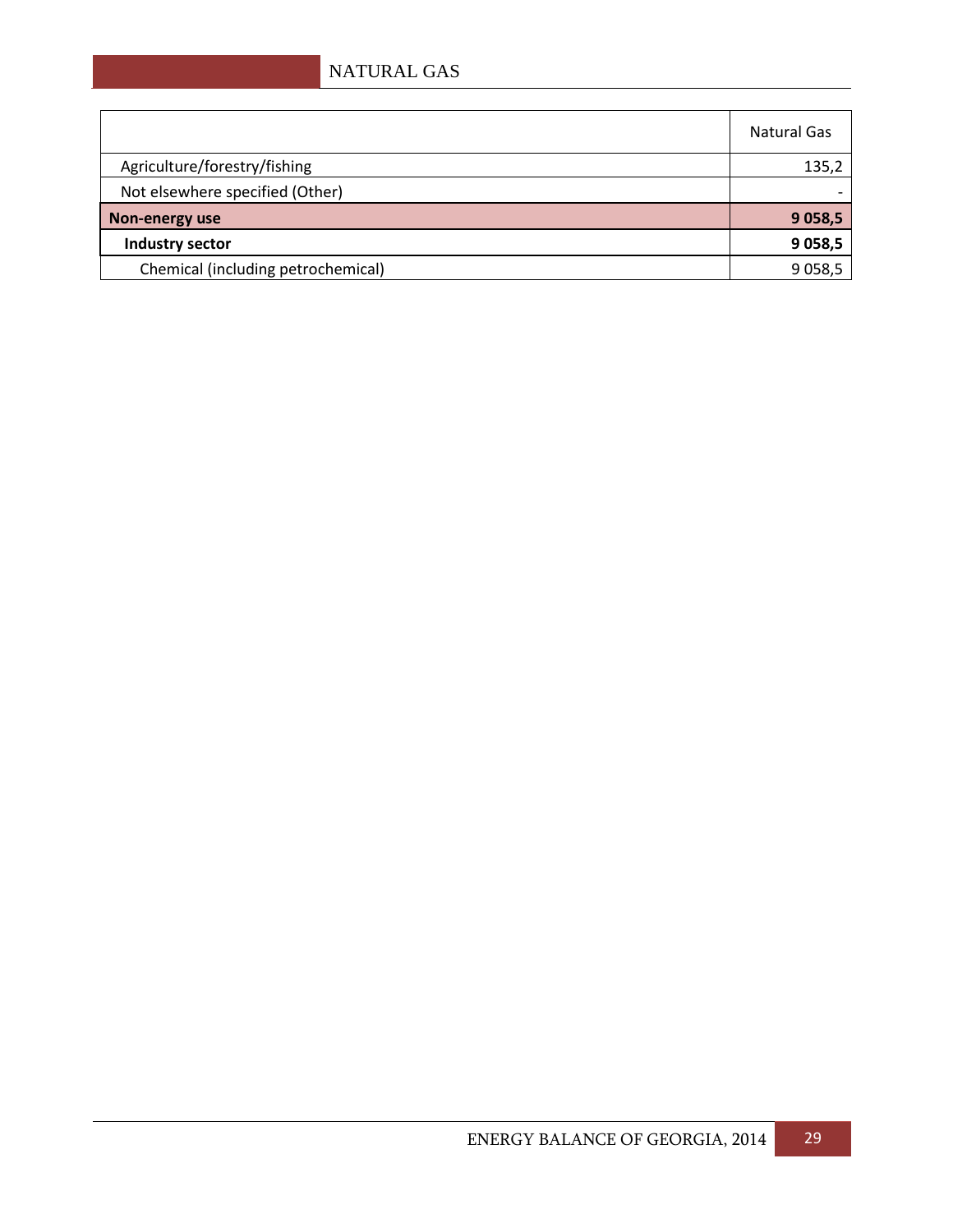#### **SUPPLY AND CONSUMPTION OF NATURAL GAS, 2014**

(Thousand tonnes of oil equivalent)

|                                      | <b>Natural Gas</b> |
|--------------------------------------|--------------------|
| Production                           | 8,6                |
| Imports                              | 1825,3             |
| Exports                              |                    |
| <b>Stock Changes</b>                 |                    |
| <b>DOMESTIC SUPPLY</b>               | 1833,9             |
| Available                            | 1833,9             |
| <b>Transfers</b>                     |                    |
| <b>Statistical Differences</b>       |                    |
| <b>Transformation Sector - Input</b> | 480,3              |
| <b>MA Thermal Electricity Plants</b> | 480,3              |
| MA Hydro Electricity Plants          |                    |
| <b>MA Heat Plants</b>                |                    |
| <b>Petroleum Refineries</b>          |                    |
| <b>Distribution Losses</b>           | 75,7               |
| <b>FINAL CONSUMPTION</b>             | 1 277,9            |
| <b>Industry</b>                      | 79,9               |
| Iron and steel <sup>3</sup>          | 7,6                |
| Chemical (including petrochemical)   | 2,1                |
| Non-ferrous metals                   | $\cdots$           |
| Non-metallic minerals                | 24,0               |
| Transport equipment                  | 0,4                |
| Machinery                            | 0,1                |
| Mining and quarrying                 | 0,6                |
| Food, beverages and tobacco          | 32,9               |
| Paper, pulp and printing             | 1,9                |
| Wood and wood products               | 0,0                |
| Construction                         | 8,2                |
| <b>Textiles and leather</b>          | 0,7                |
| Not elsewhere specified (Industry)   | 1,3                |
| <b>Transport</b>                     | 292,6              |
| Road                                 | 292,6              |
| <b>Other</b>                         | 689,0              |
| Commercial and public services       | 186,2              |
| Residential                          | 499,6              |
| Agriculture/forestry/fishing         | 3,2                |

<span id="page-30-0"></span> $3$  Including non-ferrous metals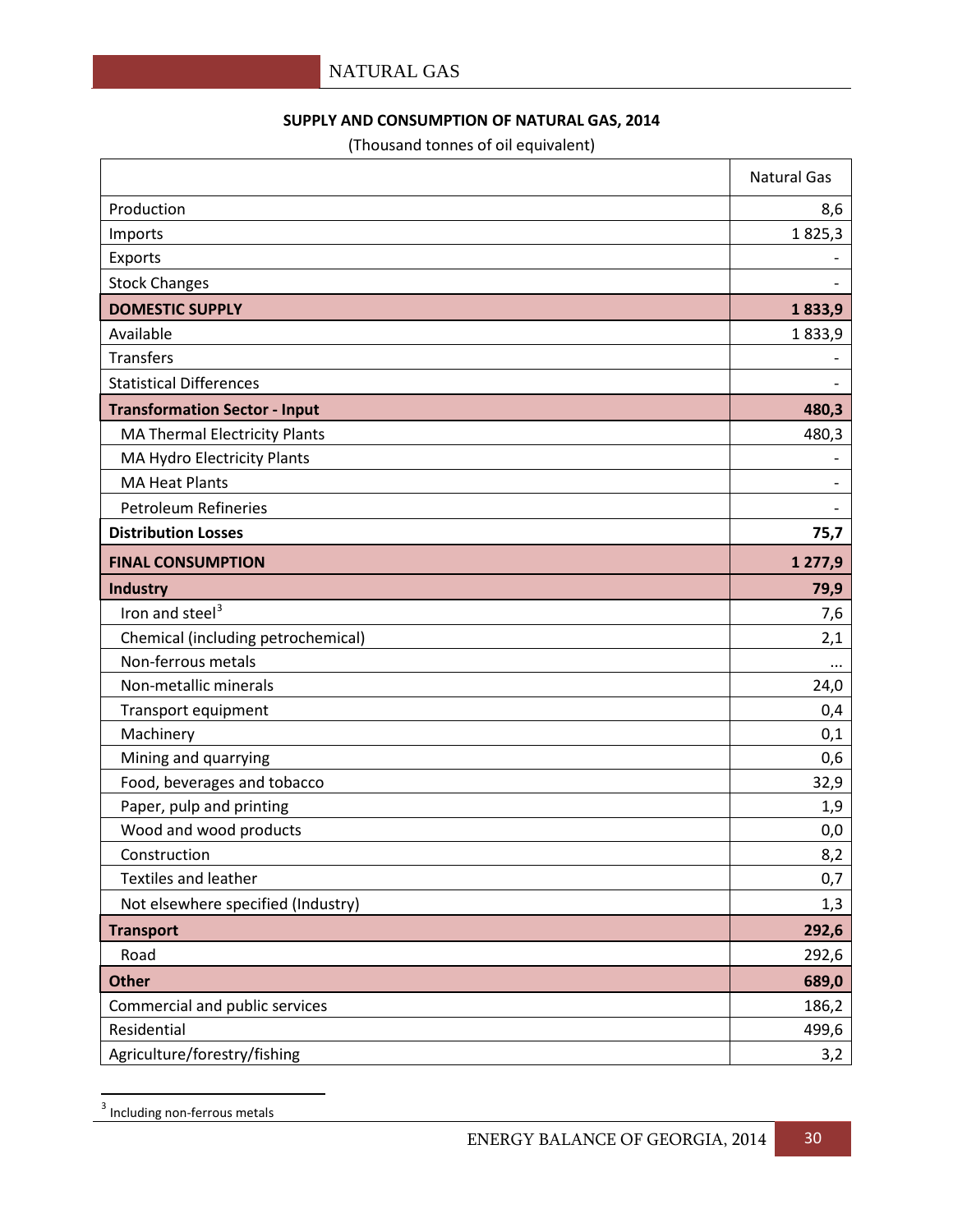|                                    | Natural Gas |
|------------------------------------|-------------|
| Not elsewhere specified (Other)    |             |
| Non-energy use                     | 216,4       |
| Industry sector                    | 216,4       |
| Chemical (including petrochemical) | 216,4       |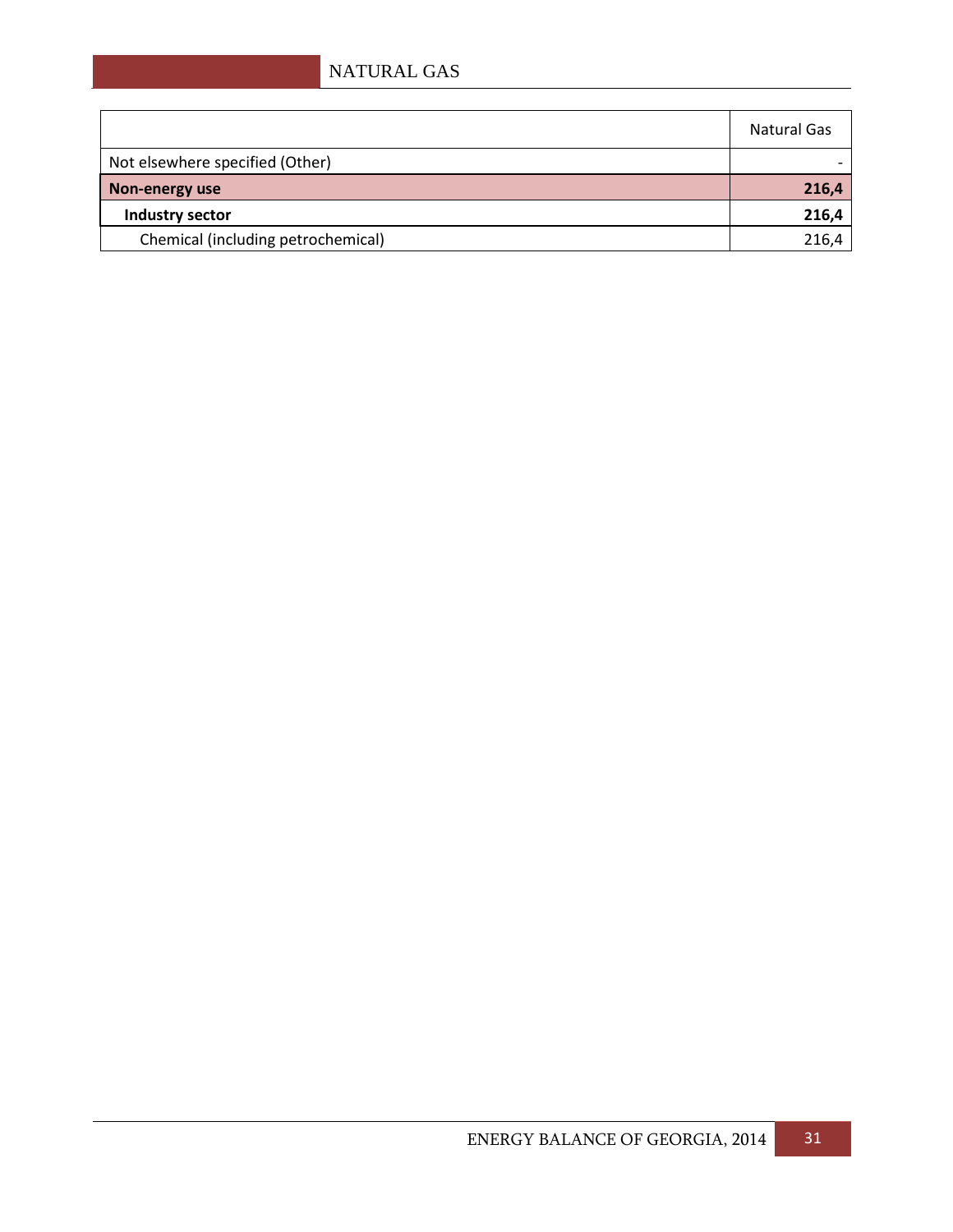## **COAL**

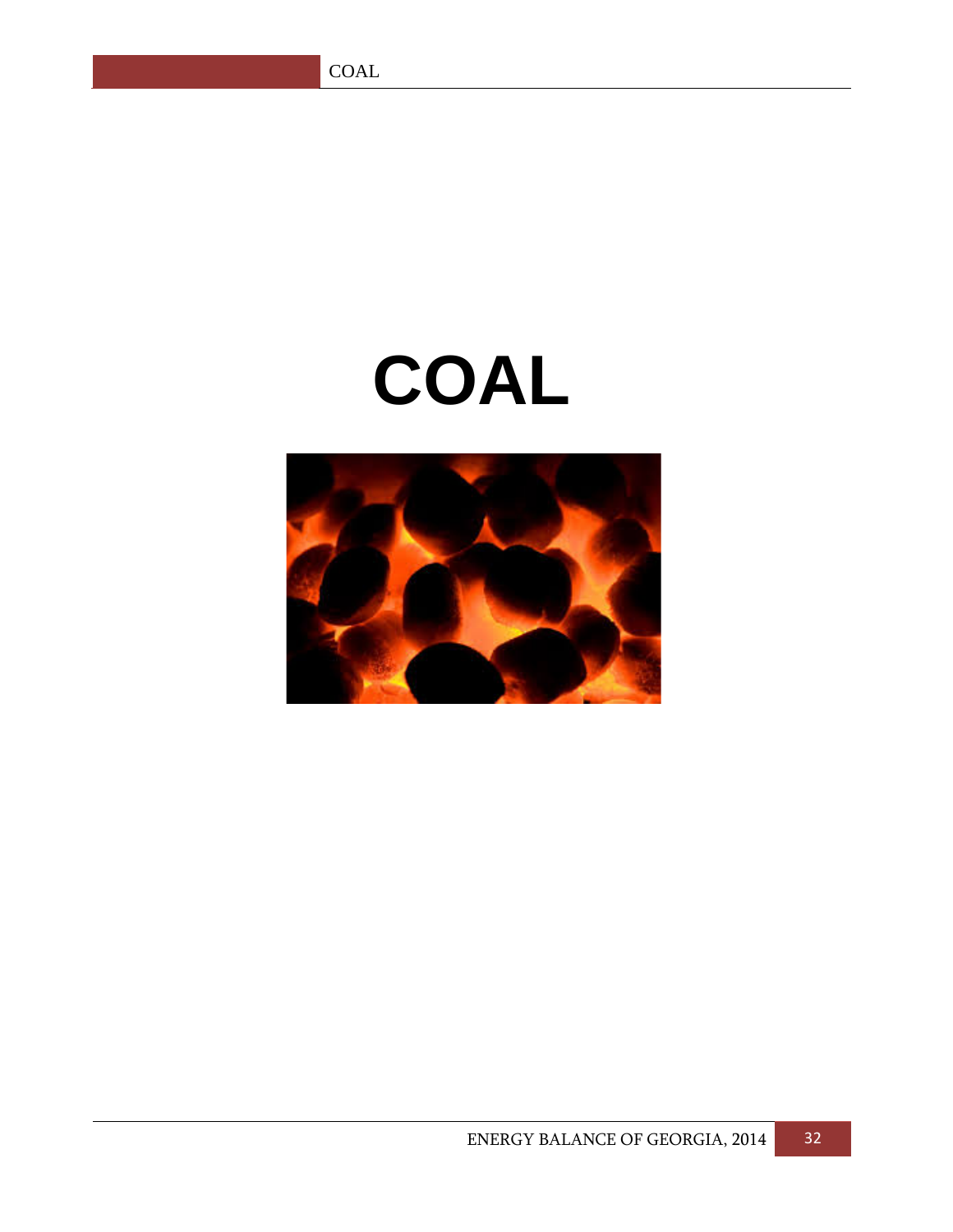#### **SUPPLY AND CONSUMPTION OF COAL, 2014**

(Thousand tonnes)

|                                | Anthracite | Other Bit. | Lignite/          | Coke Oven | Patent |
|--------------------------------|------------|------------|-------------------|-----------|--------|
|                                |            | Coal       | <b>Brown Coal</b> | Coke      | fuel   |
| Production                     |            |            | 299,3             |           |        |
| Imports                        | 3,9        | 122,3      |                   | 130,9     | 1,2    |
| Exports                        |            |            | 2,6               |           |        |
| <b>Stock Changes</b>           | $-0,5$     |            | $-0,1$            | 3,6       |        |
| <b>DOMESTIC SUPPLY</b>         | 3,4        | 122,3      | 296,6             | 134,6     | 1,2    |
| <b>Transfers</b>               |            |            |                   |           |        |
| <b>Statistical Differences</b> | 0,0        | 0,0        | 0,0               | 0,0       | 0,0    |
| <b>Energy Sector</b>           |            |            | 1,2               |           |        |
| <b>Coal Mines</b>              |            |            | 1,2               |           |        |
| <b>FINAL CONSUMPTION</b>       | 3,4        | 122,3      | 295,4             | 134,6     | 1,2    |
| <b>Industry</b>                | 2,6        | 122,3      | 294,1             | 134,6     | 1,2    |
| Iron and steel <sup>1</sup>    |            | 8,5        |                   | 126,8     | 0,5    |
| Non-metallic minerals          |            | 113,8      | 294,1             | 7,7       |        |
| Food, beverages and tobacco    | 2,4        |            |                   |           | 0,7    |
| Not elsewhere specified        |            |            |                   |           |        |
| (Industry)                     | 0,2        |            |                   |           |        |
| <b>Other</b>                   | 0,8        |            | 1,3               |           |        |
| Commercial and public services | 0,8        |            | 0,4               |           |        |
| Residential                    |            |            | 0,9               |           |        |

<span id="page-33-0"></span> $<sup>1</sup>$  Including non-ferrous metals</sup>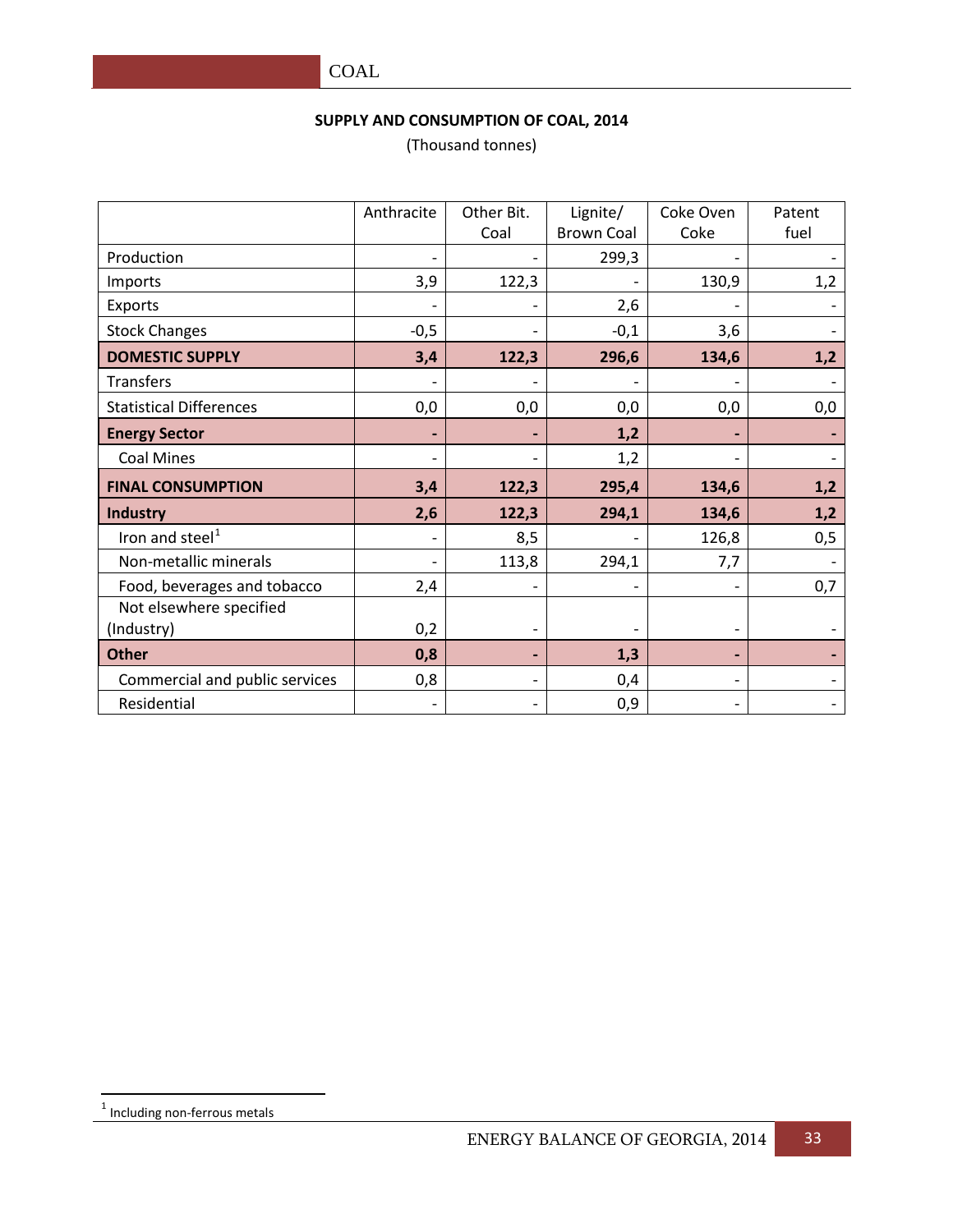#### **SUPPLY AND CONSUMPTION OF COAL, 2014**

(TJ)

|                                | Anthracite | Other                    | Lignite/     | Coke                     | Patent            | Total     |
|--------------------------------|------------|--------------------------|--------------|--------------------------|-------------------|-----------|
|                                |            | Bit. Coal                | <b>Brown</b> | Oven                     | fuel              |           |
|                                |            |                          | Coal         | Coke                     |                   |           |
| Production                     |            |                          | 5 0 8 8 , 3  |                          |                   | 5 0 88,3  |
| Imports                        | 115,0      | 3 0 58,1                 |              | 3 8 3 6, 8               | 34,7              | 7 044,6   |
| Exports                        |            |                          | 43,7         |                          |                   | 43,7      |
| <b>Stock Changes</b>           | $-14,7$    |                          | $-1,7$       | 106,9                    |                   | 90,5      |
| <b>DOMESTIC SUPPLY</b>         | 100,3      | 3 0 58,1                 | 5 042,9      | 3 9 4 3 , 7              | 34,7              | 12 179,8  |
| Available                      | 100,3      | 3 0 58,1                 | 5 0 4 2, 9   | 3 9 4 3 , 7              | 34,7              | 12 179,8  |
| Transfers                      |            |                          |              |                          |                   |           |
| <b>Statistical Differences</b> | 0,0        | 0,0                      | 0,0          | 0,0                      | 0,0               | 0,0       |
| <b>Energy Sector</b>           |            |                          | 20,8         | $\blacksquare$           | ٠                 | 20,8      |
| <b>Coal Mines</b>              |            |                          | 20,8         | $\overline{\phantom{a}}$ |                   | 20,8      |
| <b>FINAL CONSUMPTION</b>       | 100,3      | 3 058,1                  | 5 0 2 2, 2   | 3 9 4 3 , 7              | 34,7              | 12 159,0  |
| <b>Industry</b>                | 76,8       | 3 058,1                  | 4 9 9 9,8    | 3 9 4 3 , 7              | 34,7              | 12 113,1  |
| Iron and steel <sup>2</sup>    |            | 212,6                    |              | 3 7 1 7,5                | 13,5              | 3 943,6   |
| Non-metallic minerals          |            | 2 845,6                  | 4 9 9 9, 8   | 226,2                    |                   | 8 0 7 1,6 |
| Food, beverages and tobacco    | 70,9       |                          |              |                          | 21,2              | 92,1      |
| Not elsewhere specified        |            |                          |              |                          |                   |           |
| (Industry)                     | 5,9        | $\overline{\phantom{a}}$ |              | $\overline{\phantom{a}}$ | $\qquad \qquad -$ | 5,9       |
| <b>Other</b>                   | 23,5       |                          | 22,4         | $\blacksquare$           |                   | 45,9      |
| Commercial and public          |            |                          |              |                          |                   |           |
| services                       | 23,5       | $\overline{\phantom{a}}$ | 6,8          | $\overline{\phantom{a}}$ |                   | 30,3      |
| Residential                    |            | $\overline{\phantom{a}}$ | 15,6         | $\overline{\phantom{a}}$ |                   | 15,6      |

<span id="page-34-0"></span><sup>&</sup>lt;sup>2</sup> Including non-ferrous metals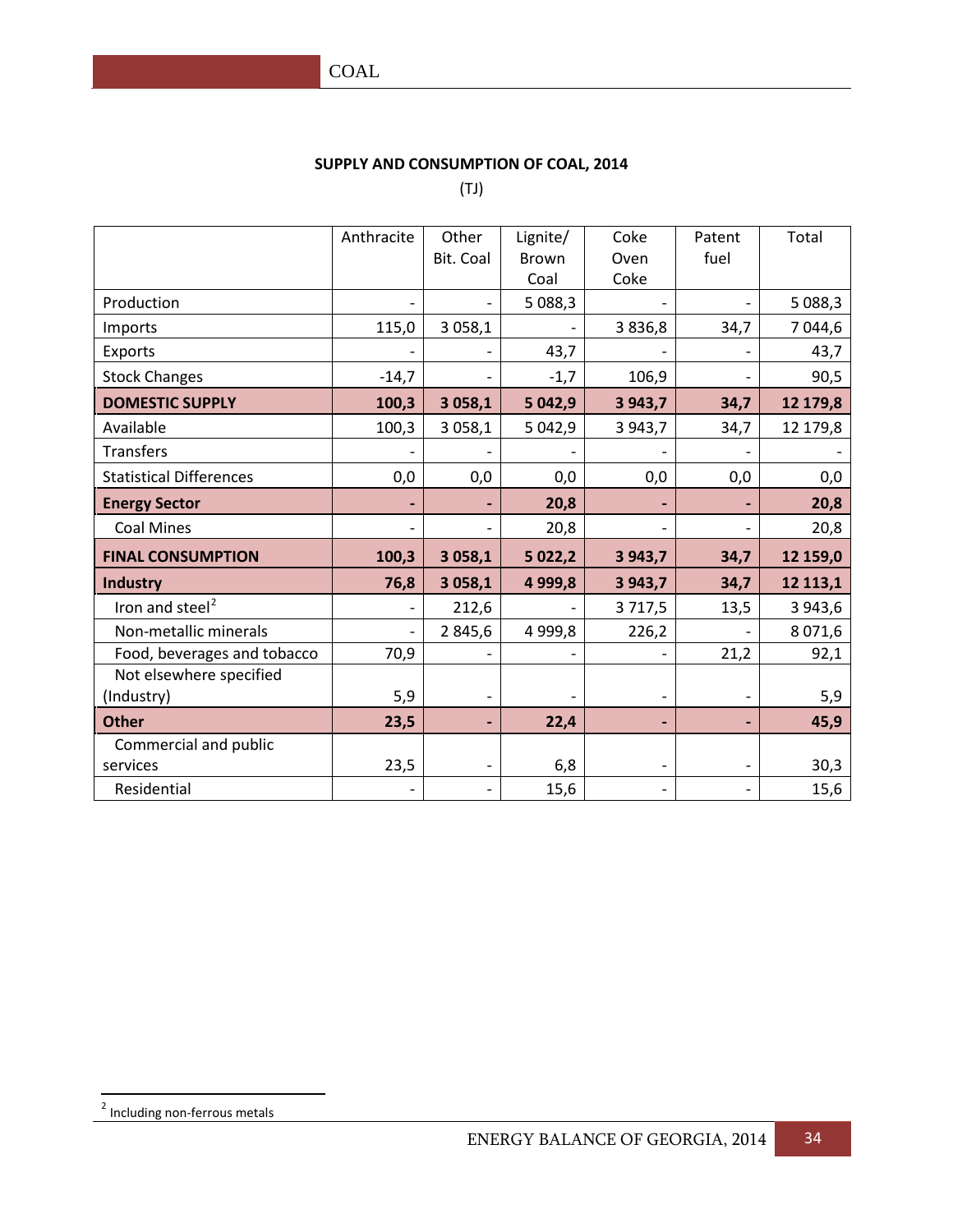#### **SUPPLY AND CONSUMPTION OF COAL, 2014**

(Thousand tonnes of oil equivalent)

|                                | Anthracite               | Other                        | Lignite/          | Coke                     | Patent                   | Total |
|--------------------------------|--------------------------|------------------------------|-------------------|--------------------------|--------------------------|-------|
|                                |                          | Bit. Coal                    | Brown             | Oven                     | fuel                     |       |
|                                |                          |                              | Coal              | Coke                     |                          |       |
| Production                     | $\overline{a}$           |                              | 121,5             |                          |                          | 121,5 |
| Imports                        | 2,7                      | 73,0                         |                   | 91,6                     | 0,8                      | 168,3 |
| Exports                        |                          |                              | 1,0               |                          |                          | 1,0   |
| <b>Stock Changes</b>           | $-0,4$                   | $\qquad \qquad \blacksquare$ | 0,0               | 2,6                      |                          | 2,2   |
| <b>Domestic Supply</b>         | 2,4                      | 73,0                         | 120,4             | 94,2                     | 0,8                      | 290,9 |
| Available                      | 2,4                      | 73,0                         | 120,4             | 94,2                     | 0,8                      | 290,9 |
| Transfers                      |                          |                              |                   |                          |                          |       |
| <b>Statistical Differences</b> | 0,0                      | 0,0                          | 0,0               | 0,0                      | 0,0                      | 0,0   |
| <b>Energy Sector</b>           | $\overline{a}$           |                              | 0,5               |                          |                          | 0,5   |
| <b>Coal Mines</b>              | $\overline{\phantom{0}}$ | $\overline{\phantom{0}}$     | 0,5               | $\overline{\phantom{a}}$ | $\overline{\phantom{0}}$ | 0,5   |
| <b>FINAL CONSUMPTION</b>       | 2,4                      | 73,0                         | 120,0             | 94,2                     | 0,8                      | 290,4 |
| <b>Industry</b>                | 1,8                      | 73,0                         | 119,4             | 94,2                     | 0,8                      | 289,3 |
| Iron and steel <sup>3</sup>    |                          | 5,1                          |                   | 88,8                     | 0,3                      | 94,2  |
| Non-metallic minerals          | $\overline{\phantom{0}}$ | 68,0                         | 119,4             | 5,4                      |                          | 192,8 |
| Food, beverages and tobacco    | 1,7                      |                              |                   |                          | 0,5                      | 2,2   |
| Not elsewhere specified        |                          |                              |                   |                          |                          |       |
| (Industry)                     | 0,1                      | $\qquad \qquad \blacksquare$ | $\qquad \qquad -$ | $\overline{\phantom{a}}$ | $\overline{\phantom{0}}$ | 0,1   |
| <b>Other</b>                   | 0,6                      | ÷,                           | 0,5               | $\overline{\phantom{a}}$ | $\overline{\phantom{a}}$ | 1,1   |
| Commercial and public services | 0,6                      | $\qquad \qquad -$            | 0,2               | $\overline{\phantom{0}}$ | $\qquad \qquad -$        | 0,7   |
| Residential                    |                          | $\qquad \qquad \blacksquare$ | 0,4               | $\overline{\phantom{0}}$ | $\overline{\phantom{0}}$ | 0,4   |

<span id="page-35-0"></span> $3$  Including non-ferrous metals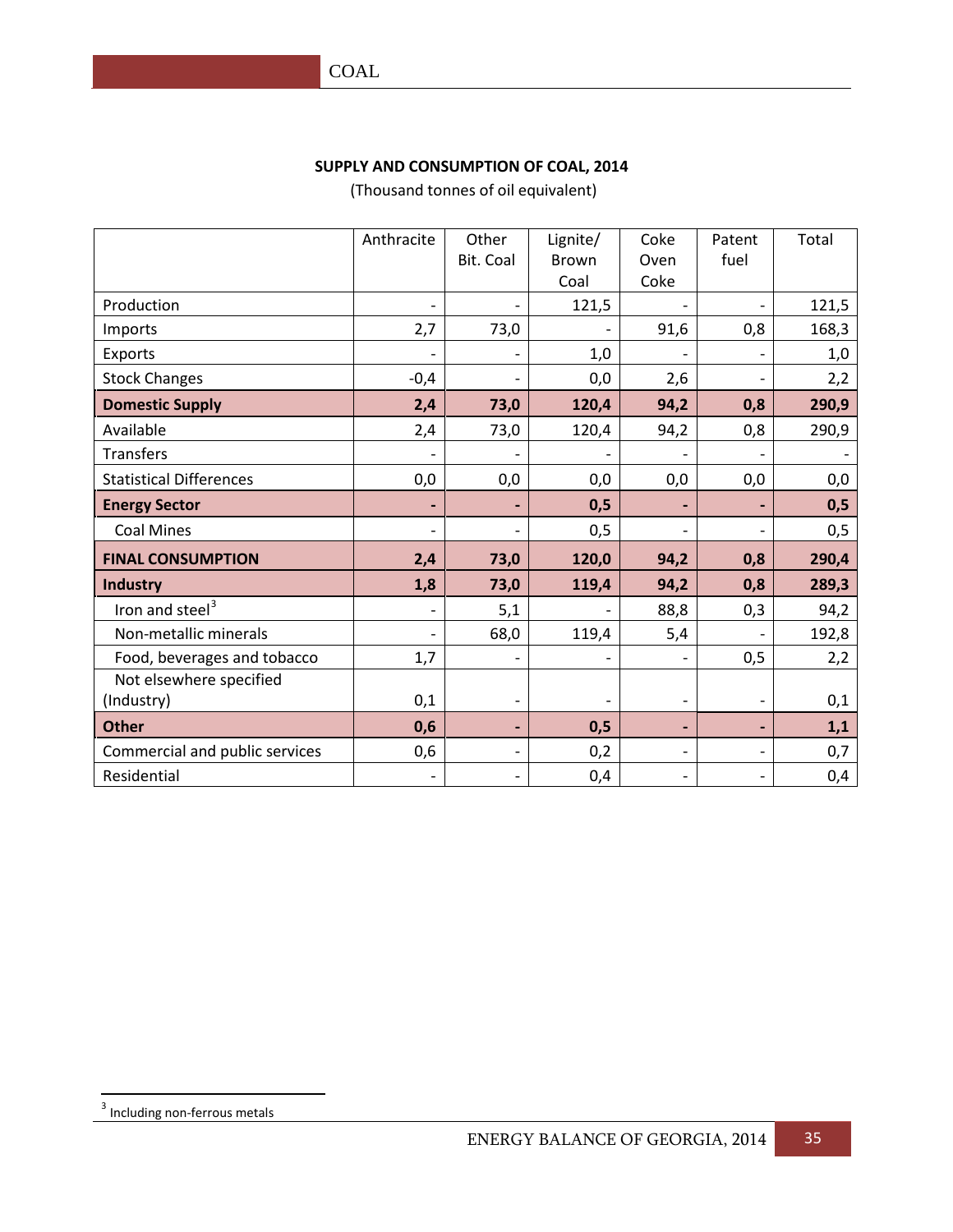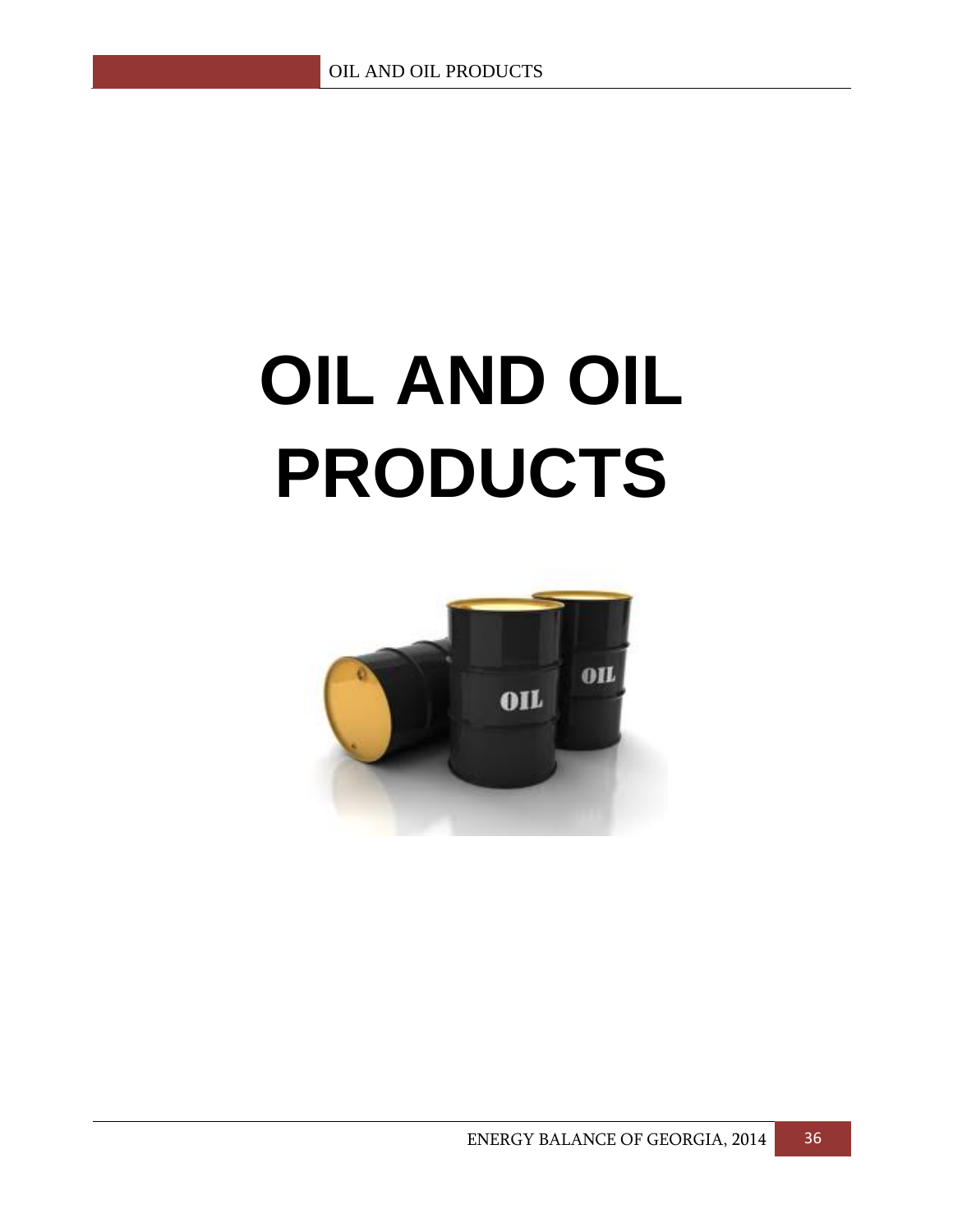#### <span id="page-37-0"></span>**SUPPLY AND CONSUMPTION OF OIL AND OIL PRODUCTS, 2014**

|                                     | Crude                    | Liquefied         | Motor    | Kerosene Kerosene |         | Road    | Heating                  | Fuel oil-                |                          |                          | Fuel oil-LubricanBitumen Paraffin |                          | Non-             |
|-------------------------------------|--------------------------|-------------------|----------|-------------------|---------|---------|--------------------------|--------------------------|--------------------------|--------------------------|-----------------------------------|--------------------------|------------------|
|                                     | Oil                      | Petroleum         | Gasoline | type Jet          | (1000)  | diesel  | and                      | low                      | high                     | ts (1000                 | (1000)                            | Waxes                    | specified        |
|                                     | (1000)                   | Gases             | (1000)   | Fuel              | tonnes) | (1000)  | other                    | sulphur                  |                          |                          | sulphur tonnes) tonnes)           | (1000)                   | Petroleum        |
|                                     | tonnes)                  | (1000)<br>tonnes) | tonnes)  | (1000)<br>tonnes) |         | tonnes) | gas oil<br>(1000)        | $( < 1\%)$<br>(1000)     | $(>= 1\%)$<br>(1000)     |                          |                                   | tonnes)                  | Prods.<br>(1000) |
|                                     |                          |                   |          |                   |         |         | tonnes)                  |                          | tonnes) tonnes)          |                          |                                   |                          | tonnes)          |
| Production                          | 42,6                     |                   |          |                   |         |         |                          |                          |                          |                          |                                   |                          |                  |
| Imports                             | 10,1                     | 18,1              | 373,9    | 78,2              | 0,1     | 522,9   | 6,7                      | 13,9                     | $\overline{\phantom{a}}$ | 18,2                     | 86,3                              | 2,1                      | 0,2              |
| Exports                             | 51,3                     |                   | 1,0      |                   |         | 0,1     |                          | 12,3                     |                          | 1,2                      |                                   | 1,6                      |                  |
| <b>International Marine Bunkers</b> |                          |                   |          |                   |         |         |                          |                          |                          |                          |                                   |                          |                  |
| <b>Stock Changes</b>                | $-1,5$                   | 0,0               | 8,4      | 2,9               |         | $-9,5$  | $-0,6$                   | $\overline{\phantom{a}}$ |                          | $-0,2$                   | $-4,6$                            |                          |                  |
| <b>DOMESTIC SUPPLY</b>              | $\overline{\phantom{a}}$ | 18,1              | 381,4    | 81,1              | 0,1     | 513,2   | 6,2                      | 1,6                      | $\blacksquare$           | 16,8                     | 81,7                              | 0,5                      | 0,2              |
| Transfers                           |                          |                   |          |                   |         |         |                          |                          |                          |                          |                                   |                          |                  |
| <b>Statistical Differences</b>      | 0,0                      | 0,0               | 0,0      | 0,0               | 0,0     | 0,0     | 0,0                      | 0,0                      | $\overline{\phantom{a}}$ | 0,0                      | 0,0                               | 0,0                      | 0,0              |
| <b>FINAL CONSUMPTION</b>            |                          | 18,1              | 381,4    | 81,1              | 0,1     | 513,2   | 6,2                      | 1,6                      |                          | 16,8                     | 81,7                              | 0,5                      | 0,2              |
| Industry                            |                          | 0,0               |          |                   | 0,0     |         | 0,3                      | 0,5                      |                          |                          |                                   |                          |                  |
| Iron and steel <sup>1</sup>         |                          | 0,0               |          |                   |         |         | 0,3                      |                          |                          |                          |                                   |                          |                  |
| Chemical (including                 |                          |                   |          |                   |         |         |                          |                          |                          |                          |                                   |                          |                  |
| petrochemical)                      |                          |                   |          |                   | 0,0     |         |                          |                          |                          |                          |                                   |                          |                  |
| Non-metallic minerals               | $\overline{\phantom{a}}$ | 0,0               |          |                   |         |         |                          | 0,3                      | $\sim$                   | $\overline{\phantom{a}}$ |                                   |                          |                  |
| Mining and quarrying                | $\overline{\phantom{a}}$ | 0,0               |          |                   |         |         | 0,0                      |                          | $\overline{\phantom{a}}$ |                          |                                   | $\overline{\phantom{a}}$ |                  |
| Food, beverages and tobacco         | $\overline{\phantom{a}}$ | 0,0               |          |                   |         |         | 0,0                      | 0,0                      |                          |                          |                                   |                          |                  |
| Wood and wood products              | $\overline{\phantom{a}}$ | 0,0               |          |                   |         |         | 0,0                      |                          |                          |                          |                                   |                          |                  |
| Construction                        |                          | 0,0               |          |                   |         |         |                          | 0,2                      |                          |                          |                                   |                          |                  |
| Not elsewhere specified             |                          |                   |          |                   |         |         |                          |                          |                          |                          |                                   |                          |                  |
| (Industry)                          |                          |                   |          |                   |         |         | $\overline{\phantom{a}}$ | 0,0                      |                          |                          |                                   |                          |                  |
| <b>Transport</b>                    |                          | 2,1               | 380,6    | 81,1              |         | 508,5   |                          | 0,4                      |                          |                          |                                   |                          |                  |

 $<sup>1</sup>$  Include non-ferrous metals</sup>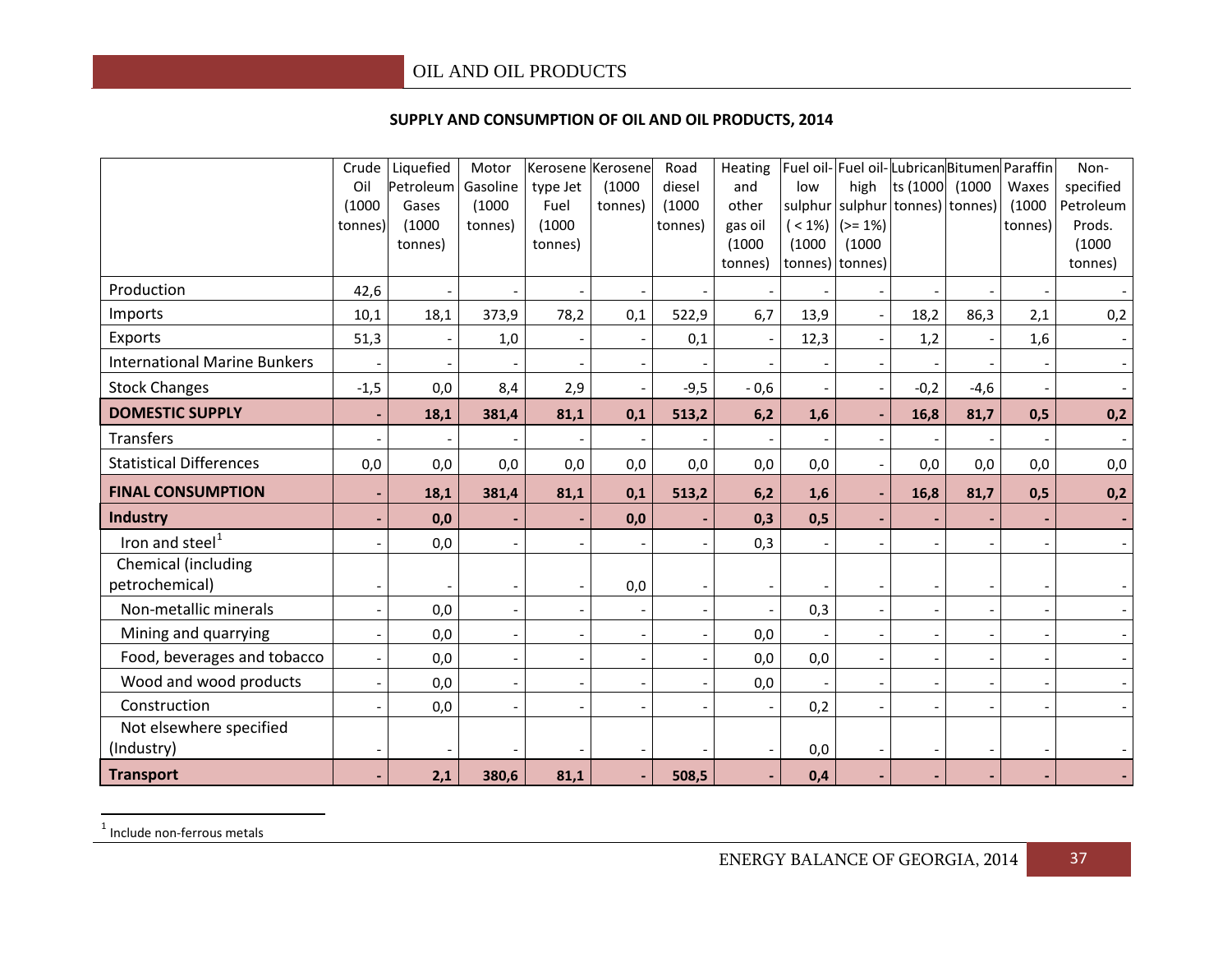<span id="page-38-0"></span>

|                              | Crude                    | Liquefied         | Motor                    | Kerosene Kerosene        |                          | Road                     | Heating                  |                          |                             |                          | Fuel oil-Fuel oil-LubricanBitumen Paraffin |                          | Non-                |
|------------------------------|--------------------------|-------------------|--------------------------|--------------------------|--------------------------|--------------------------|--------------------------|--------------------------|-----------------------------|--------------------------|--------------------------------------------|--------------------------|---------------------|
|                              | Oil                      | Petroleum         | Gasoline                 | type Jet                 | (1000)                   | diesel                   | and                      | low                      | high                        | ts (1000                 | (1000)                                     | Waxes                    | specified           |
|                              | (1000)                   | Gases             | (1000)                   | Fuel                     | tonnes)                  | (1000)                   | other                    | sulphur                  |                             | sulphur tonnes) tonnes)  |                                            | (1000)                   | Petroleum<br>Prods. |
|                              | tonnes)                  | (1000)<br>tonnes) | tonnes)                  | (1000)<br>tonnes)        |                          | tonnes)                  | gas oil<br>(1000)        | (1000)                   | $(< 1\%)$ (>= 1%)<br>(1000) |                          |                                            | tonnes)                  | (1000)              |
|                              |                          |                   |                          |                          |                          |                          | tonnes)                  | tonnes) tonnes)          |                             |                          |                                            |                          | tonnes)             |
| International aviation       |                          |                   |                          | 80,3                     |                          |                          |                          |                          |                             | $\overline{\phantom{a}}$ |                                            |                          |                     |
| Domestic aviation            |                          |                   |                          | 0,8                      |                          |                          |                          |                          |                             |                          |                                            |                          |                     |
| Road                         |                          | 2,1               | 380,6                    |                          | $\overline{\phantom{a}}$ | 497,8                    | $\overline{\phantom{a}}$ |                          | $\overline{\phantom{a}}$    | $\overline{\phantom{a}}$ | $\overline{\phantom{a}}$                   |                          |                     |
| Rail                         |                          |                   |                          | $\overline{\phantom{a}}$ | $\overline{\phantom{a}}$ | 10,0                     | $\overline{\phantom{a}}$ | 0,4                      | $\overline{\phantom{a}}$    | $\overline{\phantom{a}}$ | $\overline{\phantom{a}}$                   | $\overline{\phantom{a}}$ |                     |
| Domestic navigation          |                          |                   |                          |                          |                          | 0,7                      | $\overline{a}$           |                          | $\overline{a}$              | $\overline{\phantom{a}}$ | $\overline{\phantom{a}}$                   |                          |                     |
| <b>Other</b>                 |                          | 16,0              | 0,8                      | $\overline{\phantom{a}}$ | 0,1                      | 4,7                      | 5,8                      | 0,6                      | $\blacksquare$              | $\overline{\phantom{a}}$ | $\overline{\phantom{a}}$                   |                          |                     |
| Commercial and public        |                          |                   |                          |                          |                          |                          |                          |                          |                             |                          |                                            |                          |                     |
| services                     |                          | 0,3               |                          |                          |                          |                          | 5,8                      | 0,6                      |                             |                          |                                            |                          |                     |
| Residential                  |                          | 15,7              |                          | $\overline{\phantom{a}}$ | 0,1                      |                          | $\overline{\phantom{a}}$ | $\overline{\phantom{a}}$ | $\overline{\phantom{a}}$    | $\overline{\phantom{a}}$ | $\overline{\phantom{a}}$                   |                          |                     |
| Agriculture/forestry/fishing | $\overline{a}$           | 0,0               | 0,8                      | $\overline{\phantom{a}}$ | $\overline{\phantom{a}}$ | 4,7                      | $\overline{\phantom{a}}$ | $\overline{\phantom{a}}$ | $\overline{\phantom{a}}$    | $\overline{\phantom{a}}$ | $-$                                        |                          |                     |
| Non-energy use               | $\overline{\phantom{a}}$ |                   |                          |                          |                          |                          | $\blacksquare$           | $\blacksquare$           | $\blacksquare$              | 16,8                     | 81,7                                       | 0,5                      | 0,2                 |
| <b>Energy sector</b>         |                          |                   | $\overline{\phantom{a}}$ |                          |                          |                          | $\overline{\phantom{a}}$ | $\blacksquare$           | $\blacksquare$              | 2,6                      | $\blacksquare$                             |                          |                     |
| <b>Transport sector</b>      |                          |                   |                          |                          |                          |                          | $\overline{\phantom{a}}$ | $\blacksquare$           | $\blacksquare$              | 12,9                     | $\blacksquare$                             |                          |                     |
| Road                         |                          |                   |                          |                          |                          |                          | $\overline{\phantom{a}}$ | $\overline{\phantom{a}}$ | $\overline{\phantom{a}}$    | 12,6                     | $\overline{\phantom{a}}$                   |                          |                     |
| Rail                         |                          |                   | $\overline{\phantom{0}}$ | $\overline{\phantom{a}}$ | $\overline{\phantom{a}}$ | $\overline{\phantom{a}}$ | $\overline{\phantom{a}}$ | $\overline{\phantom{a}}$ | $\overline{\phantom{a}}$    | 0,1                      | $\overline{\phantom{a}}$                   | $\overline{\phantom{a}}$ |                     |
| Domestic navigation          |                          |                   |                          |                          |                          |                          | $\overline{a}$           | $\overline{\phantom{a}}$ | $\overline{\phantom{a}}$    | 0,1                      |                                            |                          |                     |
| <b>Industry sector</b>       |                          |                   |                          |                          |                          | $\overline{\phantom{a}}$ | $\overline{\phantom{a}}$ | $\blacksquare$           | $\blacksquare$              | 1,4                      | 81,7                                       | 0,5                      | 0,2                 |
| Iron and steel <sup>2</sup>  |                          |                   |                          |                          |                          |                          | $\overline{a}$           |                          |                             | 0,6                      |                                            |                          |                     |
| Chemical (including          |                          |                   |                          |                          |                          |                          |                          |                          |                             |                          |                                            |                          |                     |
| petrochemical)               |                          |                   |                          |                          | $\overline{\phantom{a}}$ | $\overline{\phantom{a}}$ | $\overline{\phantom{a}}$ | $\overline{\phantom{a}}$ | $\overline{\phantom{a}}$    | 0,0                      |                                            | $\overline{\phantom{a}}$ |                     |
| Non-metallic minerals        |                          |                   |                          |                          |                          | $\overline{\phantom{a}}$ | $\blacksquare$           | $\overline{\phantom{a}}$ | $\overline{\phantom{a}}$    | 0,0                      | 3,6                                        |                          |                     |
| Mining and quarrying         |                          |                   |                          |                          |                          |                          | $\overline{a}$           | $\overline{\phantom{a}}$ | $\overline{\phantom{a}}$    | 0,5                      | 0,3                                        |                          |                     |
| Wood and wood products       |                          |                   |                          |                          |                          |                          | $\overline{\phantom{a}}$ | $\qquad \qquad -$        |                             | 0,0                      | $\overline{\phantom{a}}$                   |                          |                     |

<sup>2</sup> Including non-ferrous metals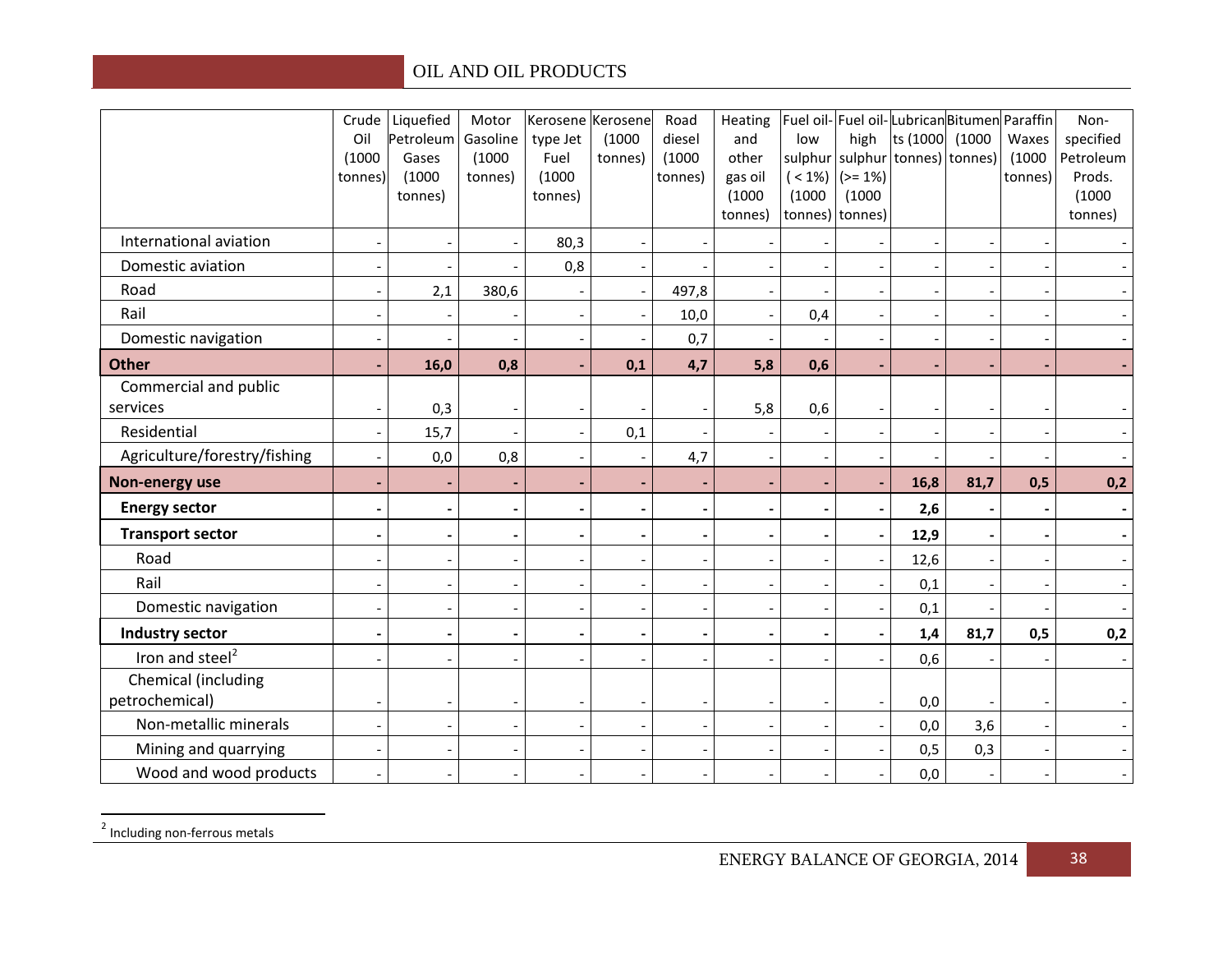|                         |         | Crude Liquefied               | Motor   | Kerosene Kerosene |         | Road    | Heating   Fuel oil-  Fuel oil-  Lubrican  Bitumen  Paraffin |                 |                          |     |                          |         | Non-                                              |
|-------------------------|---------|-------------------------------|---------|-------------------|---------|---------|-------------------------------------------------------------|-----------------|--------------------------|-----|--------------------------|---------|---------------------------------------------------|
|                         | Oil     | Petroleum Gasoline   type Jet |         |                   | (1000)  | diesel  | and                                                         | low             |                          |     | high $ ts(1000  (1000)$  | Waxes   | specified                                         |
|                         | (1000   | Gases                         | (1000)  | Fuel              | tonnes) | (1000)  | other                                                       |                 |                          |     |                          |         | sulphur sulphur tonnes) tonnes)  (1000  Petroleum |
|                         | tonnes) | (1000                         | tonnes) | (1000)            |         | tonnes) | gas oil                                                     |                 | ( < 1%)  (>= 1%)         |     |                          | tonnes) | Prods.                                            |
|                         |         | tonnes)                       |         | tonnes)           |         |         | (1000)                                                      | (1000)          | (1000                    |     |                          |         | (1000                                             |
|                         |         |                               |         |                   |         |         | tonnes)                                                     | tonnes) tonnes) |                          |     |                          |         | tonnes)                                           |
| Construction            |         |                               |         |                   |         |         |                                                             |                 |                          | 0,2 | 77,9                     |         |                                                   |
| Not elsewhere specified |         |                               |         |                   |         |         |                                                             |                 |                          |     |                          |         |                                                   |
| (Industry)              |         | -                             |         |                   | -       |         |                                                             | -               | $\overline{\phantom{a}}$ | 0,1 | $\overline{\phantom{a}}$ | 0,5     | 0,2                                               |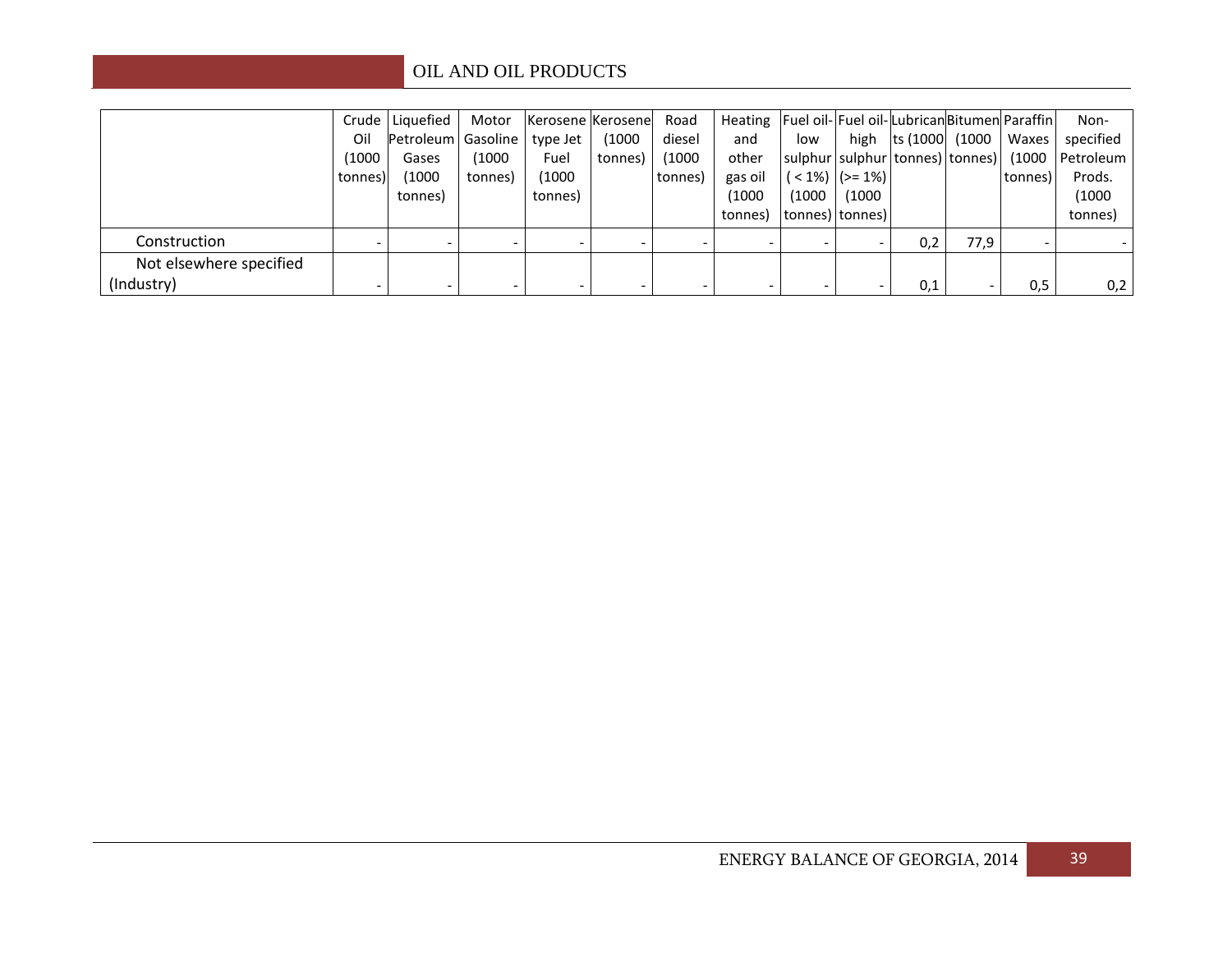#### **SUPPLY AND CONSUMPTION OF OIL AND OIL PRODUCTS, 2014**

<span id="page-40-0"></span>(TJ)

|                                       | Crude<br>Oil | Liquefied<br>Petroleum Gasoline<br>Gases | Motor                    | Kerosene Kerose<br>type Jet<br>Fuel | ne  | Road<br>diesel | Heating<br>and<br>other<br>gas oil | Fuel<br>oil-<br>low | Fuel<br>oil-<br>high<br>sulph. sulph.<br>$< 1\%$ )(>=1%) | Lubri<br>cants |                          | <b>Bitumen</b> Paraffin<br>Waxes | Non-<br>specified<br>Petroleum<br>Prods. | Total          |
|---------------------------------------|--------------|------------------------------------------|--------------------------|-------------------------------------|-----|----------------|------------------------------------|---------------------|----------------------------------------------------------|----------------|--------------------------|----------------------------------|------------------------------------------|----------------|
| Production                            | 1811,8       |                                          |                          |                                     |     |                |                                    |                     |                                                          |                |                          |                                  |                                          | 1811,8         |
| Imports                               | 430,7        |                                          | 815,4 16 453,6           | 3 3 7 9 , 1                         | 4,4 | 22 656,3       | 292,3 581,7                        |                     |                                                          |                | 690,3 3 280,0            | 79,4                             | 7,3                                      | 48 670,6       |
| Exports                               | 2 178,2      |                                          | 41,8                     |                                     |     | 5,8            |                                    | $-516,2$            |                                                          | 45,7           |                          | 62,2                             |                                          | 2 8 4 9, 9     |
| <b>International Marine Bunkers</b>   |              |                                          |                          |                                     |     |                |                                    |                     |                                                          |                |                          | $\overline{\phantom{a}}$         |                                          |                |
| <b>Stock Changes</b>                  | $-64,4$      | 1,2                                      | 370,0                    | 125,0                               |     | $-413,2$       | $-25,6$                            |                     |                                                          | $-6,2$         | $-175,0$                 |                                  |                                          | $-188,1$       |
| <b>DOMESTIC SUPPLY</b>                | $\sim$       |                                          | 816,7 16 781,8           | 3 5 0 4, 1                          | 4,4 | 22 237,2       | 266,7                              | 65,5                |                                                          |                | - 638,4 3 105,1          | 17,1                             |                                          | $7,3$ 47 444,3 |
| Available                             |              |                                          | 816,7 16 781,8           | 3 5 0 4, 1                          | 4,4 | 22 237,2       | 266,7                              | 65,5                |                                                          |                | $-638,4$ 3 105,1         | 17,1                             |                                          | 7,3 47 444,3   |
| Transfers                             |              |                                          |                          |                                     |     |                |                                    |                     | $\overline{\phantom{a}}$                                 |                |                          |                                  |                                          |                |
| <b>Statistical Differences</b>        | 0,0          | 0,0                                      | 0,0                      | 0,0                                 | 0,0 | 0,0            | 0,0                                | 0,0                 |                                                          | 0,0            | 0,0                      | 0,0                              | 0,0                                      | 0,0            |
| <b>FINAL CONSUMPTION</b>              |              |                                          | 816,7 16 781,8           | 3 5 0 4, 1                          | 4,4 | 22 237,2       | 266,7                              | 65,5                |                                                          |                | $-638,4$ 3 105,1         | 17,1                             |                                          | $7,3$ 47 444,3 |
| <b>Industry</b>                       |              | 0,8                                      |                          |                                     | 0,1 |                | 14,0                               | 22,9                |                                                          |                |                          |                                  |                                          | 37,8           |
| Iron and steel <sup>3</sup>           |              | 0,1                                      |                          |                                     |     |                | 13,9                               |                     |                                                          |                |                          |                                  |                                          | 14,0           |
| Chemical (including<br>petrochemical) |              |                                          |                          |                                     | 0,1 |                |                                    |                     |                                                          |                |                          |                                  |                                          | 0,1            |
| Non-metallic minerals                 |              | 0,2                                      |                          |                                     |     |                |                                    | 12,6                |                                                          |                |                          |                                  |                                          | 12,8           |
| Mining and quarrying                  |              | 0,1                                      |                          |                                     |     |                | 0,0                                |                     |                                                          |                |                          |                                  |                                          | 0,1            |
| Food, beverages and<br>tobacco        |              | 0,1                                      |                          |                                     |     |                | 0,0                                | 0,2                 |                                                          |                |                          |                                  |                                          | 0,3            |
| Wood and wood products                |              |                                          | $\overline{\phantom{a}}$ |                                     |     |                | 0,1                                |                     |                                                          |                | $\overline{\phantom{a}}$ | $\overline{\phantom{a}}$         |                                          | 0,1            |
| Construction                          |              | 0,3                                      | $\overline{\phantom{a}}$ |                                     |     |                |                                    | 8,9                 |                                                          |                |                          |                                  |                                          | 9,3            |
| Not elsewhere specified<br>(Industry) |              |                                          |                          |                                     |     |                |                                    | 1,2                 |                                                          |                |                          |                                  |                                          | 1,2            |

 $3$  Include non-ferrous metals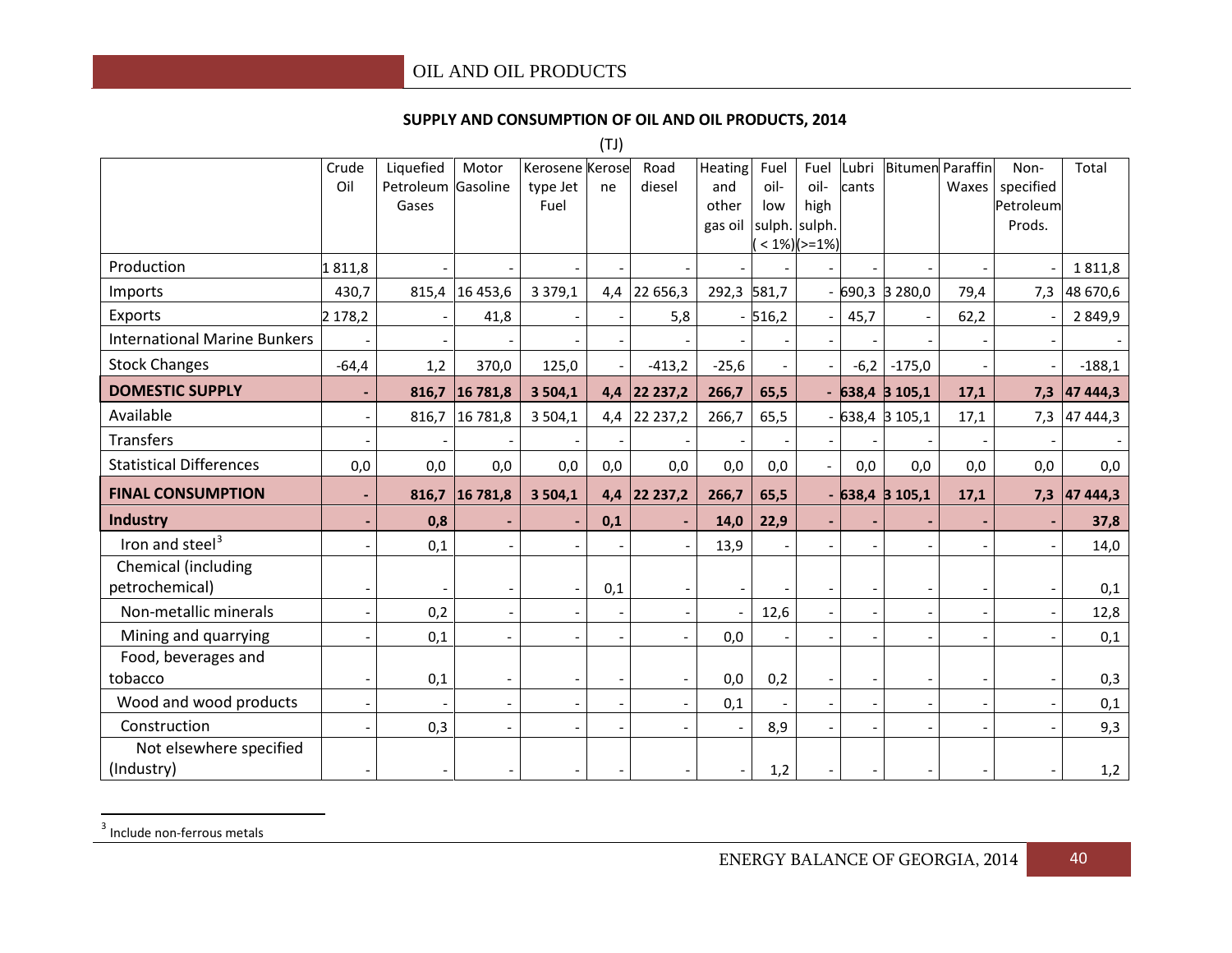<span id="page-41-0"></span>

|                                       | Crude<br>Oil | Liquefied<br>Petroleum Gasoline | Motor                        | Kerosene Kerose<br>type Jet | ne  | Road<br>diesel | Heating<br>and           | Fuel<br>oil- | Fuel<br>oil-                                   | Lubri<br>cants | <b>Bitumen</b> Paraffin  | Waxes                    | Non-<br>specified   | Total       |
|---------------------------------------|--------------|---------------------------------|------------------------------|-----------------------------|-----|----------------|--------------------------|--------------|------------------------------------------------|----------------|--------------------------|--------------------------|---------------------|-------------|
|                                       |              | Gases                           |                              | Fuel                        |     |                | other<br>gas oil         | low          | high<br>sulph. sulph.<br>$< 1\%$ )( $>= 1\%$ ) |                |                          |                          | Petroleum<br>Prods. |             |
| <b>Transport</b>                      |              |                                 | 94,5 16 746,6                | 3 5 0 4, 1                  |     | 22 032,1       |                          | 17,4         |                                                |                |                          |                          |                     | 42 394,7    |
| International aviation                |              |                                 |                              | 3 4 6 9, 7                  |     |                |                          |              |                                                |                | $\overline{\phantom{a}}$ | $\overline{\phantom{a}}$ |                     | 3 4 6 9, 7  |
| Domestic aviation                     |              |                                 |                              | 34,4                        |     |                |                          |              |                                                |                | $\overline{\phantom{a}}$ |                          |                     | 34,4        |
| Road                                  |              | 94,5                            | 16 746,6                     |                             |     | 21 571,0       |                          |              |                                                |                | $\overline{\phantom{a}}$ | $\overline{\phantom{a}}$ |                     | 38 412,1    |
| Rail                                  |              |                                 |                              |                             |     | 431,5          |                          | 17,4         |                                                |                |                          |                          |                     | 448,8       |
| Domestic navigation                   |              |                                 |                              |                             |     | 29,6           |                          |              |                                                |                |                          |                          |                     | 29,6        |
| <b>Other</b>                          |              | 721,4                           | 35,2                         |                             | 4,3 | 205,1          | 252,7                    | 25,1         |                                                |                |                          |                          |                     | 1 2 4 3 , 9 |
| Commercial and public<br>services     |              | 13,5                            |                              |                             |     |                | 252,7                    | 25,1         |                                                |                |                          |                          |                     | 291,4       |
| Residential                           |              | 707,3                           |                              | $\overline{\phantom{a}}$    | 4,3 |                |                          |              |                                                |                | $\overline{\phantom{a}}$ | $\overline{\phantom{a}}$ |                     | 711,6       |
| Agriculture/forestry/fishing          |              | 0,6                             | 35,2                         |                             |     | 205,1          |                          |              |                                                |                |                          |                          |                     | 240,9       |
| Non-energy use                        |              |                                 |                              |                             |     |                |                          |              |                                                |                | 638,4 3 105,1            | 17,1                     | 7,3                 | 3767,9      |
| <b>Energy sector</b>                  |              |                                 | $\qquad \qquad \blacksquare$ |                             |     |                | $\overline{\phantom{a}}$ |              |                                                | 97,2           | $\blacksquare$           | $\blacksquare$           |                     | 97,2        |
| <b>Transport sector</b>               |              |                                 |                              |                             |     |                |                          |              |                                                | 488,5          |                          | $\blacksquare$           |                     | 488,5       |
| Road                                  |              |                                 |                              |                             |     |                |                          |              |                                                | 480,7          | $\overline{\phantom{a}}$ | $\blacksquare$           |                     | 480,7       |
| Rail                                  |              |                                 |                              |                             |     |                |                          |              |                                                | 4,0            | $\overline{\phantom{a}}$ | $\overline{\phantom{a}}$ |                     | 4,0         |
| Domestic navigation                   |              |                                 |                              |                             |     |                |                          |              |                                                | 3,8            |                          |                          |                     | 3,8         |
| Industry sector                       |              |                                 |                              |                             |     |                |                          |              |                                                |                | 52,7 3 105,1             | 17,1                     | 7,3                 | 3 182,2     |
| Iron and steel <sup>4</sup>           |              |                                 |                              |                             |     |                |                          |              |                                                | 24,1           |                          |                          |                     | 24,1        |
| Chemical (including<br>petrochemical) |              |                                 |                              | $\overline{\phantom{a}}$    |     |                | $\overline{\phantom{a}}$ |              |                                                | 0,2            |                          | $\overline{\phantom{a}}$ |                     | 0,2         |
| Non-metallic minerals                 |              |                                 |                              |                             |     |                |                          |              |                                                | 0,7            | 136,6                    | $\blacksquare$           |                     | 137,4       |
| Mining and quarrying                  |              |                                 |                              |                             |     |                |                          |              |                                                | 17,8           | 9,7                      | $\overline{\phantom{a}}$ |                     | 27,4        |
| Wood and wood products                |              |                                 |                              |                             |     |                |                          |              |                                                | 0,0            | $\overline{\phantom{a}}$ | $\overline{\phantom{a}}$ |                     | 0,0         |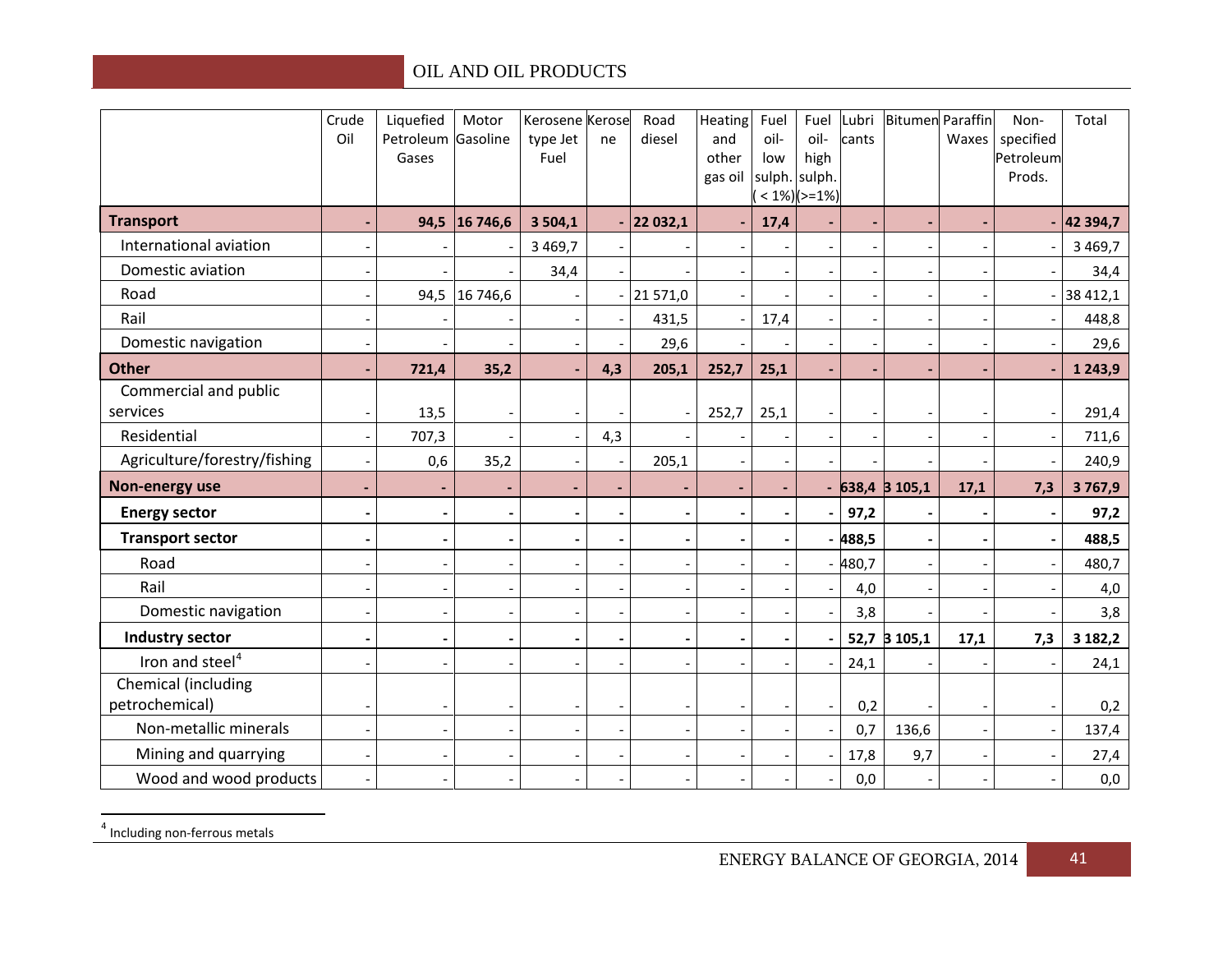|                         | Crude | Liquefied          | Motor | Kerosene Kerose |    | Road   | Heating Fuel          |      |                |       | Fuel Lubri Bitumen Paraffin |                          | Non-              | Total       |
|-------------------------|-------|--------------------|-------|-----------------|----|--------|-----------------------|------|----------------|-------|-----------------------------|--------------------------|-------------------|-------------|
|                         | Oil   | Petroleum Gasoline |       | type Jet        | ne | diesel | and                   | oil- | oil-           | cants |                             |                          | Waxes   specified |             |
|                         |       | Gases              |       | Fuel            |    |        | other                 | low  | high           |       |                             |                          | Petroleum         |             |
|                         |       |                    |       |                 |    |        | gas oil sulph. sulph. |      |                |       |                             |                          | Prods.            |             |
|                         |       |                    |       |                 |    |        |                       |      | $(1\%)$ (>=1%) |       |                             |                          |                   |             |
| Construction            |       | $\sim$             |       |                 |    |        | -                     |      |                |       | 6,6 2 958,8                 | $\overline{\phantom{a}}$ |                   | 2 9 6 5 , 4 |
| Not elsewhere specified |       |                    |       |                 |    |        |                       |      |                |       |                             |                          |                   |             |
| (Industry)              |       |                    |       |                 |    |        |                       |      |                | 3,3   | $\overline{\phantom{0}}$    | 17,1                     | 7.3               | 27,7        |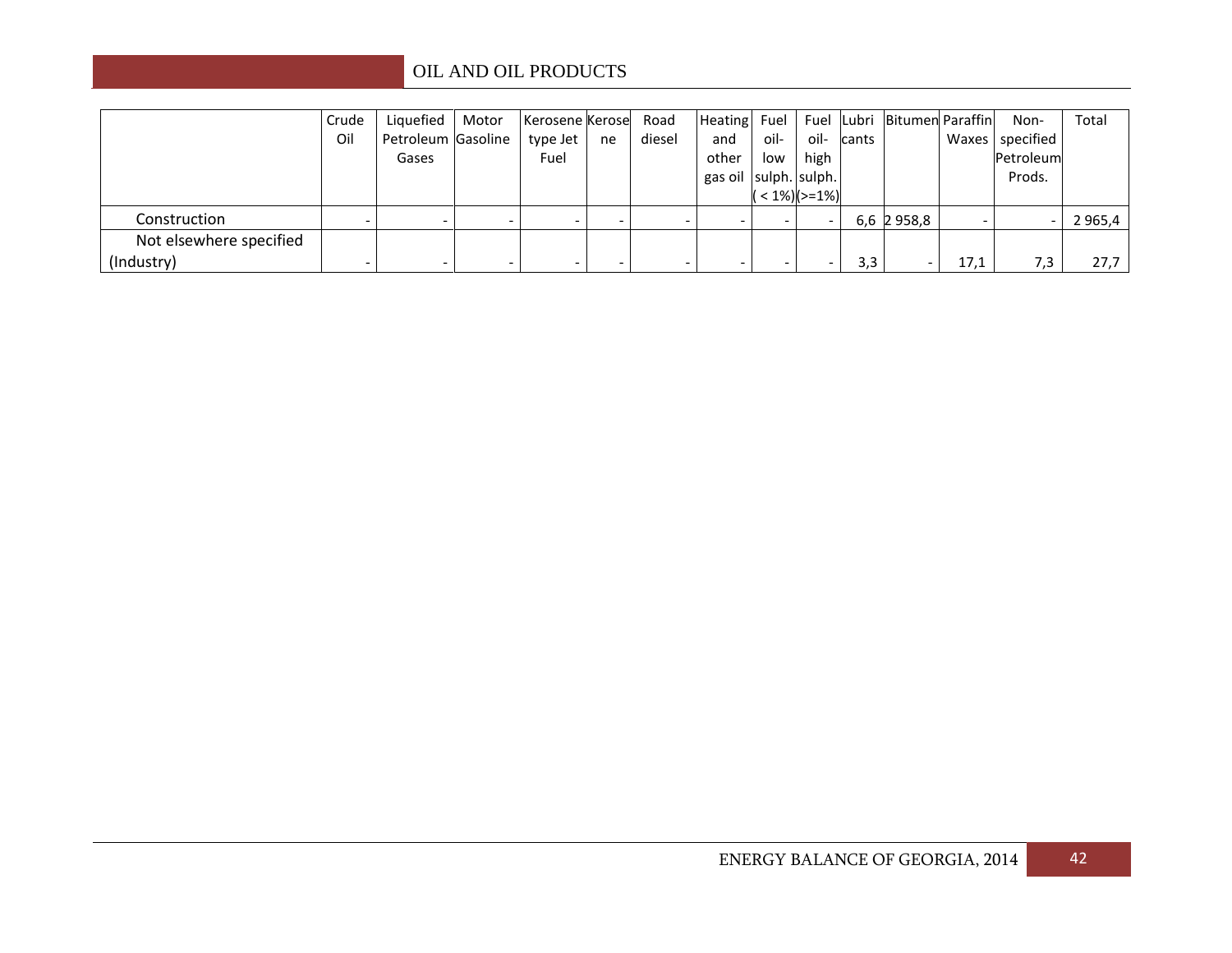#### **SUPPLY AND CONSUMPTION OF OIL AND OIL PRODUCTS, 2014**

<span id="page-43-0"></span>(Thousand tonnes of oil equivalent)

|                                       | Crude<br>Oil | Liquefied<br>Petroleum<br>Gases | Motor<br>Gasoline        | Kerosene Kerose<br>type Jet<br>Fuel | ne                       | Road<br>diesel           | Heating<br>and<br>other<br>gas oil | Fuel<br>oil-<br>low | Fuel<br>oil-<br>high<br>sulph. sulph.<br>$< 1\%$ )( $>= 1\%$ ) | ants   | ubricBitumen Paraffin | Waxes                    | Non-<br>specified<br>Petroleum<br>Prods. | Total       |
|---------------------------------------|--------------|---------------------------------|--------------------------|-------------------------------------|--------------------------|--------------------------|------------------------------------|---------------------|----------------------------------------------------------------|--------|-----------------------|--------------------------|------------------------------------------|-------------|
| Production                            | 43,3         |                                 |                          |                                     |                          |                          |                                    |                     |                                                                |        |                       |                          |                                          | 43,3        |
| Imports                               | 10,3         | 19,5                            | 393,0                    | 80,7                                | 0,1                      | 541,1                    | 7,0                                | 13,9                |                                                                | 16,5   | 78,3                  | 1,9                      | 0,2                                      | 1 1 6 2 , 5 |
| Exports                               | 52,0         |                                 | 1,0                      | $\overline{\phantom{a}}$            |                          | 0,1                      |                                    | 12,3                |                                                                | 1,1    |                       | 1,5                      |                                          | 68,1        |
| <b>International Marine Bunkers</b>   |              |                                 |                          |                                     |                          |                          |                                    |                     |                                                                |        |                       |                          |                                          |             |
| <b>Stock Changes</b>                  | $-1,5$       | 0,0                             | 8,8                      | 3,0                                 |                          | $-9,9$                   | $-0,6$                             |                     |                                                                | $-0,1$ | $-4,2$                |                          |                                          | $-4,5$      |
| <b>DOMESTIC SUPPLY</b>                | ٠            | 19,5                            | 400,8                    | 83,7                                | 0,1                      | 531,1                    | 6,4                                | 1,6                 | $\blacksquare$                                                 | 15,2   | 74,2                  | 0,4                      | 0,2                                      | 1 1 3 3 , 2 |
| Available                             |              | 19,5                            | 400,8                    | 83,7                                | 0,1                      | 531,1                    | 6,4                                | 1,6                 |                                                                | 15,2   | 74,2                  | 0,4                      | 0,2                                      | 1 1 3 3 , 2 |
| <b>Transfers</b>                      |              |                                 |                          |                                     |                          |                          |                                    |                     |                                                                |        |                       |                          |                                          |             |
| <b>Statistical Differences</b>        | 0,0          | 0,0                             | 0,0                      | 0,0                                 | 0,0                      | 0,0                      | 0,0                                | 0,0                 |                                                                | 0,0    | 0,0                   | 0,0                      | 0,0                                      | 0,0         |
| <b>FINAL CONSUMPTION</b>              |              | 19,5                            | 400,8                    | 83,7                                | 0,1                      | 531,1                    | 6,4                                | 1,6                 | $\blacksquare$                                                 | 15,2   | 74,2                  | 0,4                      | 0,2                                      | 1 1 3 3 , 2 |
| Industry                              |              | 0,0                             |                          | $\blacksquare$                      | 0,0                      |                          | 0,3                                | 0,5                 |                                                                |        |                       |                          |                                          | 0,9         |
| Iron and steel <sup>5</sup>           |              | 0,0                             |                          |                                     |                          |                          | 0,3                                |                     |                                                                |        |                       |                          |                                          | 0,3         |
| Chemical (including<br>petrochemical) |              |                                 |                          | $\overline{\phantom{a}}$            | 0,0                      |                          |                                    |                     |                                                                |        |                       |                          |                                          | 0,0         |
| Non-metallic minerals                 |              | 0,0                             |                          | $\overline{\phantom{a}}$            | $\overline{a}$           |                          |                                    | 0,3                 |                                                                |        |                       | $\overline{\phantom{a}}$ |                                          | 0,3         |
| Mining and quarrying                  |              | 0,0                             |                          | $\overline{\phantom{a}}$            |                          |                          | 0,0                                |                     |                                                                |        |                       |                          |                                          | 0,0         |
| Food, beverages and                   |              |                                 |                          |                                     |                          |                          |                                    |                     |                                                                |        |                       |                          |                                          |             |
| tobacco                               |              | 0,0                             |                          | $\overline{\phantom{a}}$            | $\overline{\phantom{a}}$ | $\qquad \qquad -$        | 0,0                                | 0,0                 |                                                                |        |                       | $\overline{\phantom{a}}$ |                                          | 0,0         |
| Wood and wood products                |              |                                 | $\overline{\phantom{a}}$ | $\overline{\phantom{a}}$            |                          | $\overline{\phantom{a}}$ | 0,0                                |                     |                                                                |        |                       | $\overline{\phantom{a}}$ |                                          | 0,0         |
| Construction                          |              | 0,0                             |                          | $\overline{\phantom{a}}$            |                          |                          | $\tilde{\phantom{a}}$              | 0,2                 |                                                                |        |                       | $\overline{\phantom{a}}$ |                                          | 0,2         |

<sup>5</sup> Including non-ferrous metals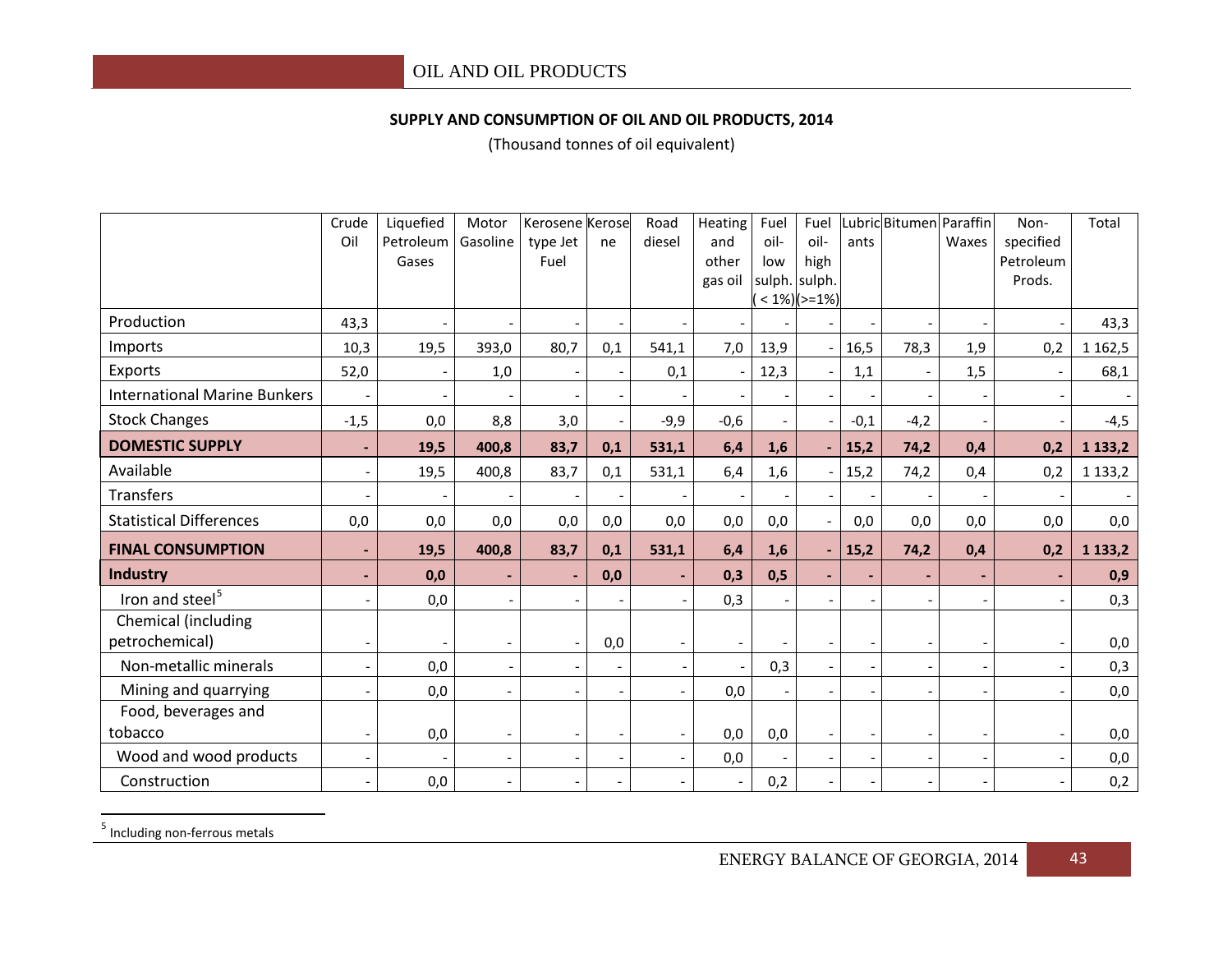<span id="page-44-0"></span>

|                              | Crude<br>Oil             | Liquefied<br>Petroleum | Motor<br>Gasoline        | Kerosene Kerose<br>type Jet | ne                       | Road<br>diesel | Heating<br>and           | Fuel<br>oil-             | Fuel<br>oil-    | ants           | LubricBitumen Paraffin | Waxes                    | Non-<br>specified   | Total  |
|------------------------------|--------------------------|------------------------|--------------------------|-----------------------------|--------------------------|----------------|--------------------------|--------------------------|-----------------|----------------|------------------------|--------------------------|---------------------|--------|
|                              |                          | Gases                  |                          | Fuel                        |                          |                | other<br>gas oil         | low<br>sulph.            | high<br>sulph.  |                |                        |                          | Petroleum<br>Prods. |        |
|                              |                          |                        |                          |                             |                          |                |                          |                          | $< 1\%$ )(>=1%) |                |                        |                          |                     |        |
| Not elsewhere specified      |                          |                        |                          |                             |                          |                |                          |                          |                 |                |                        |                          |                     |        |
| (Industry)                   |                          |                        |                          |                             |                          |                |                          | 0,0                      |                 |                |                        |                          |                     | 0,0    |
| <b>Transport</b>             | $\blacksquare$           | 2,3                    | 400,0                    | 83,7                        | $\blacksquare$           | 526,2          | $\blacksquare$           | 0,4                      | $\blacksquare$  | $\blacksquare$ | $\sim$                 | $\blacksquare$           | $\blacksquare$      | 1012,6 |
| International aviation       |                          |                        |                          | 82,9                        |                          |                |                          |                          |                 |                |                        |                          |                     | 82,9   |
| Domestic aviation            |                          |                        |                          | 0,8                         |                          |                | $\overline{\phantom{a}}$ |                          |                 |                |                        | $\overline{\phantom{a}}$ |                     | 0,8    |
| Road                         |                          | 2,3                    | 400,0                    |                             | $\overline{\phantom{a}}$ | 515,2          | $\overline{\phantom{a}}$ |                          |                 |                |                        | $\overline{\phantom{a}}$ |                     | 917,5  |
| Rail                         |                          |                        |                          |                             |                          | 10,3           | $\overline{\phantom{a}}$ | 0,4                      |                 |                |                        |                          |                     | 10,7   |
| Domestic navigation          |                          |                        |                          |                             |                          | 0,7            |                          |                          |                 |                |                        | $\overline{\phantom{a}}$ |                     | 0,7    |
| <b>Other</b>                 |                          | 17,2                   | 0,8                      | $\sim$                      | 0,1                      | 4,9            | 6,0                      | 0,6                      | L.              |                |                        | $\blacksquare$           |                     | 29,7   |
| Commercial and public        |                          |                        |                          |                             |                          |                |                          |                          |                 |                |                        |                          |                     |        |
| services                     | $\overline{\phantom{a}}$ | 0,3                    | $\overline{\phantom{a}}$ |                             |                          |                | 6,0                      | 0,6                      |                 |                |                        | $\overline{\phantom{a}}$ |                     | 7,0    |
| Residential                  |                          | 16,9                   |                          | $\overline{\phantom{a}}$    | 0,1                      |                |                          |                          |                 |                |                        |                          |                     | 17,0   |
| Agriculture/forestry/fishing |                          | 0,0                    | 0,8                      |                             |                          | 4,9            | $\overline{\phantom{a}}$ |                          |                 |                |                        |                          |                     | 5,8    |
| Non-energy use               |                          |                        | $\overline{\phantom{a}}$ | $\blacksquare$              |                          |                | ٠                        | $\blacksquare$           | ä,              | 15,2           | 74,2                   | 0,4                      | 0,2                 | 90,0   |
| <b>Energy sector</b>         | -                        |                        | $\overline{\phantom{a}}$ | $\blacksquare$              |                          |                | $\blacksquare$           | $\blacksquare$           |                 | 2,3            |                        |                          |                     | 2,3    |
| <b>Transport sector</b>      | -                        |                        | $\overline{\phantom{a}}$ | $\blacksquare$              |                          |                | $\blacksquare$           | $\blacksquare$           |                 | 11,7           |                        | $\overline{\phantom{a}}$ |                     | 11,7   |
| Road                         |                          |                        |                          | $\overline{\phantom{a}}$    |                          |                | $\overline{\phantom{a}}$ |                          |                 | 11,5           |                        |                          |                     | 11,5   |
| Rail                         |                          |                        | $\overline{\phantom{a}}$ |                             |                          |                |                          |                          |                 | 0,1            |                        |                          |                     | 0,1    |
| Domestic navigation          | $\frac{1}{2}$            |                        | $\overline{\phantom{a}}$ | $\overline{\phantom{a}}$    |                          | $\overline{a}$ | $\overline{\phantom{a}}$ | $\blacksquare$           |                 | 0,1            |                        |                          |                     | 0,1    |
| <b>Industry sector</b>       | $\overline{\phantom{a}}$ |                        | $\overline{\phantom{a}}$ | $\blacksquare$              |                          |                | $\blacksquare$           | $\overline{\phantom{a}}$ |                 | 1,3            | 74,2                   | 0,4                      | 0,2                 | 76,0   |
| Iron and steel <sup>6</sup>  | $\overline{\phantom{a}}$ |                        |                          |                             |                          |                | $\overline{\phantom{a}}$ |                          |                 | 0,6            |                        |                          |                     | 0,6    |
| Chemical (including          |                          |                        |                          |                             |                          |                |                          |                          |                 |                |                        |                          |                     |        |
| petrochemical)               |                          |                        | $\blacksquare$           | $\overline{a}$              |                          |                |                          |                          |                 | 0,0            |                        | $\overline{\phantom{a}}$ |                     | 0,0    |
| Non-metallic minerals        |                          |                        | $\overline{\phantom{a}}$ |                             |                          |                | $\blacksquare$           |                          |                 | 0,0            | 3,3                    | $\overline{\phantom{a}}$ |                     | 3,3    |

 $<sup>6</sup>$  Including non-ferrous metals</sup>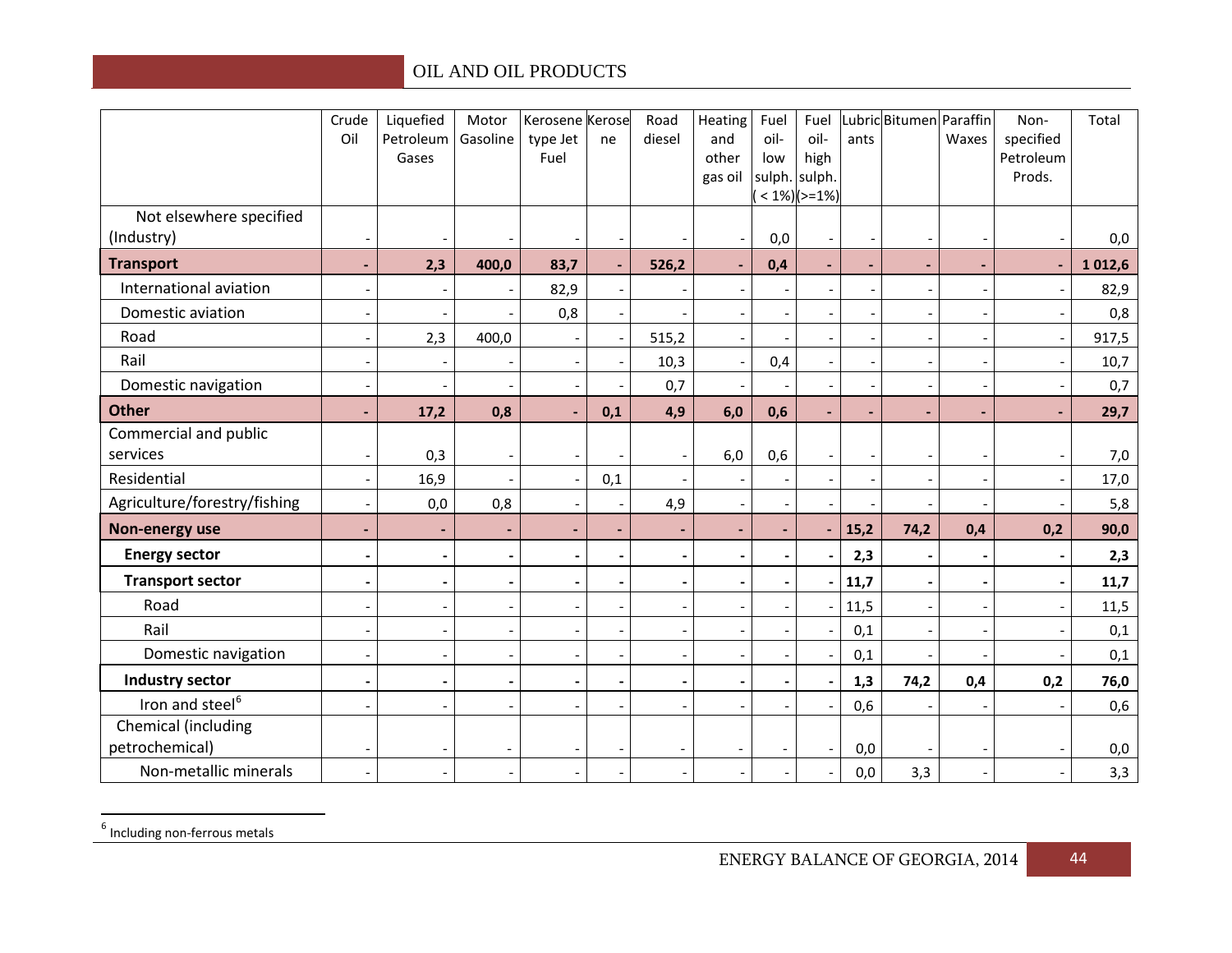|                         | Crude                    | Liquefied            | Motor | Kerosene Kerose          |    | Road                     | Heating Fuel |                          |                          |      | Fuel Lubric Bitumen Paraffin |       | Non-      | Total |
|-------------------------|--------------------------|----------------------|-------|--------------------------|----|--------------------------|--------------|--------------------------|--------------------------|------|------------------------------|-------|-----------|-------|
|                         | Oil                      | Petroleum   Gasoline |       | type Jet                 | ne | diesel                   | and          | oil-                     | oil-                     | ants |                              | Waxes | specified |       |
|                         |                          | Gases                |       | Fuel                     |    |                          | other        | low                      | high                     |      |                              |       | Petroleum |       |
|                         |                          |                      |       |                          |    |                          | gas oil      |                          | sulph. sulph.            |      |                              |       | Prods.    |       |
|                         |                          |                      |       |                          |    |                          |              |                          | $< 1\%$ )( $>= 1\%$ )    |      |                              |       |           |       |
| Mining and quarrying    | -                        |                      |       |                          |    |                          |              |                          |                          | 0,4  | 0,2                          |       |           | 0,7   |
| Wood and wood           |                          |                      |       |                          |    |                          |              |                          |                          |      |                              |       |           |       |
| products                | -                        |                      |       | $\overline{\phantom{0}}$ |    | $\overline{\phantom{a}}$ |              |                          |                          | 0,0  |                              |       |           | 0,0   |
| Construction            | $\overline{\phantom{0}}$ |                      |       | -                        |    |                          |              |                          |                          | 0,2  | 70,7                         |       |           | 70,8  |
| Not elsewhere specified |                          |                      |       |                          |    |                          |              |                          |                          |      |                              |       |           |       |
| (Industry)              | $\overline{\phantom{0}}$ |                      |       | -                        |    | $\overline{\phantom{a}}$ |              | $\overline{\phantom{0}}$ | $\overline{\phantom{0}}$ | 0,1  |                              | 0,4   | 0,2       | 0,7   |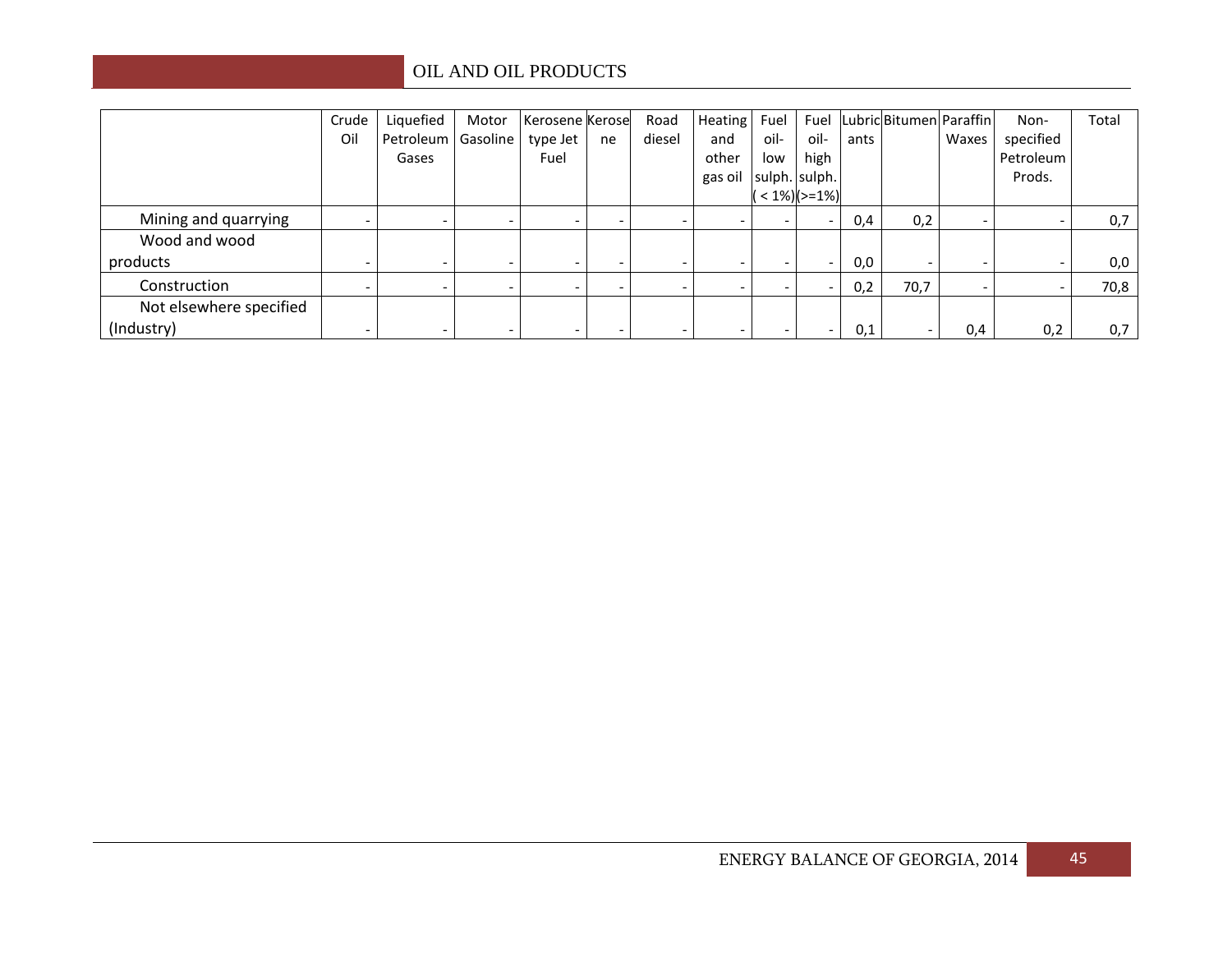### **BIOFUEL AND WASTE**

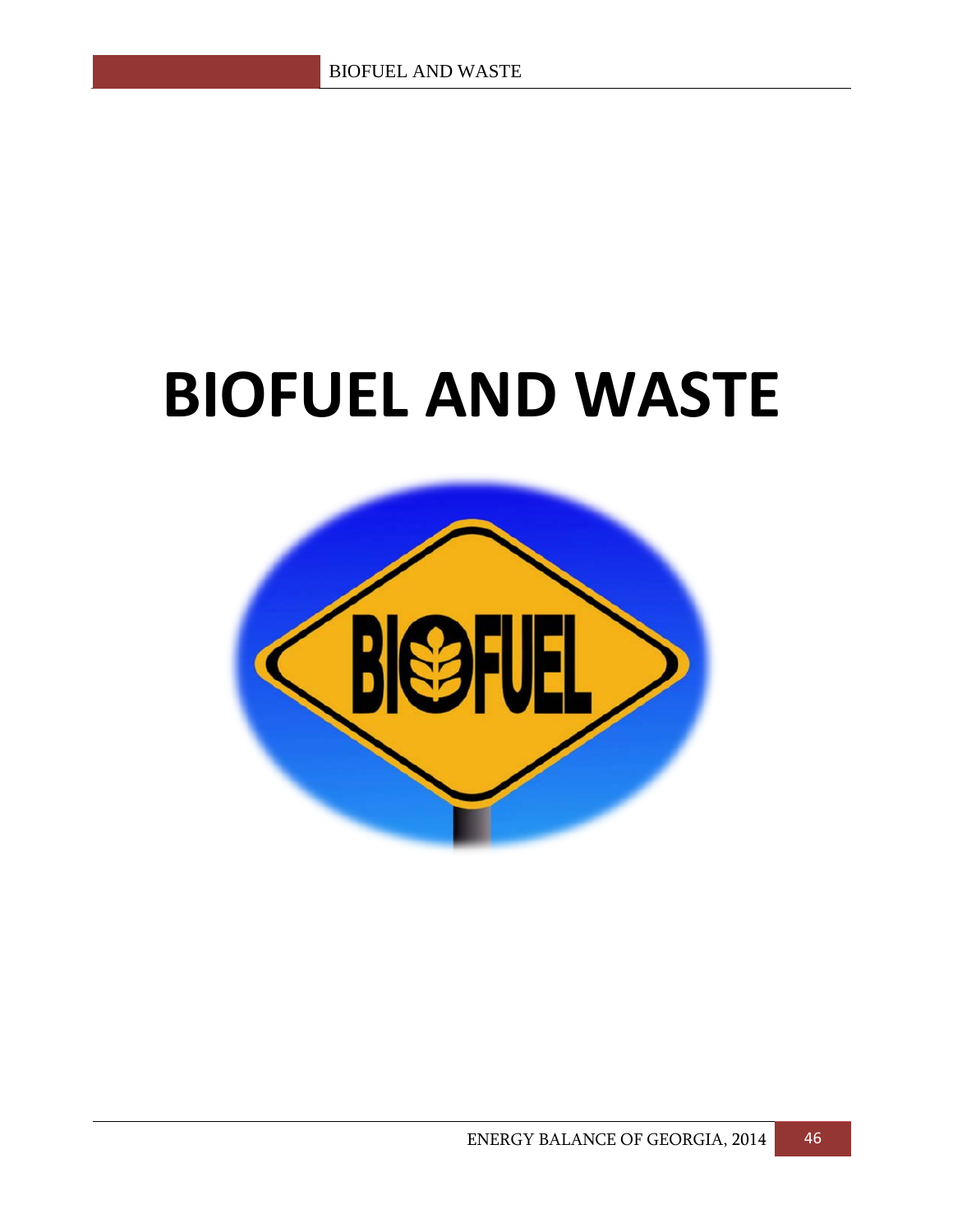|                                    | Fuel wood<br>$(1000 \text{ m}^3)$ | Pellets, briquettes,<br>other solid fuels | Other vegetal<br>materials and |
|------------------------------------|-----------------------------------|-------------------------------------------|--------------------------------|
|                                    |                                   | (1000 t)                                  | residual (1000 t)              |
| Production                         | 2 474,8                           | 8,9                                       | 0,9                            |
| Imports                            |                                   |                                           |                                |
| Exports                            |                                   |                                           |                                |
| <b>Stock Changes</b>               |                                   |                                           |                                |
| <b>DOMESTIC SUPPLY</b>             | 2 474,8                           | 8,9                                       | 0,9                            |
| <b>Transfers</b>                   |                                   |                                           |                                |
| <b>Statistical Differences</b>     | 0,0                               | 0,0                                       | 0,0                            |
| <b>FINAL CONSUMPTION</b>           | 2 474,8                           | 8,9                                       | 0,9                            |
| <b>Industry</b>                    | 1,7                               |                                           | 0,0                            |
| Non-metallic minerals              | 0,0                               |                                           |                                |
| Food, beverages and tobacco        | 1,6                               |                                           | 0,0                            |
| Paper, pulp and printing           | 0,0                               |                                           |                                |
| construction                       | 0,1                               |                                           |                                |
| Not elsewhere specified (Industry) | 0,0                               |                                           |                                |
| <b>Other</b>                       | 2 473,1                           | 8,9                                       | 0,9                            |
| Commercial and public services     | 40,2                              | 0,6                                       |                                |
| Residential                        | 2 4 3 2 , 8                       | 8,2                                       | 0,9                            |
| Agriculture/forestry/fishing       | 0,1                               |                                           |                                |

#### **SUPPLY AND CONSUMPTION OF BIOFUEL AND WASTE IN PHYSICAL UNITS, 2014**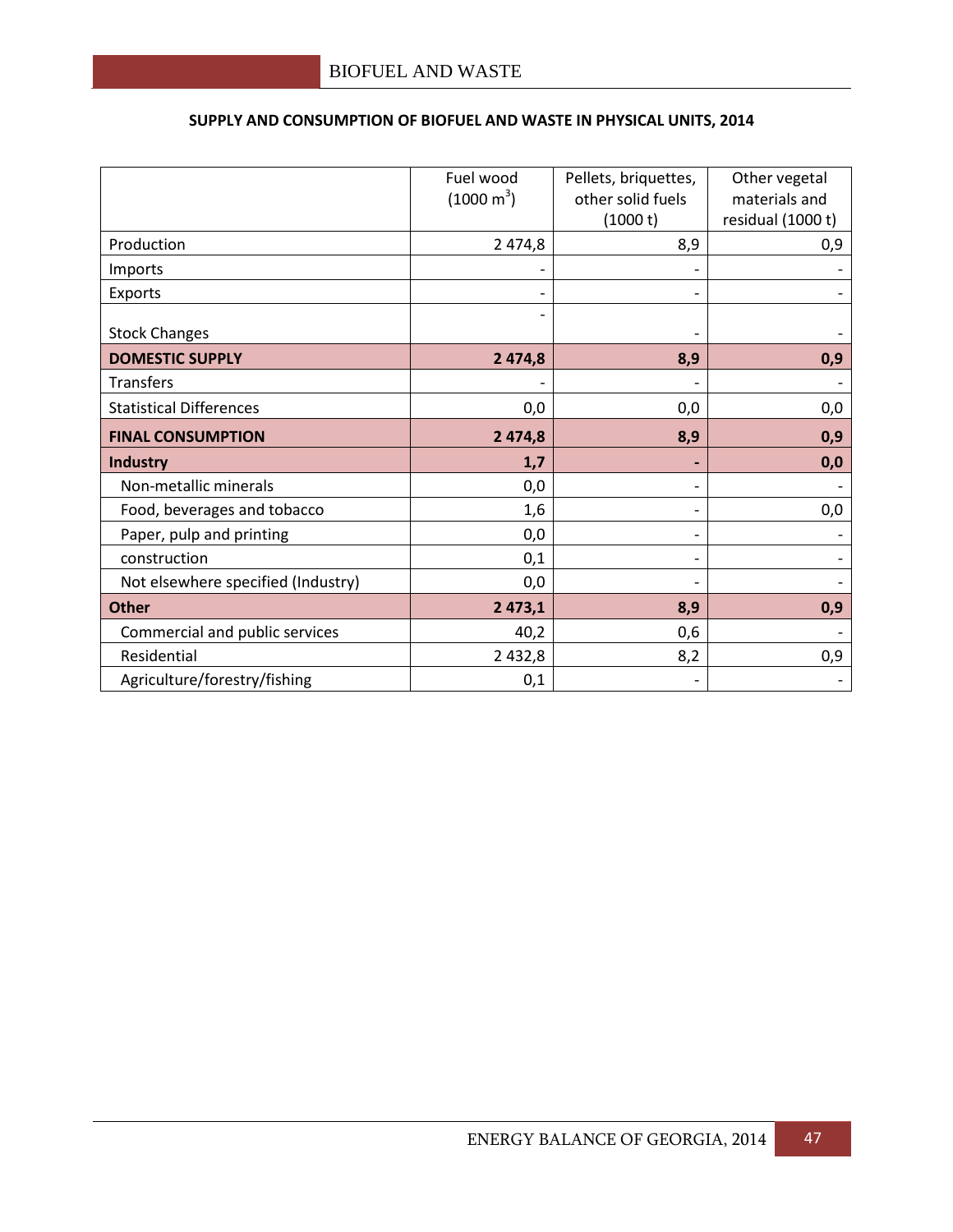#### **SUPPLY AND CONSUMPTION OF BIOFUEL AND WASTE, 2014**

(TJ)

|                                    | Fuel wood | Pellets,          | Other vegetal | total    |
|------------------------------------|-----------|-------------------|---------------|----------|
|                                    |           | briquettes,       | materials and |          |
|                                    |           | other solid fuels | residual      |          |
| Production                         | 19 303,2  | 159,7             | 7,3           | 19 470,2 |
| Imports                            |           |                   |               |          |
| Exports                            |           |                   |               |          |
| <b>Stock Changes</b>               |           |                   |               |          |
| <b>DOMESTIC SUPPLY</b>             | 19 303,2  | 159,7             | 7,3           | 19 470,2 |
| Available                          | 19 303,2  | 159,7             | 7,3           | 19 470,2 |
| Transfers                          |           |                   |               |          |
| <b>Statistical Differences</b>     | 0,0       | 0,0               | 0,0           | 0,0      |
| <b>FINAL CONSUMPTION</b>           | 19 303,2  | 159,7             | 7,3           | 19 470,2 |
| <b>Industry</b>                    | 13,2      |                   | 0,2           | 13,5     |
| Non-metallic minerals              | 0,1       |                   |               | 0,1      |
| Food, beverages and tobacco        | 12,3      |                   | 0,2           | 12,5     |
| Paper, pulp and printing           | 0,1       |                   |               | 0,1      |
| construction                       | 0,7       |                   |               | 0,7      |
| Not elsewhere specified (Industry) | 0,1       |                   |               | 0,1      |
| <b>Other</b>                       | 19 290,0  | 159,7             | 7,1           | 19 456,7 |
| Commercial and public services     | 313,5     | 11,3              |               | 324,8    |
| Residential                        | 18 975,7  | 148,4             | 7,1           | 19 131,1 |
| Agriculture/forestry/fishing       | 0,8       |                   |               | 0,8      |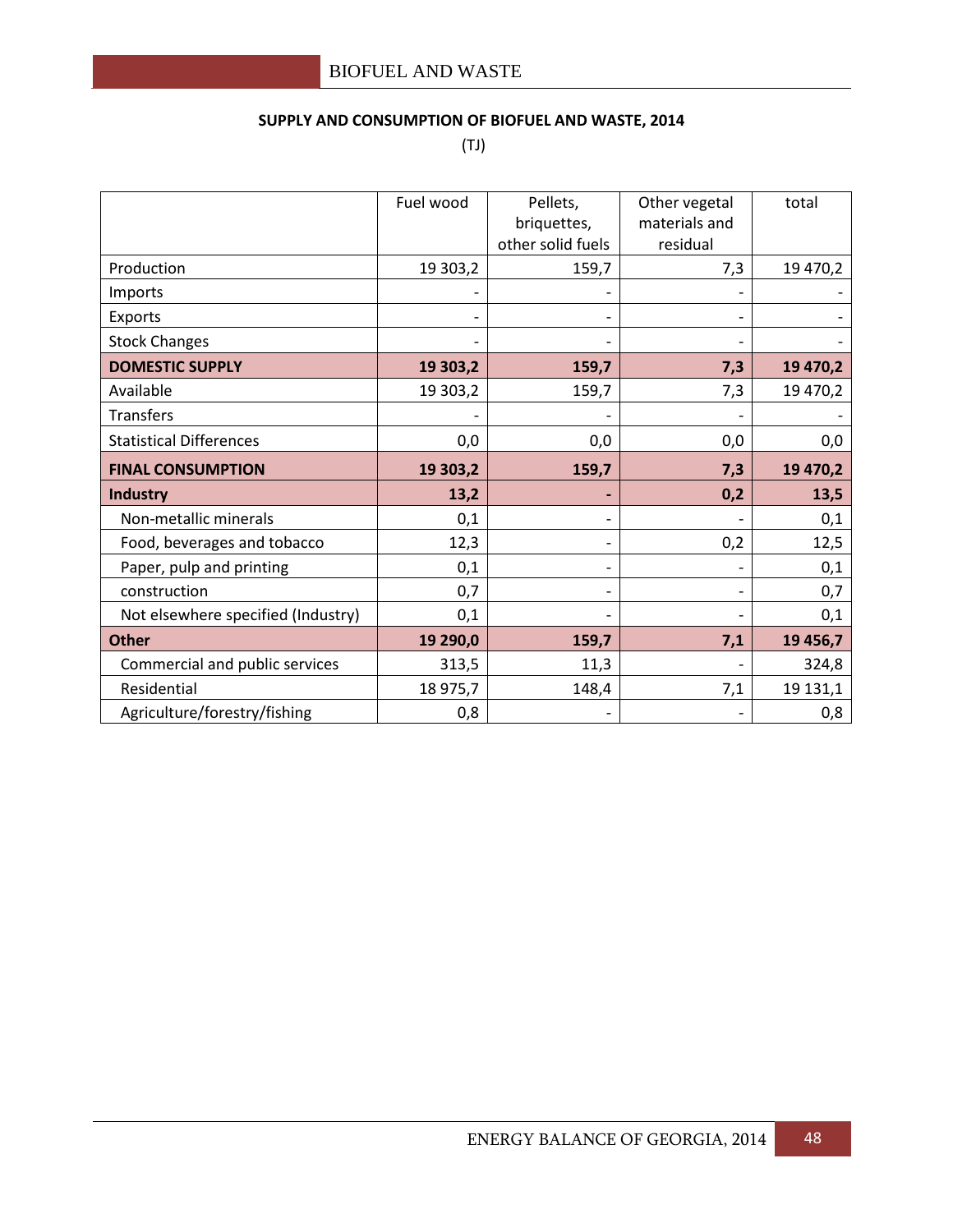#### **SUPPLY AND CONSUMPTION OF BIOFUEL AND WASTE, 2014**

|                                    | Fuel wood                | Pellets,<br>briquettes, other | Other vegetal<br>materials and | Total |
|------------------------------------|--------------------------|-------------------------------|--------------------------------|-------|
|                                    |                          | solid fuels                   | residual                       |       |
| Production                         | 461,0                    | 3,8                           | 0,2                            | 465,0 |
| Imports                            |                          |                               |                                |       |
| Exports                            | $\overline{\phantom{a}}$ |                               |                                |       |
| <b>Stock Changes</b>               |                          |                               |                                |       |
| <b>DOMESTIC SUPPLY</b>             | 461,0                    | 3,8                           | 0,2                            | 465,0 |
| Available                          | 461,0                    | 3,8                           | 0,2                            | 465,0 |
| <b>Transfers</b>                   |                          |                               |                                |       |
| <b>Statistical Differences</b>     | 0,0                      | 0,0                           | 0,0                            | 0,0   |
| <b>FINAL CONSUMPTION</b>           | 461,0                    | 3,8                           | 0,2                            | 465,0 |
| Industry                           | 0,3                      |                               | 0,0                            | 0,3   |
| Non-metallic minerals              | 0,0                      | $\overline{\phantom{0}}$      |                                | 0,0   |
| Food, beverages and tobacco        | 0,3                      | $\overline{\phantom{0}}$      | 0,0                            | 0,3   |
| Paper, pulp and printing           | 0,0                      |                               |                                | 0,0   |
| construction                       | 0,0                      | $\overline{\phantom{0}}$      |                                | 0,0   |
| Not elsewhere specified (Industry) | 0,0                      |                               |                                | 0,0   |
| <b>Other</b>                       | 460,7                    | 3,8                           | 0,2                            | 464,7 |
| Commercial and public services     | 7,5                      | 0,3                           |                                | 7,8   |
| Residential                        | 453,2                    | 3,5                           | 0,2                            | 456,9 |
| Agriculture/forestry/fishing       | 0,0                      |                               |                                | 0,0   |

(Thousand tonnes of oil equivalent)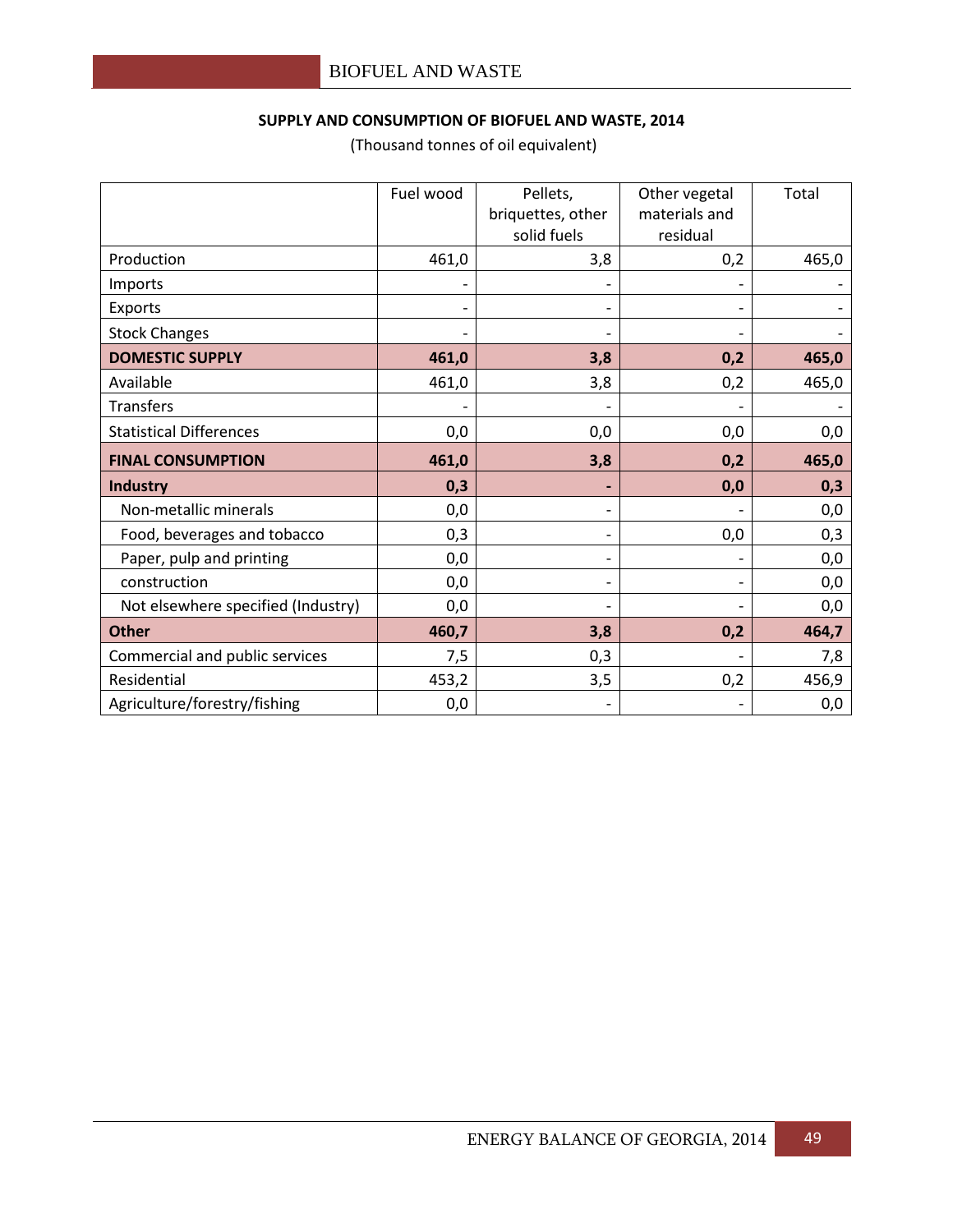#### Notes

Some indicators of energy balance for 2013 were adjusted in 2014, namely:

#### Consumption of natural gas, 2013

|                                | mln. $M^3$ |
|--------------------------------|------------|
| <b>Transport sector</b>        | 261,0      |
| Road                           | 261,0      |
| <b>Other sectors</b>           | 707.9      |
| Commercial and public services | 132.5      |
| Residential                    | 573.6      |

|                                | ΤI        |
|--------------------------------|-----------|
| <b>Transport sector</b>        | 8785,3    |
| Road                           | 8785,3    |
| <b>Other sectors</b>           | 23 827,0  |
| Commercial and public services | 4 4 6 0,8 |
| Residential                    | 19 307,4  |

|                                | Thousand      |
|--------------------------------|---------------|
|                                | tonnes of oil |
|                                | equivalent    |
| <b>Transport sector</b>        | 209,8         |
| Road                           | 209,8         |
| <b>Other sectors</b>           | 569,1         |
| Commercial and public services | 106,5         |
| Residential                    | 461,1         |